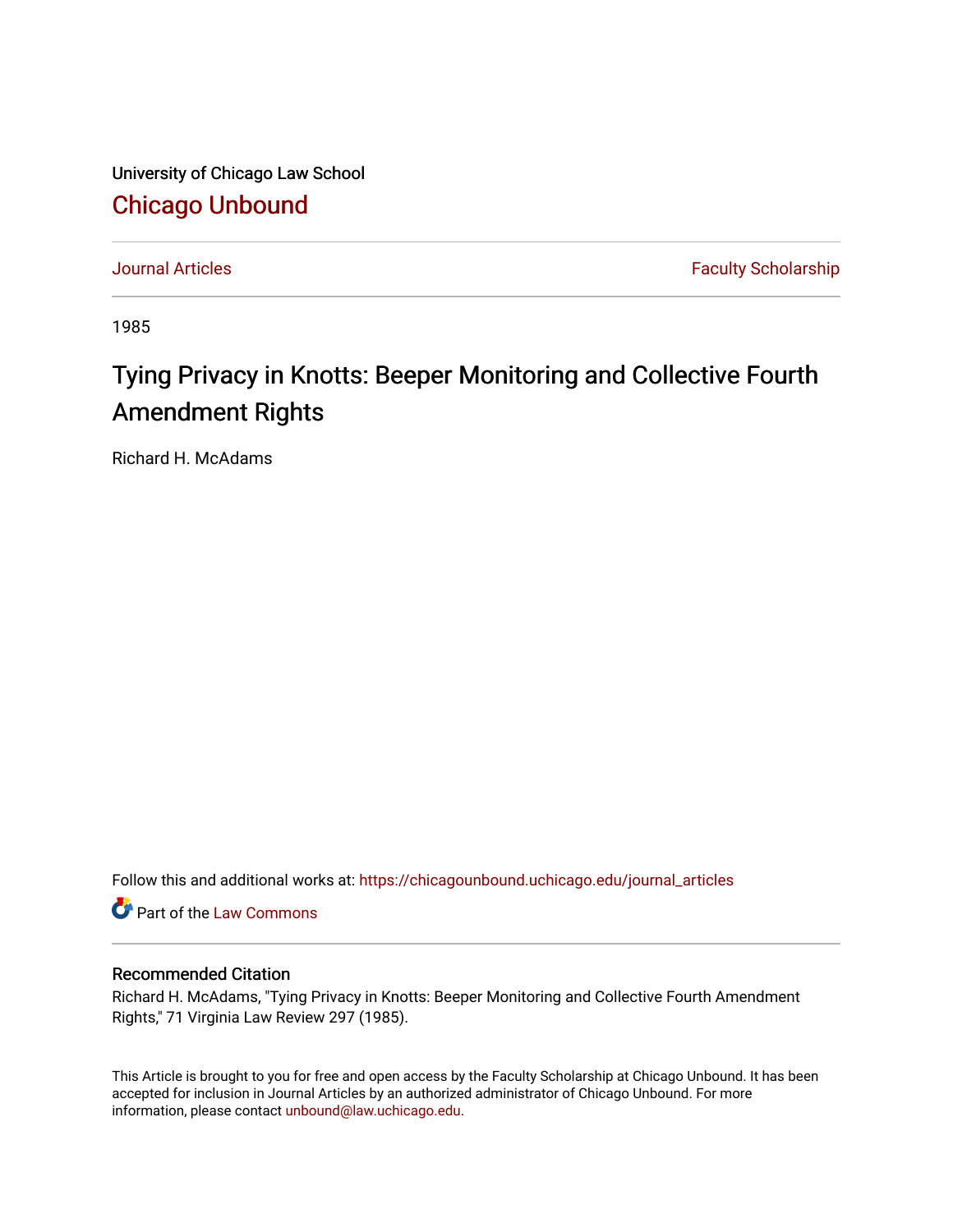# TYING PRIVACY IN *KNOTTS:* BEEPER MONITORING AND COLLECTIVE FOURTH AMENDMENT RIGHTS

Advances in police surveillance techniques have generated confusion over the interpretation of the fourth amendment prohibition against unreasonable searches and seizures.1 Equipped with new technology, state and federal law enforcement officials are now capable of making unprecedented invasions of individuals' privacy expectations.<sup>2</sup> One such device, an electronic tracking instrument known as a beeper,<sup>3</sup> has led to inconsis-

<sup>1</sup> The fourth amendment provides:

 $\ddot{\phantom{0}}$ 

U.S. Const. amend. IV.

**2** The fourth amendment jurisprudence addressing the use of such technologies has a rich history. In Olmstead v. United States, 277 U.S. 438 (1928), the Supreme Court held that wiretapping of a private line was not a fourth amendment search because it did not involve a physical trespass. The Court abandoned the trespass distinction in Katz v. United States, 389 U.S. 347 (1967), and held that electronic eavesdropping of a phone conversation was a search because it violated the "privacy upon which [defendant] justifiably relied." Id. at **353.** The Court nevertheless has been reluctant to read *Katz* expansively in other cases involving technological surveillance. See, e.g., Texas v. Brown, 460 U.S. **730** (1983) (use of flashlight to look through car window not a search); Smith v. Maryland, 442 U.S. 735 (1979) (use of pen registers not a search); United States v. White, 401 U.S. 745 (1971) (use of bug on a participant in a conversation with his consent not a search).

Lower courts addressing the fourth amendment implications of other technologically advanced devices have reached varied conclusions. See, e.g., United States v. Ward, **703** F.2d **1058** (8th Cir. 1983) (use of nightscope not a search); United States v. Taborda, 635 **F.2d 131 (2d** Cir. **1980)** (use of telescope to see inside home is a search); United States v. Haynie, **637 F.2d** 227 (4th Cir.) (use of x-ray scanner is a search), cert. denied, 451 U.S. 972 (1980); United States v. Albarado, 495 **F.2d 799 (2d** Cir. 1974) (use of magnetometer is a search); State v. Kender, **60** Hawaii **301, 588 P.2d** 447 (1979) (use of telescope to view curtilage is a search); People v. Ferguson, 47 Ill. App. 3d 654, 365 **N.E.2d** 77 (1977) (use of binoculars to see inside home not a search); State v. Denton, **387** So.2d 578 (La. **1980)** (use of nightscope not a search); People v. Dezek, **107** Mich. App. 78, **308** N.W.2d 652 **(1981)** (videotape in bathroom stalls is a search); Sponick v. City of Detroit Police Dep't, 49 Mich. App. 162, 211 N.W.2d 674 **(1973)** (videotape in bar not a search); Commonwealth v. Williams, 494 Pa. 496, 431 **A.2d** 964 (1981) (use of startron to view inside of apartment is a search); Commonwealth v. Hernley, **216** Pa. Super. 177, 263 **A.2d** 904 **(1970)** (use of binoculars to see inside office not a search).

**<sup>3</sup>**"A beeper is a radio transmitter, usually battery operated, which emits periodic signals that can be picked up by a radio receiver." United States v. Knotts, 460 U.S. **276, 277 (1983).** Beepers do not intercept the contents of any wire or oral communication and therefore do not fall under the federal wiretap statute, 18 U S.C. §§ **2510-2520** (1982). See State

The right of the people to be secure in their persons, houses, papers, and effects, against unreasonable searches and seizures, shall not be violated, and no Warrants shall issue, but upon probable cause, supported by Oath or affirmation, and particularly describing the place to be searched, and the persons or things to be seized.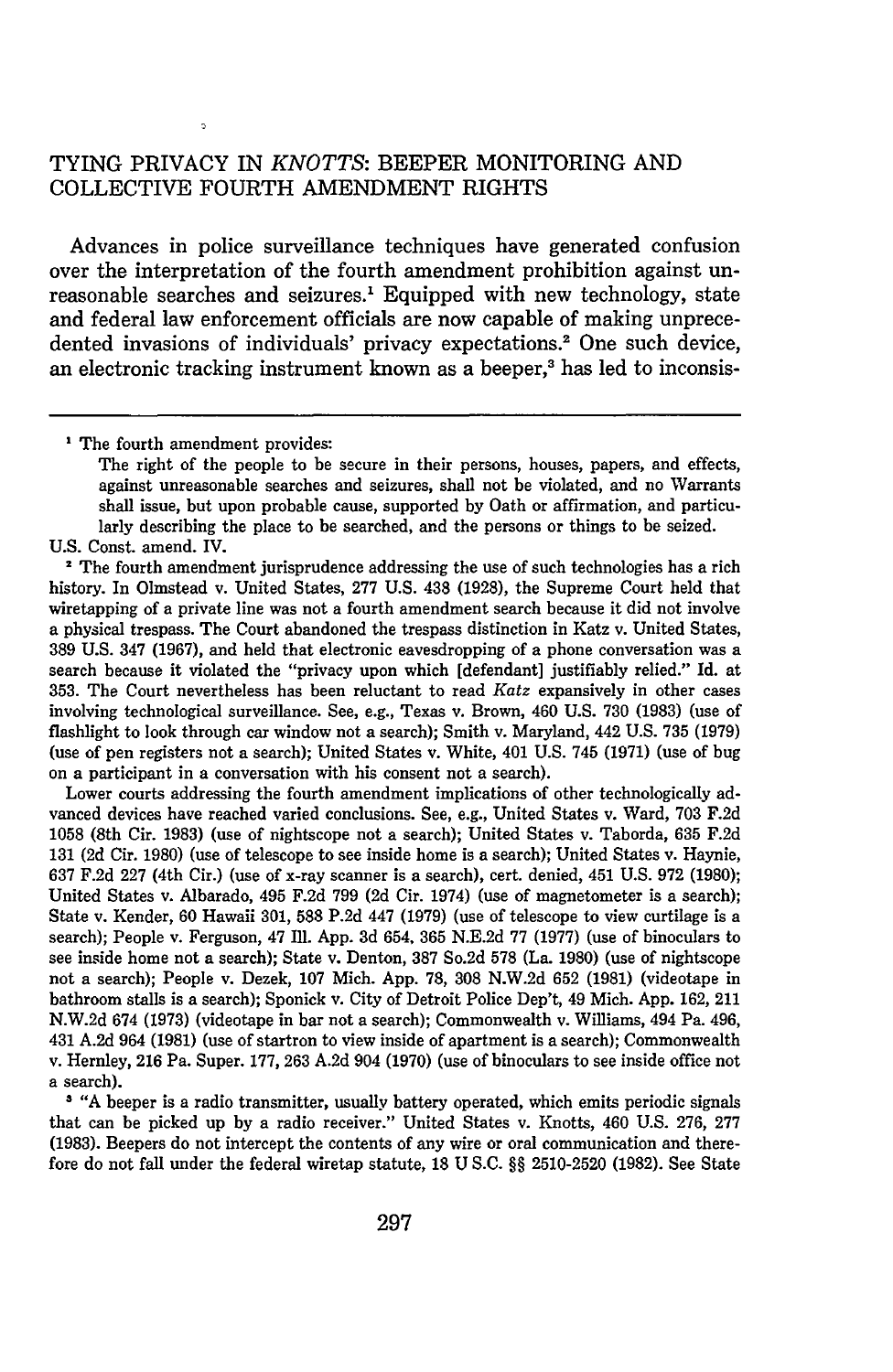tent decisions in the lower federal courts regarding the precise nature of fourth amendment privacy interests in this context.<sup>4</sup> The United States Supreme Court held in *United States v. Knotts*<sup>5</sup> that police monitoring of beeper signals from an object did not constitute a fourth amendment search or seizure where the object was located either in an automobile traveling along public roads or on private land.' *Knotts* is the first Supreme Court opinion addressing fourth amendment issues arising from the use of electronic tracking devices. As such, it provides an opportunity for criticizing the Court's approach to these issues in light of the principles underlying the prohibition against unreasonable searches and seizures.<sup>7</sup>

**I** See, e.g., United States v. Brock, 667 F.2d 1311 (9th Cir. 1982) (warrantless monitoring of beeper in chemical canister located in private residence no violation of privacy interests), cert. denied, 460 U.S. 1022 (1983); United States v. Michael, 645 F.2d 252 (5th Cir.) (warrantless installation of beeper on vehicle located in public place no violation), cert. denied, 454 U.S. 950 (1981); United States v. Curtis, 562 F.2d 1153 (9th Cir. 1977) (warrantless installation of transponder on airplane no violation where officers probable cause); United States v. Holmes, **537** F.2d **227** (5th Cir. 1976) (per curiam) (warrantless installation of beeper on vehicle in public place violation where no probable cause existed); see also infra notes **18-28,** 36-40 and accompanying text (describing the confusion in the lower courts over the fourth amendment implications of beeper use).

The controversy has generated numerous articles. See, e.g., Carr, Electronic Beepers, 4 Search **&** Seizure L. Rep., Apr. **1977** No. 4; Marks & Batey, Electronic Tracking Devices: Fourth Amendment Problems and Solutions, **67 Ky. L.J. 987 (1979);** Note, Electronic Tracking Devices and Privacy: See No Evil, Hear No Evil, But Beware of Trojan Horses, **9** Loy. **U.** Chi. **L.J. 227 (1977);** Note, Finders Keepers, Beepers Weepers: *United States v. Knotts-A* Realistic Approach to Beeper Use and the Fourth Amendment, **27** St. Louis **U.L.J.** 483 **(1983);** Comment, Fourth Amendment Implications of Electronic Tracking Devices, 46 **U. Cin.** L. Rev. 243 **(1977);** Note, Police Use of Sense-Enhancing Devices and the Limits of the Fourth Amendment, **1977 U.** Ill. L.F. **1167;** Note, Tracking Devices and the Fourth Amendment, **13 U.S.F.L.** Rev. **203 (1978);** Note, Tracking *Katz:* Beepers, Privacy, and the Fourth Amendment, **86** Yale **L.J.** 1461 **(1977)** [hereinafter cited as Yale Note]; Recent Cases, Search and Seizure-Attachment of a Tracking Device to Automobile Constitutes a Search Subject to Fourth Amendment, **29** Vand. L. Rev. 514 **(1976);** Recent Developments, Does Installation of an Electronic Tracking Device Constitute a Search Subject to the Fourth Amendment?, 22 Vill. L. Rev. **1067 (1977).**

**5** 460 **U.S. 276 (1983)**

**6** Id. at **281-82, 285.**

**1** See infra notes 41-91 and accompanying text. The Supreme Court subsequently addressed the constitutionality of beeper use in United States v. Karo, 104 **S.** Ct. **3296** (1984), discussed infra text accompanying notes **13-17** and **29-35.** This note focuses on *Knotts,* however, as a vehicle for exploring the importance of collective rights in resolving technological

v. Hendricks, 43 N.C. App. 245, 250 S.E.2d 872 (1979). For more information on beeper technology, see Dowling, "Bumper Beepers" and the Fourth Amendment, 13 Crim. L. Bull. 266, 266-67 (1977) ("A radio direction finder operates on the principle that whenever an electromagnetic wave is generated, antennae can determine the direction of origin of the wave. The reception angles of two antennae may be jointly used to triangulate the location of the broadcast source.")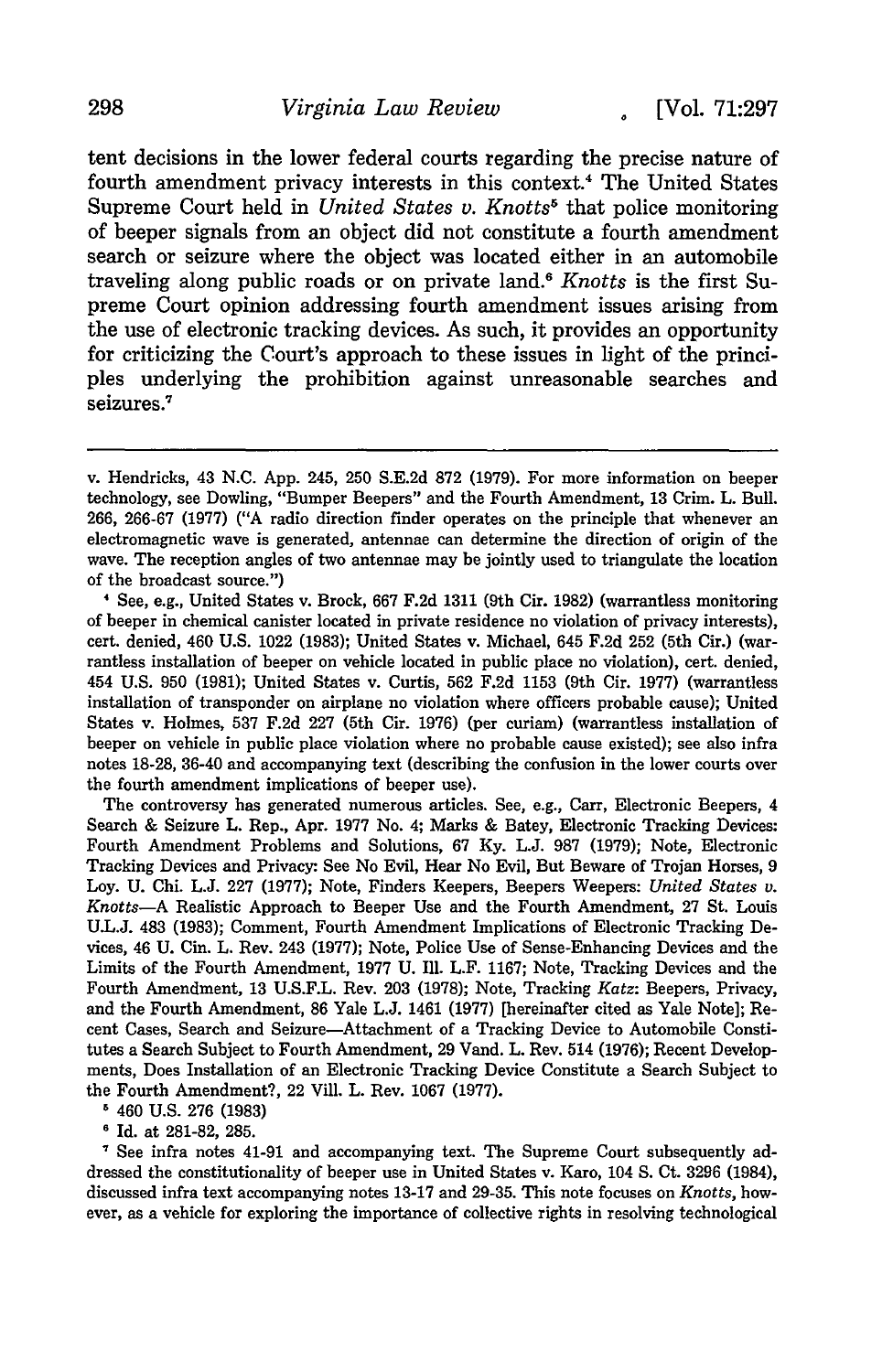**1985]**

This note examines the primary issues addressed by electronic tracking law and then criticizes *Knotts.* First, it surveys electronic tracking law and discusses the fourth amendment implications of beeper use. This discussion of federal and state court decisions illustrates the confusion in the lower courts and underscores the effect of *Knotts* on electronic tracking law. In Part II, the note analyzes *Knotts* under a conventional individual rights approach and concludes that, despite problems with the reasoning in *Knotts,* the individual rights analysis confirms the permissibility of warrantless vehicle tracking as analogous to conventional police tailing. Part III argues that, even assuming the legitimacy of the *Knotts* individual rights analysis, extensive beeper use significantly threatens the privacy interests of society as a collective body, in violation of the fourth amendment. In reaching this conclusion it evaluates the importance of the privacy of public movement, the psychological need for anonymity and solitude, and the political significance of an unencumbered right to travel. Predicated upon a less conventional reading of the fourth amendment that embraces collective privacy rights, this approach seeks to protect society as a whole from governmental misconduct. Finally, Part IV applies the collective privacy rights analysis to three remaining issues where electronic tracking devices implicate fourth amendment concerns.

# I. **ELECTRONIC** TRACKING **DEVICES AND THE FOURTH AMENDMENT**

Whether electronic tracking constitutes a fourth amendment search or seizure depends initially on whether such surveillance invades an individual's "legitimate expectation of privacy."<sup>8</sup> Most courts applying this standard have recognized a distinction between beeper installation and subsequent monitoring of the device.<sup>9</sup> This bifurcated analysis, recently adopted by the Supreme Court,<sup>10</sup> reflects the difference between privacy expectations affected by beeper installation and those affected by moni-

surveillance issues.

**<sup>8</sup>** The Supreme Court adopted the privacy expectations test in Katz v. United States, **389 U.S.** 347 **(1967).** In Smith v. Maryland, 442 **U.S. 735,** 740 **(1979),** the Court added the requirement that the privacy expectation be reasonable, an element first suggested **by** Justice Harlan in his *Katz* concurrence. **389 U.S.** at **361.** As the Court stated in United States v. Karo, 104 **S.** Ct. **3296** (1984), "A 'search' occurs 'when an expectation of privacy that society is prepared to consider reasonable is infringed.'" Id. at **3302** (quoting United States v. Jacobsen, 104 **S.** Ct. **1652, 1656** (1984)).

**<sup>&#</sup>x27;** See infra text accompanying notes **18-28** and 37-40 (lower court cases discussing installation and monitoring issues separately).

**<sup>10</sup>**United States v. Karo, 104 **S.** Ct. **3296, 3301-07** (1984); see also United States v. Knotts, 460 **U.S. 276, 279 (1983)** (tacitly accepting the bifurcated analysis of beeper use under the fourth amendment). For criticism of this analysis, see **1** W. **LaFave, Search and Seizure** *§* **2.7,** at 420 **(1978).**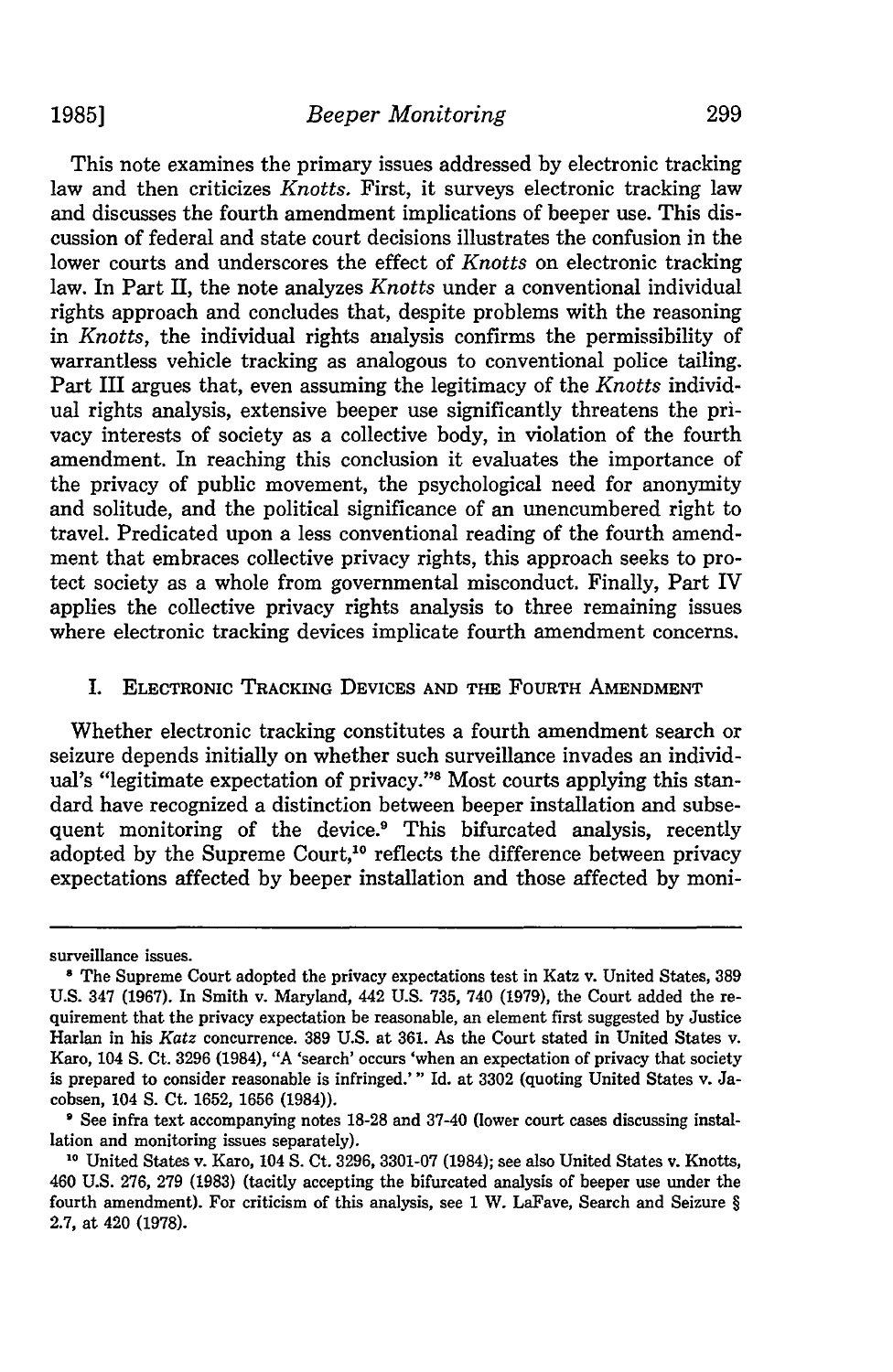toring. Installation implicates the expectation that one's possessions will remain secure, while monitoring confronts an expectation that certain information will remain secret.11

Application of fourth amendment analysis by the lower courts to the beeper controversy has yielded inconsistent and confusing results. This section analyzes fourth amendment case law, considering in turn the issues of beeper installation and monitoring, and concludes with an examination of *United States v. Knotts*,<sup>12</sup> where the Supreme Court held that public monitoring is not a search.

#### *A. Beeper Installation*

#### *1.* United States v. Karo: *Installation Before Transfer*

The Supreme Court held in *United States v. Karo*<sup>13</sup> that the transfer of a beeper-laden object from an informant to respondent was not a search or seizure.<sup>14</sup> The transfer neither conveyed information respondent

**12** 460 U.S. 276 (1983).

**'3** 104 S. Ct. 3296 (1984). The facts are found id. at 3300-01. *Karo* involved beeper surveillance of persons suspected of dealing in cocaine by Drug Enforcement Administration (DEA) agents. The DEA learned that respondent Karo (and others) had ordered 50 gallons of ether, used to extract cocaine from clothing imported into the United States, from a government informant. With the consent of the informant, the agents obtained a court order authorizing the installation and monitoring of a beeper in one of the ether cans.

The agents observed as Karo picked up the ether from the informant; they then followed Karo to his home, using both visual and beeper surveillance. Using only the beeper, the agents determined that the ether remained in Karo's home for a period of time, and that it was later moved to another location. After respondents transferred the beeper-laden can to several storage facilities, the DEA agents followed two vehicles, one of which carried the can with the beeper, by visual and electronic surveillance. The vehicles arrived at a house in Taos, and the agents did not maintain visual surveillance. The next day the vehicles left Taos, but the agents, using the beeper, determined that the ether remained in the house. When they suspected that respondents were extracting the cocaine from the clothing with the ether, the agents obtained a warrant to search the Taos residence. The warrant was executed, based in part on information derived from the beeper, and the agents seized the cocaine and laboratory equipment and arrested the respondents.

**<sup>14</sup>***Karo* reached the same result as the vast majority of lower court cases had before. See United States v. Braithwaite, **709 F.2d** 1450, 1454 (11th Cir. **1983);** United States v. Brock, **667 F.2d 1311, 1319** n.4 (9th Cir. **1982),** cert. denied, 460 **U.S.** 1022 **(1983);** United States v. Bailey, **628 F.2d 938,** 943 (6th Cir. **1980);** United States v. Lewis, **621 F.2d 1382, 1388** (5th Cir. **1980),** cert. denied, 450 **U.S. 935 (1981);** United States v. Devorce, **526** F. Supp. **191, 199-200 (D.** Conn. **1981);** United States v. Stephenson, 490 F. Supp. **619, 621 (E.D.** Mich. **1979);** United States v. French, 414 F. Supp **800, 803** (W.D. Okla. **1976);** Dunivant v. State, **155** Ga. **App. 884, 273 S.E.2d 621, 625 (1980),** cert. denied, 450 **U.S. 998 (1981).** As was the case in *Karo,* these decisions involved fact situations where the government was in possession of the property at the time of installation or a third party consented to installing the electronic device. But see United States v. Karo, **710 F.2d** 1433, 1438 (10th Cir. **1983) ("All**

**<sup>&#</sup>x27;** See United States v. Karo, 104 **S.** Ct. 3296, 3311 (1984) (Stevens, J., dissenting).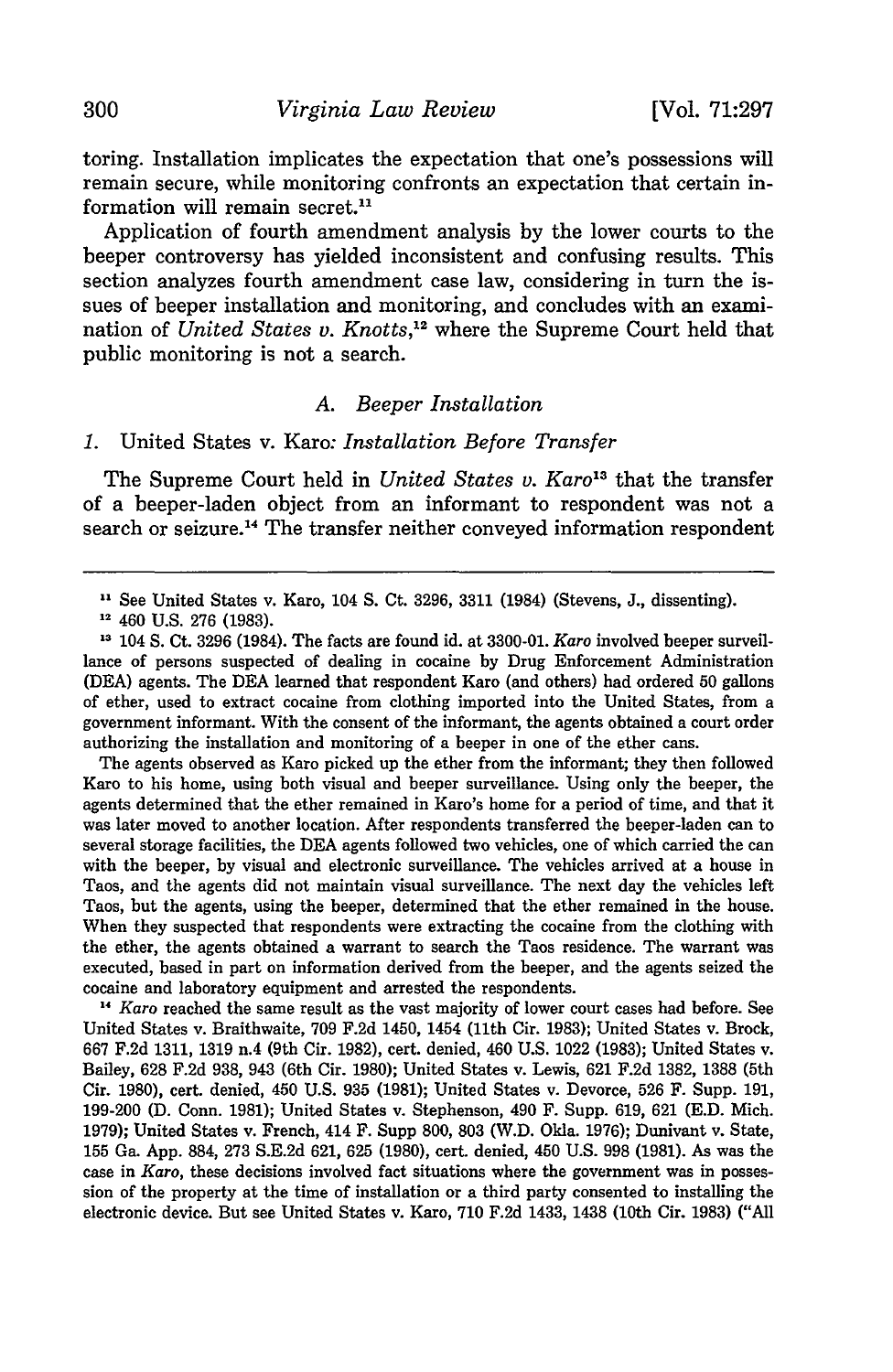wished to keep private nor interfered with his possessory interests in a meaningful way.15 The *Karo* Court noted that the "mere transfer of a can containing an unmonitored beeper infringed no privacy interest. It conveyed no information that Karo wished to keep private, for it conveyed no information at all."<sup>16</sup>

The installation inquiry thus rested on the Court's conception of the constitutionally protected privacy interest in this setting-namely, the expectation of individuals that certain information will remain secret and free from governmental intrusion. Even assuming this conception of individual privacy expectations is sound, $17$  it remains unclear whether beeper installation under different circumstances constitutes a fourth amendment search. The Court may yet be required to resolve whether installation is a search or seizure when it is accomplished with greater privacy intrusion.

# *2. The Lower Courts: Installation Involving Greater Intrusion*

The lower federal and state courts face a myriad of fact situations when addressing the constitutionality of nonconsensual beeper installation. Disagreements result from the difficult and controversial nature of electronic

**<sup>15</sup>**The Court held that "[i]t is clear that the actual placement of the beeper into the can violated no one's Fourth Amendment rights." 104 **S.** Ct. at 3301. This conclusion was based primarily on the fact that Karo had no legitimate expectation of privacy in the can because, at the time of installation, the can belonged to the DEA. Moreover, the Court argued, even if the can did not actually belong to the government, the consent of the third party owner to install the device "was sufficient to validate the placement of the beeper in the can." Id. Hence, *Karo* leaves open the question of whether mere installation constitutes a search or seizure where no third party consent is involved. See infra notes 186-92 and accompanying text.

**<sup>16</sup>**Id. at **3302.**

<sup>17</sup> Justice Stevens, of course, disagreed with the majority's conception of privacy. See supra note **16.** In essence, his dissent argued that the installation of the beeper constituted a seizure under the fourth amendment: "When the Government attaches an electronic monitoring device to that property, it infringes [the owner's] exclusionary right; in a fundamental sense it has converted the property to its own use." 104 **S.** Ct. at **3311** (Stevens, **J.,** dissenting). Stevens thus focused on the intrusiveness of the government action on the property rights of the individual. This note argues that, under an approach that embraces the collective privacy rights of society, beeper installation represents less of a threat to those rights than does the subsequent monitoring of electronic tracking devices. See infra notes **182-92** and accompanying text.

individuals have a legitimate expectation of privacy that objects coming into their rightful ownership do not have electronic devices attached to them **.... "),** rev'd, 104 **S.** Ct. 3296 (1984); State v. Hendricks, 43 N.C. App. 245, 258 S.E.2d 872 (1979); see also United States v. Moore, 562 F.2d 106, 112 (1st Cir. 1977) ("the important factor seems to be not that there was or was not a common law trespass *ab initio,* but that a homing device was surreptitiously implanted in private property in order to enhance the agents' ability to shadow the property and its possessors"), cert. denied, 435 U.S. 926 (1978).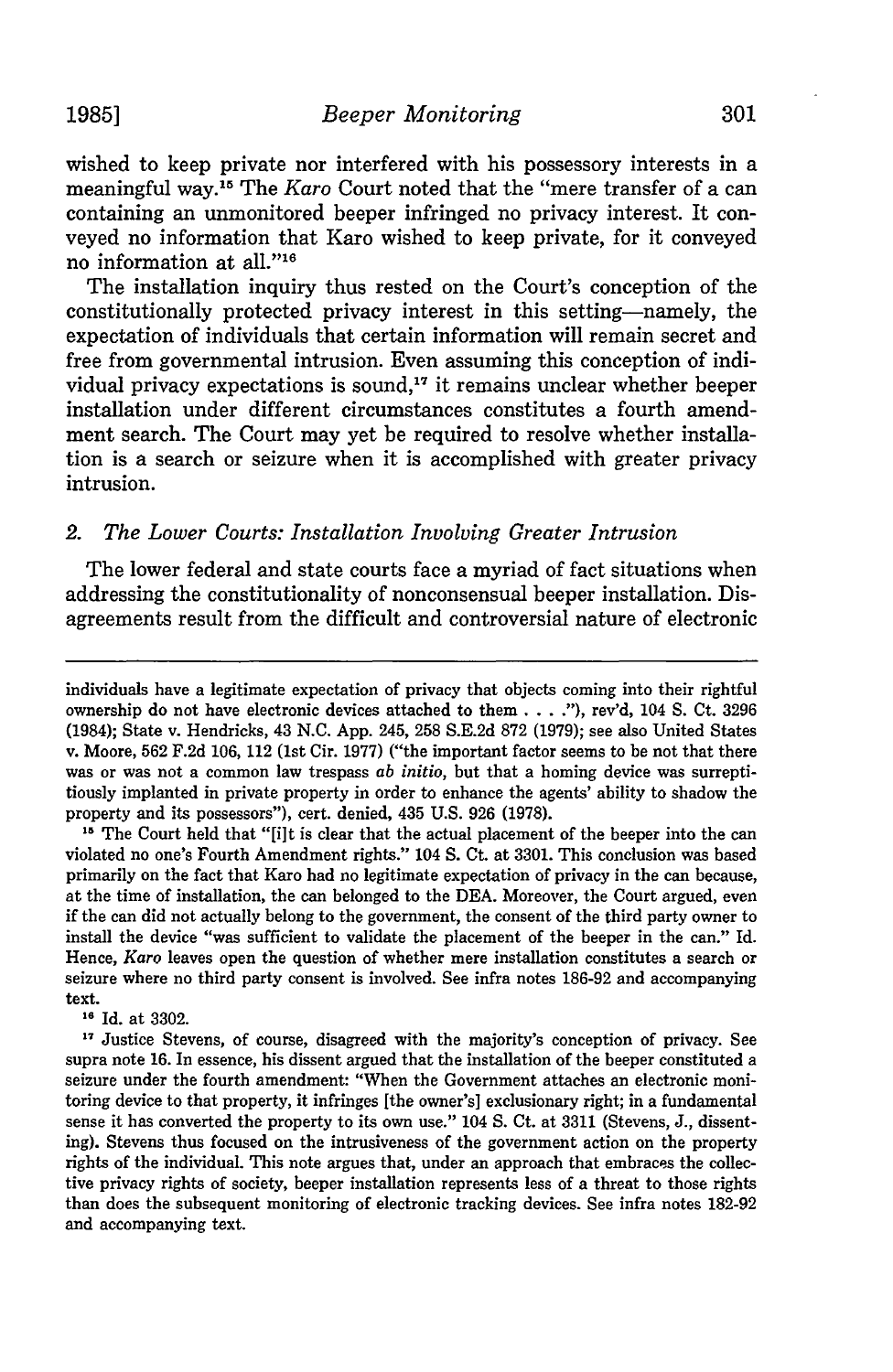tracking issues.<sup>18</sup> By and large, lower courts, seeking to avoid direct conflicts by distinguishing between different types of electronic surveillance,19 merely render narrow holdings and avoid the broader philosophical problems generated by beeper surveillance. Consequently, there is no consistent approach to adjudicating fourth amendment rights in this context.

Lower court treatment of the installation issue tends to focus on the individual's possessory interest in the object at the time the beeper is installed.20 Where police attach a beeper to the exterior of an automobile in a public place, courts generally agree that a "technical trespass" has occurred but disagree as to whether a search has taken place and, if so, what standard should govern.<sup>21</sup> Some lower courts further complicate the problem by substituting their own approach<sup>22</sup> or by avoiding the search

With due respect for the complexity of this issue we limit our decision to the precise issue before us **....**

United States v. Bruneau, 594 F.2d 1190, 1196 (8th Cir.), cert. denied, 444 U.S. 847 (1979). **19** See, e.g., United States v. Bailey, 628 F.2d 938, 941 (6th Cir. 1980) (beeper surveillance of non-contraband personal property in private areas is search); United States v. Bruneau, 594 F.2d 1190, 1194 (8th Cir.) (transponder monitoring of airplane not a search), cert. denied, 444 U.S. 847 (1979); United States v. Dubrofsky, 581 F.2d 208, 211 (9th Cir. 1978) (beeper indicating both location and status of package not a search).

**2** Before United States v. Karo, 104 **S.** Ct. 3296 (1984), the lower court decisions addressing this issue fell roughly into three categories: those cases involving no trespass against the defendant, those involving a technical trespass only, and those cases where beeper installation constitutes a substantial trespass. The Court noted in *Karo,* however, that "an actual trespass is neither necessary nor sufficient to establish a constitutional violation," 104 **S.** Ct. at 3302, and in resolving the installation issue it focused on the reasonableness of the asserted expectation of privacy and not the intrusiveness of the government trespass. See supra note 17. Thus, in the future, lower courts may shift their analysis away from the concern with trespass.

**21** See United States v. Michael, 645 F.2d 252, 257-58 (5th Cir.) (en banc) ("reasonable suspicion" adequate to support warrantless beeper installation under "dual privacy and intrusiveness" analysis), cert. denied, 454 U.S. 956 (1981); United States v. Moore, 562 F.2d **106** (1st Cir. 1977) ("probable cause" necessary and sufficient to support warrantless beeper attachment), cert. denied, 435 U.S. 926 (1978); United States v. Pretzinger, 542 F.2d 517 (9th Cir. 1976) (exterior attachment in a public place is not a substantial intrusion and therefore not a search); United States v. Holmes, 521 F.2d 859, 864 (5th Cir. 1975) (requiring a warrant; "the installation of an electronic tracking device on a motor vehicles is a search within the meaning of the Fourth Amendment"), aff'd by an equally divided court, **537** F.2d 227 (5th Cir. 1976) (en banc).

**<sup>22</sup>**See, e.g., United States v. Michael, 645 F.2d 252, 254 (5th Cir.) (en banc), cert. denied, 454 U.S. 950 (1981) (adopting a "dual privacy and intrusiveness analysis").

**<sup>19</sup>** As one court observed:

At the root of the debate is the philosophical question of whether our sense of privacy, and the protection afforded it by the Constitution, does and should adjust to technological advances.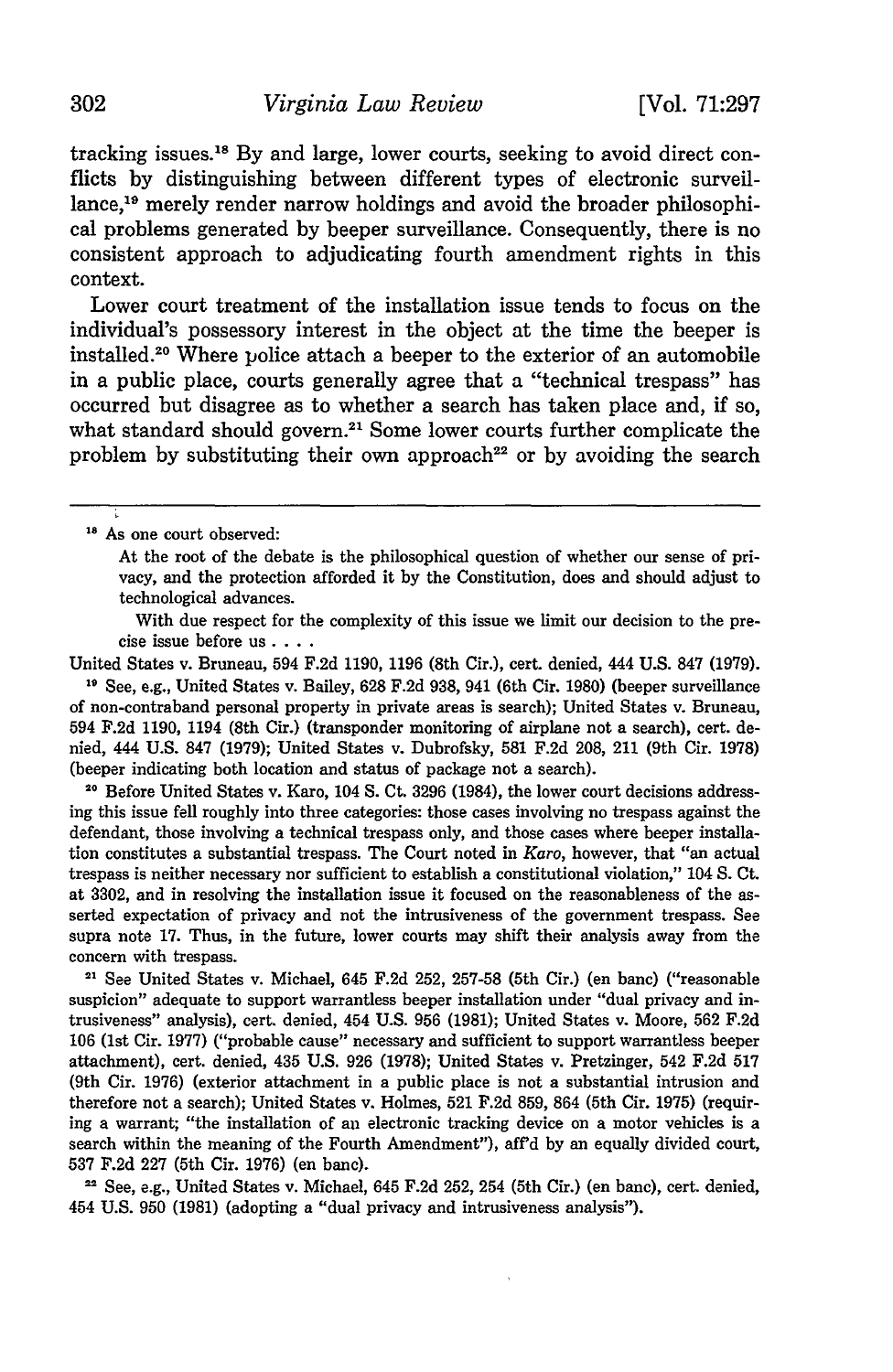question altogether.<sup>23</sup>

Moreover, a slight change in the fact situation often results in a different analysis and a different conclusion. Beeper installation is a more serious trespass when police enter a vehicle, or open a container, to attach a beeper. Several courts have held that such action constitutes a search.<sup>24</sup> This conclusion, however, turns on such factors as the contents of the container,25 the unusual status of automobiles and airplanes under the fourth amendment,<sup>26</sup> and the ownership of the vehicle or package.<sup>27</sup> Because the police often obtain either a valid warrant or the owner's prior consent, the courts in many cases never reach the question whether interior installation is a search.<sup>28</sup>

 $24$  See, e.g., United States v. Butts, 710 F.2d 1139, 1147 (5th Cir. 1983) (interior of airplane), rev'd on other grounds on rehearing, 729 F.2d 1514 (5th Cir.) (en banc), cert. denied, 105 **S.** Ct. **181** (1984); United States v. Hufford, 539 F.2d 32, 34 (9th Cir.) (agents entered garage and opened hood to install beeper) (dictum), cert. denied, 429 U.S. 1002 (1976); United States v. Cofer, 444 F. Supp. 146 (W.D. Tex. 1978) (agents entered airplane through locked door).

<sup>25</sup> When a lawful inspection reveals that the contents are contraband, the subsequent installation of a beeper is not a search. See, e.g., United States v. Botero, **589** F.2d 430 (9th Cir. 1978) (handbag shipment containing cocaine), cert. denied, 441 U.S. 944 (1979); United States v. Washington, **586** F.2d 1147 (7th Cir. 1978) (mail package containing cocaine); United States v. Pringle, 576 F.2d 1114 (5th Cir. 1978) (mail package containing heroin); United States v. Emery, 541 F.2d **887** (1st Cir. 1976) (mail packages containing cocaine).

**2"** The automobile exception to the warrant requirement is based on the assertion that individuals experience a "diminished expectation of privacy" in their cars. See **S.** Saltzburg, American Criminal Procedure **230-31** (1984). Although the presumption of a diminished privacy expectation provides further justification for permitting the warrantless installation of electronic tracking devices under the fourth amendment, some courts have managed to disassociate (or at least distinguish) the automobile exception from the installation of a beeper in a car. See, e.g., United States v. Butts, **710 F.2d 1139,** 1148-50 (5th Cir. **1983)** (warrant requirement for beeper installation justified because such governmental action constitutes "a continuing intrusion" of the privacy expectations of the individual), rev'd on other grounds on rehearing, **729 F.2d** 1514 (5th Cir.) (en banc), cert. denied, **105 S.** Ct. **181** (1984).

2' See, e.g., United States v. Bruneau, 594 **F.2d 1190,** 1194 (8th Cir.) (consent of owner of car sufficient to satisfy fourth amendment), cert. denied, 444 **U.S. 847 (1979);** United States v. Miroyan, **577 F.2d** 489, 493 (9th Cir.) (defendant lacked standing to challenge installation of beeper because not owner of the car), cert. denied, 439 **U.S. 896 (1978).**

21 See United States v. Cady, **651 F.2d 290, 291** (5th Cir. **1981)** (assuming without deciding that interior installation is a search and then finding authorization **by** valid warrant), cert. denied, 455 **U.S. 919 (1982);** United States v. Bruneau, 594 **F.2d 1190,** 1194 (8th Cir.) (although installation "could potentially violate" fourth amendment, analysis unnecessary because airplane's owner consented to installation), cert. denied, 444 **U.S. 847 (1979).** See also infra note **162** (documenting police use of warrants).

**<sup>13</sup>**See, e.g., United States v. Shovea, **580** F.2d 1382 (10th Cir. 1978), cert. denied, 440 U.S. 908 (1979) (finding that probable cause and exigent circumstances obviated the decision whether installation was a search); United States v. Frazier, 538 F.2d 1322 (8th Cir. **1976),** cert. denied, 429 U.S. 1046 (1977) (same).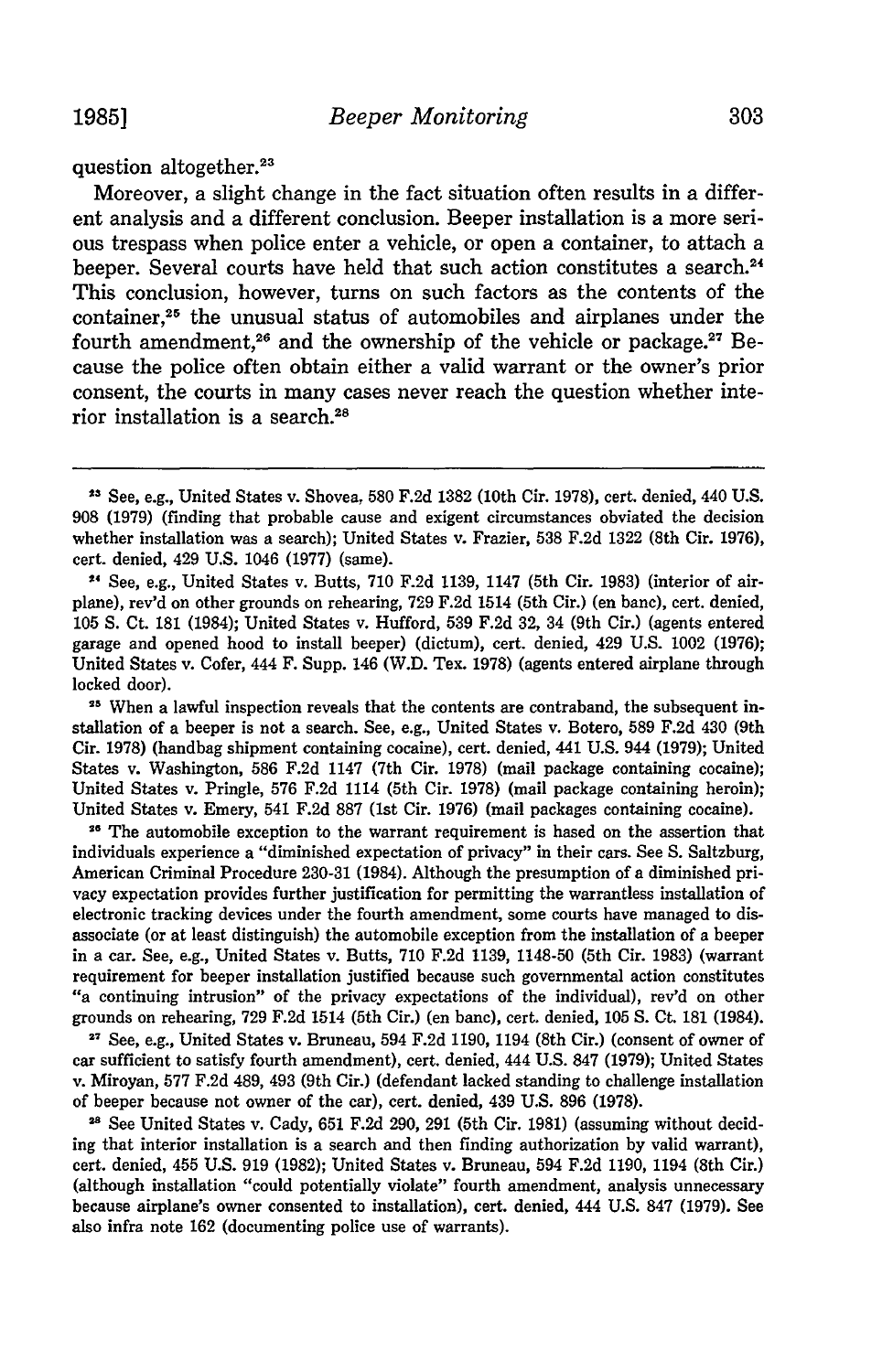# 304 *Virginia Law Review* [Vol. 71:297

## *B. Beeper Monitoring of Private Places*

The Supreme Court held in *United States v. Karo*<sup>29</sup> that the monitoring of a beeper in a private residence not open to visual surveillance violates the fourth amendment rights of individuals who have a justifiable interest in the privacy of the residence.30 In *Karo,* federal agents tracked a beeper-laden can while suspects moved it from one house to another. According to the majority, the monitoring of the beeper in a private residence is analogous to the warrantless search of a home and therefore is an unreasonable search under the fourth amendment.<sup>31</sup> The Court concluded that beeper monitoring of a private residence is a search and therefore must be authorized by a warrant.<sup>32</sup> According to the majority, "[i]ndiscriminate monitoring of property that has been withdrawn from public view would present far too serious a threat to privacy interests in the home to escape entirely some sort of Fourth Amendment oversight."33

This conclusion depends primarily on the fact that officers monitored the beeper to obtain information from inside a private residence. Since it is well established that individuals in their homes deserve privacy free of governmental intrusion not authorized by warrant,<sup>34</sup> beeper monitoring in this context deserves fourth amendment protection. The question remains whether monitoring is a search in *any* situation where an individual withdraws from public view the beeper-laden object.35 In short, *Karo* may raise as many questions as it settles.

**31** 104 **S.** Ct. at 3302-05.

**<sup>32</sup>**Id. at 3304-05. The government argued in *Karo* that, even assuming beeper monitoring in this context is a search under the fourth amendment, a showing of "reasonable suspicion" rather than "probable cause" should suffice to support the execution of a warrant. The Court, however, declined to resolve this question, presumably leaving probable cause as the required standard. Id. at 3305 n.5.

**24** See Payton v. New York, 445 U.S. 573 (1980) (the fourth amendment prohibits warrantless, nonconsensual entry into a suspect's home to make a routine felony arrest); Johnson v. United States, 333 U.S. 10 (1948) (requiring warrant for search of home).

**<sup>35</sup>**See supra note **16.** It would be possible to distinquish between one's residence and, for example, a commercial building. See, e.g., United States v. Clayborne, 584 F.2d 346, 351

<sup>29 104</sup> S. Ct. 3296 (1984).

**<sup>&#</sup>x27;0** Id. at 3303-04. The Court in *Karo* resolved a split in the circuits. Some courts had reasoned that warrantless monitoring of a beeper located in a house violates the fourth amendment. See, e.g., United States v. Bailey, 628 F.2d 938, 944 (6th Cir. 1980); United States v. Moore, 562 F.2d 106, 113 (1st Cir. 1977), cert. denied, 435 U.S. 926 (1978); State v. Hendricks, 43 N.C. App. 245, 258 S.E.2d 872 (1979); see also United States v. Karo, **710** F.2d 1433, 1439 (10th Cir. 1983) (a beeper in a private residence provides "law enforcement officials information that could not be discovered by ordinary visual surveillance, even had that surveillance been constant"), rev'd on other grounds, 104 **S.** Ct. 3296 (1984). But see United States v. Brock, 667 F.2d 1311, 1322 (9th Cir. 1982) (residence monitoring a "minimal intrusion" and hence not a search), cert. denied, 40 U.S. 1022 (1983); United States v. Taylor, 716 F.2d 701, 706 (9th Cir. 1983) (following *Brock).*

<sup>&</sup>lt;sup>33</sup> Id. at 3304 (footnote omitted); see supra note 16 and accompanying text.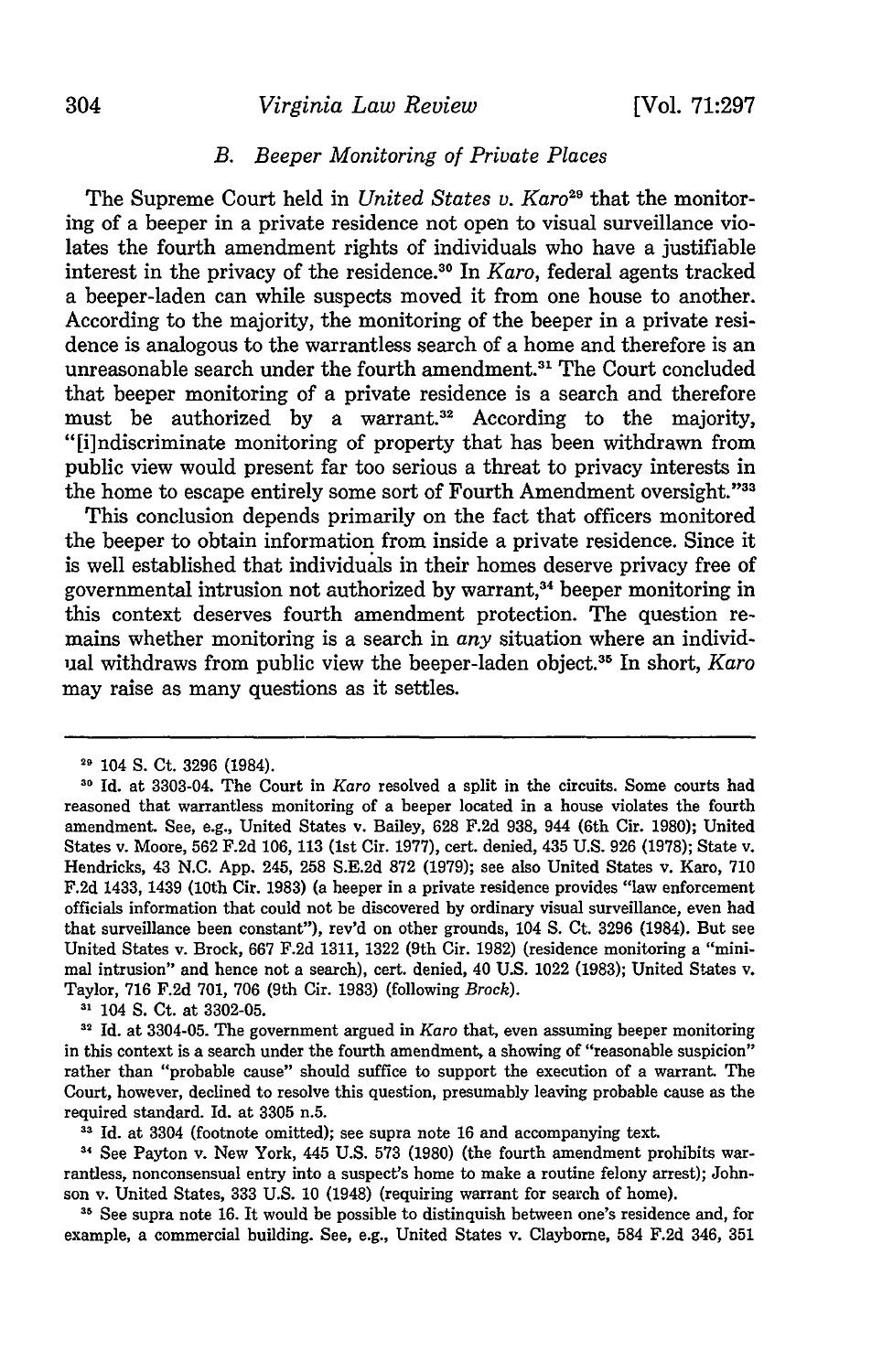#### *C.* United States v. Knotts: *Public Monitoring Allowed*

Before the Supreme Court decided *United States v. Knotts,386* the lower courts reached disparate results in deciding the fourth amendment implications of electronic monitoring of public movement. Many courts concluded that tracking an aircraft's airborne location is not a search.<sup>37</sup> Cases addressing automobile monitoring, however, were more divided. One circuit held that monitoring public movement is not a search;<sup>38</sup> two others held that automobile monitoring is a search but disagreed over what standard governed the conduct.<sup>39</sup> The Supreme Court turned to this issue in its first opinion on electronic tracking devices.<sup>40</sup>

The "withdrawn from public view" language appears to be a more expansive reading of fourth amendment protections in this context than the majority intended. Indeed, as Justice Stevens pointed out in his dissent, a person driving on public roads with a can in the trunk of the car is not exposing to the world that he has a can in the trunk. The can is in fact "withdrawn from public view" and, according to the dissent, deserving of constitutional protections. Id. at 3313 (Stevens, J., dissenting). This reading of *Karo* would, however, directly contradict *Knotts,* see infra notes 46-54 and accompanying text, where the Court that such activity did not constitute a search.

**<sup>36</sup>**460 U.S. 276 (1983).

**<sup>17</sup>**See, e.g., United States v. Parks, 684 F.2d 1078, 1086 (5th Cir. 1982) (level of legitimate governmental surveillance "does not constitute a sufficient foundation on which to erect a[n] . . . expectation of privacy for Fourth Amendment purposes"); see also United States v. Bruneau, 594 F.2d 1190, 1197 (8th Cir.) ("the location of all airborne planes. **.** . [must] be carefully monitored" to prevent collision), cert. denied, 444 U.S. 847 (1979).

**<sup>38</sup>**See United States v. Dubrofsky, 581 F.2d 208, 211-12 (9th Cir. 1978).

**39** See United States v. Michael, 645 F.2d 252, 258 (5th Cir.) (en banc) (considering together installation and monitoring and requiring reasonable suspicion for both), cert. denied, 454 U.S. 950 (1981); United States v. Moore, 562 F.2d 106, 112-13 (1st Cir. 1977), cert. denied, 435 U.S. 926 (1978) (auto monitoring is a search requiring probable cause); see also supra note **32** (discussing different standards to be applied, assuming beeper monitoring is a search). *Knotts* clearly disposes of cases involving the warrantless *monitoring* of beepers that reveal no information that could not have been obtained through visual surveillance. See infra notes 46-54 and accompanying text.

**<sup>40</sup>**One final electronic tracking issue is the contraband exception. Whether for beeper installation or monitoring, the previous analyses are preempted when the beeper is attached

<sup>(10</sup>th Cir. 1978) (acknowledging resident monitoring is a search, but reaching a different conclusion for a commercial building). The court in *Clayborne* compared the commercial building to the garage in United States v. Hufford, 539 F.2d 32 (9th Cir.), cert. denied, 429 U.S. 1002 (1976). Whether this distinction will work in light of *Karo* is uncertain. The "withdrawn from public view" language is ambiguous. The majority did, however, hold that respondents had a reasonable expectation of privacy in a locker of a storage facility; thus, had the beeper disclosed the presence of the can in that *particular* locker, the warrantless monitoring would have violated the fourth amendment at that point. *Karo,* 104 S. Ct. at 3306 n.6. In the context of warrantless beeper monitoring, then, the majority clearly does not limit an individual's reasonable expectation of privacy to his private residence.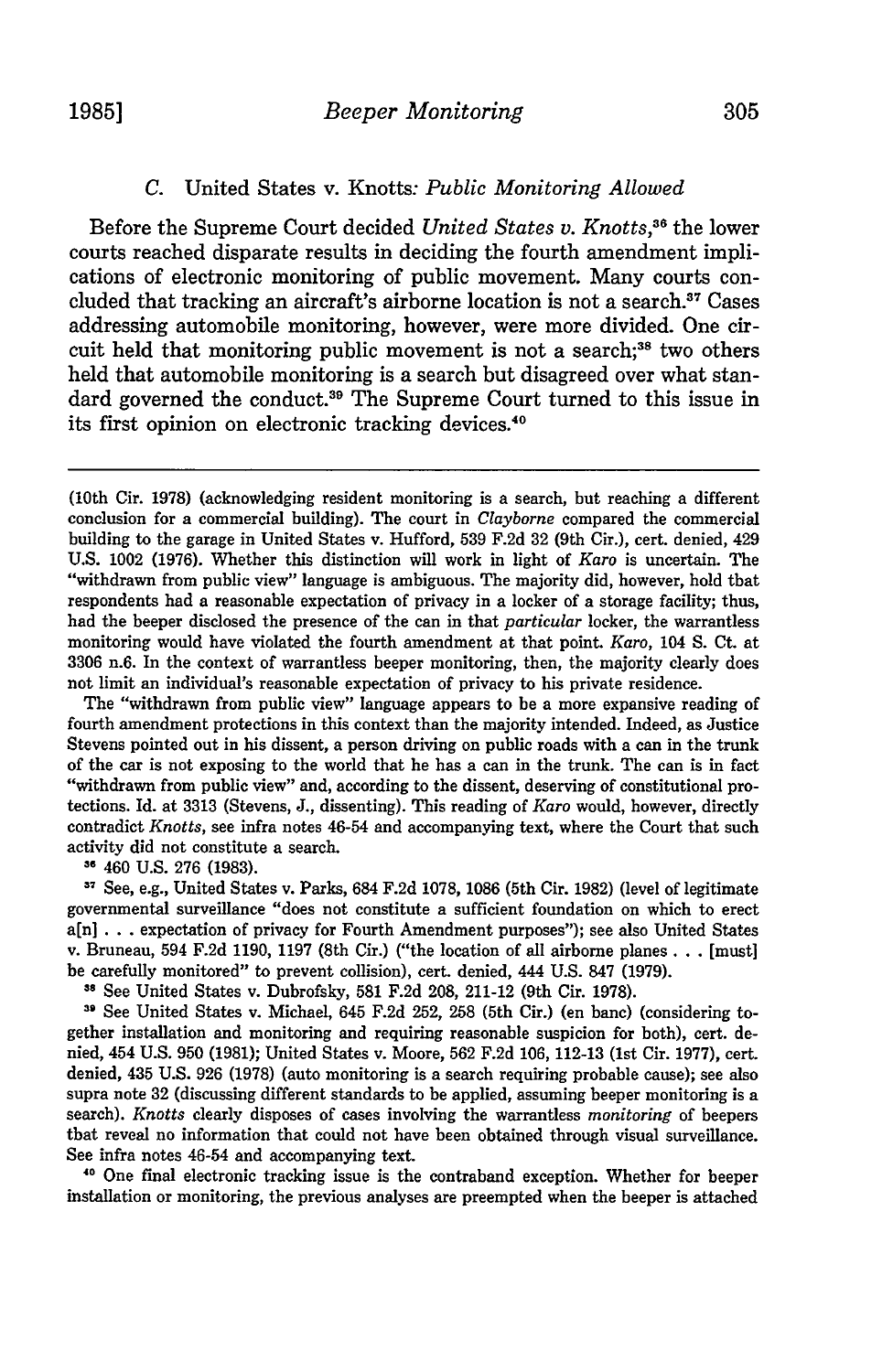## *1. The Facts*

The factual background of *Knotts* illustrates many of the reported cases involving beeper use. Local narcotics agents in Minnesota began investigating Tristan Armstrong after a chemical company reported that he was stealing chemicals that could be used to manufacture illicit drugs.<sup>41</sup> Visual surveillance revealed Armstrong and David Petchen moving laboratory equipment from a building into a truck. Inside the vacated premises, agents found more equipment and a white powdery byproduct of amphetamine synthesis. The agents then discovered that Armstrong had placed numerous orders for chemicals with another chemical company and was to pick up a drum of chloroform on a particular date. With the permission of the chemical company, the agents provided a drum containing a hidden beeper to use in filling Armstrong's order.

Law enforcement officers followed Armstrong after he picked up the chloroform. Armstrong drove his car to Petchen's residence where the drum was placed into another vehicle. The agents followed this car until losing visual and beeper contact near the Wisconsin border. Using the tracking device, the agents relocated the vehicle across the border in Wisconsin. Some time after the officers reestablished visual contact, Petschen began driving evasively. The agents then terminated surveillance and eventually lost beeper contact as well. One hour later, the agents located the beeper near a remote cabin, and they maintained intermittent visual surveillance until the following day when Petschen left with Leroy Knotts.

Three days later, government agents obtained a warrant authorizing a search of the cabin and surrounding property. The agents found a fully operable drug laboratory in the cabin and the beeper-laden drum just outside. At the trial of Knotts and Petchen, the district court overruled a motion to suppress evidence from the cabin. Defendants claimed that warrantless beeper monitoring violated their fourth amendment rights.

**<sup>41</sup>**The following discussion is excerpted from the facts presented in United States v. Knotts, 460 **U.S. 276, 278-79 (1983).**

to a known item of contraband. This usually occurs when police have lawfully intercepted controlled substances or illicit drugs in the mail or through undercover operations. **A** beeper is placed in the package containing the contraband to facilitate a controlled delivery. The courts hold that neither installation nor monitoring is a search, typically reasoning that there is "'no legitimate expectation of privacy in substances which [citizens] have no right to possess at all.'" United States v. Pringle, **576 F.2d** 1114, **1119** (5th Cir. **1978)** (quoting United States v. Moore, **562 F.2d 106, 111** (1st Cir. **1977));** see also United States v. Botero, **589 F.2d** 430, 432 (9th Cir. **1978);** United States v. Washington, **586 F.2d** 1147, 1154 (7th Cir. **1978);** United States v. Emery, 541 **F.2d 887, 889-90** (1st Cir. **1976);** United States v. French, 414 F. Supp. **800,** 803-04 (W.D. Okla. **1976);** Houlihan v. State, **551 S.W.2d 719, 722** (Crim. **App.** Tex. **1977).**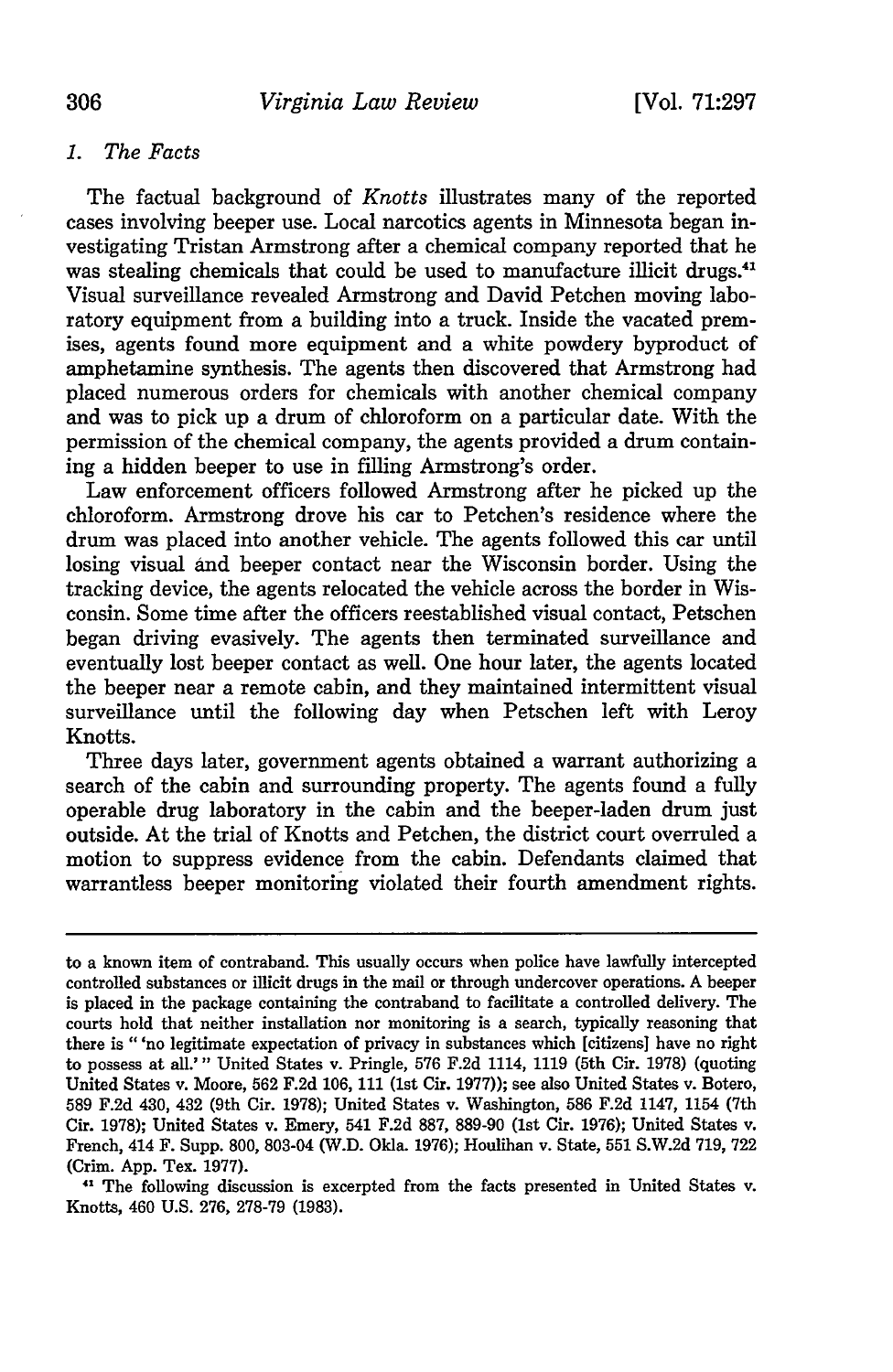Reasoning that "[t]he ultimate destination of the can was readily determinable through visual surveillance" of defendants, the district court found neither a subjective nor a reasonable expectation of privacy in this setting.<sup>42</sup> Knotts and Petschen were convicted of conspiracy to manufacture controlled substances.<sup>43</sup> The United States Court of Appeals for the Eighth Circuit reversed as to Knotts,<sup>44</sup> holding that the monitoring of a beeper placed in an item of noncontraband personalty that is carried onto private property constitutes a fourth amendment search.<sup>45</sup>

# *2. The* Knotts *Holding*

The Supreme Court, per Justice Rehnquist, reversed the Eighth Circuit without dissent and affirmed Knott's conviction.<sup>46</sup> The Court held that

**<sup>46</sup>**460 U.S. at 285. The Supreme Court affirmed Knotts' conviction because it framed (not necessarily reasoned) the issue differently than did the Eighth Circuit. The lower court emphasized that the drum was "out of public view," whereas Justice Rehnquist twice characterized the drum as being in the "open fields." Id. at 282. See United States v. Hester, 265 U.S. 57 (1924) (observation of private property not a search when it occurs in the open fields). The Court repeatedly argued that "there is no indication that the beeper was used in any way to reveal information. **. .** that would not have been visible to the naked eye from outside the cabin," id. at 285, and that "[t]here is nothing in [the] record indicat[ing] that the beeper signal was received or relied upon after it had indicated that the drum. **. .** had ended its automotive journey at rest on respondent's premises." Id. at 284-85. Thus, contrary to the Eighth Circuit's understanding, the "ultimate issue" in *Knotts* was whether there is a reasonable expectation of privacy in the route taken by an auto over public roads.

Justice Stevens concurred and argued that the record did not support the majority's implication that the drum was "parading in 'open fields' **. . .** in a manner tantamount to its public display on the highways." Id. at 288. Justice Blackmun similarly contended that the Court should have refrained from discussing the "open fields" doctrine, because cases that present the issue more directly had already been admitted to the Court's docket. Id. at 287. Neither Stevens nor Blackmun, however, stated how he would explain the decision without reference to "open fields." Presumably they thought that the beeper transmitted all the data necessary for conviction-the location at which the drugs were manufactured-before

**<sup>2</sup>**Brief for Respondent at 2, United States v. Knotts, 460 U.S. 276 (1983).

<sup>43</sup> 460 U.S. at 279.

**<sup>&</sup>quot;** 662 F.2d 515 (8th Cir. 1981).

**<sup>41</sup>**Id. at 517-18. The Eighth Circuit panel focused exclusively on the narrow issue presented-that is, whether the monitoring of a beeper placed in an item of noncontraband personalty and carried onto private property is a search under the fourth amendment. The panel emphasized that "[tihis is not a case of a beeper being attached to an automobile, so the ultimate issue is not whether there can be an expectation of privacy in the route taken by an auto over public roads." Id. at 517. Three times the court characterized the barrel as being "out of public view," as it was found "beneath a wooden barrel in the yard of a remote rustic cabin." Id. at 518. The court concluded that Knotts, a resident of the cabin, "could certainly have a reasonable, legitimate expectation of privacy in the kind and location of objects out of public view on his land." Id. Thus the court viewed the issue as one of private monitoring and decided it much the same way as *United States v. Karo.* See supra notes 29- 35 and accompanying text (monitoring of items "withdrawn from public view" is a search).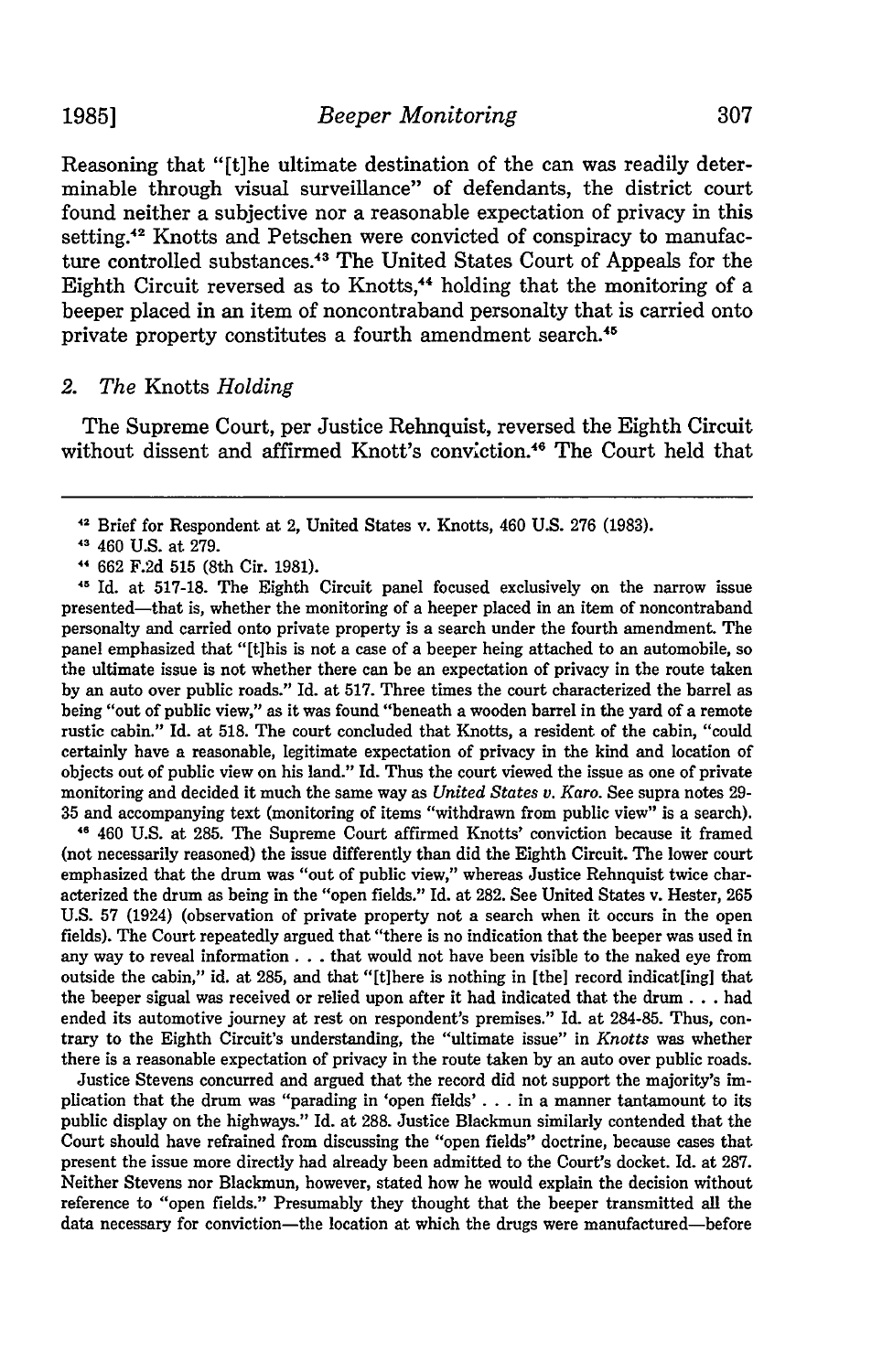the monitoring of a beeper that merely reveals the movement of an automobile traveling along public roads is not a search or seizure under the fourth amendment.<sup>47</sup> *Knotts* left open the issues of beeper installation and resident monitoring decided subsequently in *United States v. Karo.48* After distinguishing the fact situation presented from one in which the beeper monitored property within a private dwelling, the Court offered three arguments for the conclusion that vehicular monitoring is not a search.

First, the Court found no reasonable expectation of privacy in automobile travel, because an automobile's movements are exposed to public observation.49 Second, the Court analogized the beeper to other technological means of surveillance, specifically the searchlight and pen register. According to recent Supreme Court opinions, police are constitutionally permitted to use these devices to improve law enforcement efficiency.<sup>50</sup> Finally, Justice Rehnquist suggested that beeper monitoring reveals no more information than does visual tailing, a practice clearly permissible under the Constitution.<sup>51</sup>

Although the Court's holding explicitly permits the warrantless monitoring of automobile travel only, its reasoning extends to the surveillance of any public movement.52 An individual arguably has a greater privacy

the beeper reached private property.

**'7** 460 U.S. at 285.

The Court also failed to resolve the "contraband exception" to the fourth amendment in this context.

<sup>49</sup> The Court supported this proposition with citations to several cases involving the automobile exception to the warrant requirement. 460 U.S. at 281. Justice Rehnquist reasoned from the diminished expectation of privacy assumption underlying the automobile exception to a complete absence of reasonable privacy expectations in a car traveling over public roads. Id.

**<sup>50</sup>**Id. at 282-83. Justice Stevens objected to the Court's broad dicta that the fourth amendment does not prohibit "the police from augmenting [their] sensory faculties"; he concluded that such statements conflict with previous readings of the fourth amendment and incorrectly imply that police use of new surveillance technology "does not implicate especially sensitive concerns." Id.

**"** Id. at 284-85.

**"'** The Court appeared to say as much in United States v. Karo, 104 **S.** Ct. 3296 (1984) where it stated one of the questions presented: "[w]e are called upon to address [a] question[] left unresolved in *Knotts:* ... whether monitoring of a beeper falls within the ambit of the Fourth Amendment when it reveals information that could not have been obtained

**<sup>48</sup>** See infra notes 49-51 and accompanying text. The respondent in *Knotts* did not challenge the constitutionality of the *installation* of the beeper, consequently, the Court did not pass on this issue. 460 U.S. at 279. In the first of three concurrences, however, Justice Brennan suggested that the case "would have been **...** much more difficult" had the respondent raised the installation issue. Id. at 286. Brennan noted that a governmental trespass is still significant in determining whether a search has occurred. Such intrusions may be searches "even if the same information could have been obtained by other means." Id.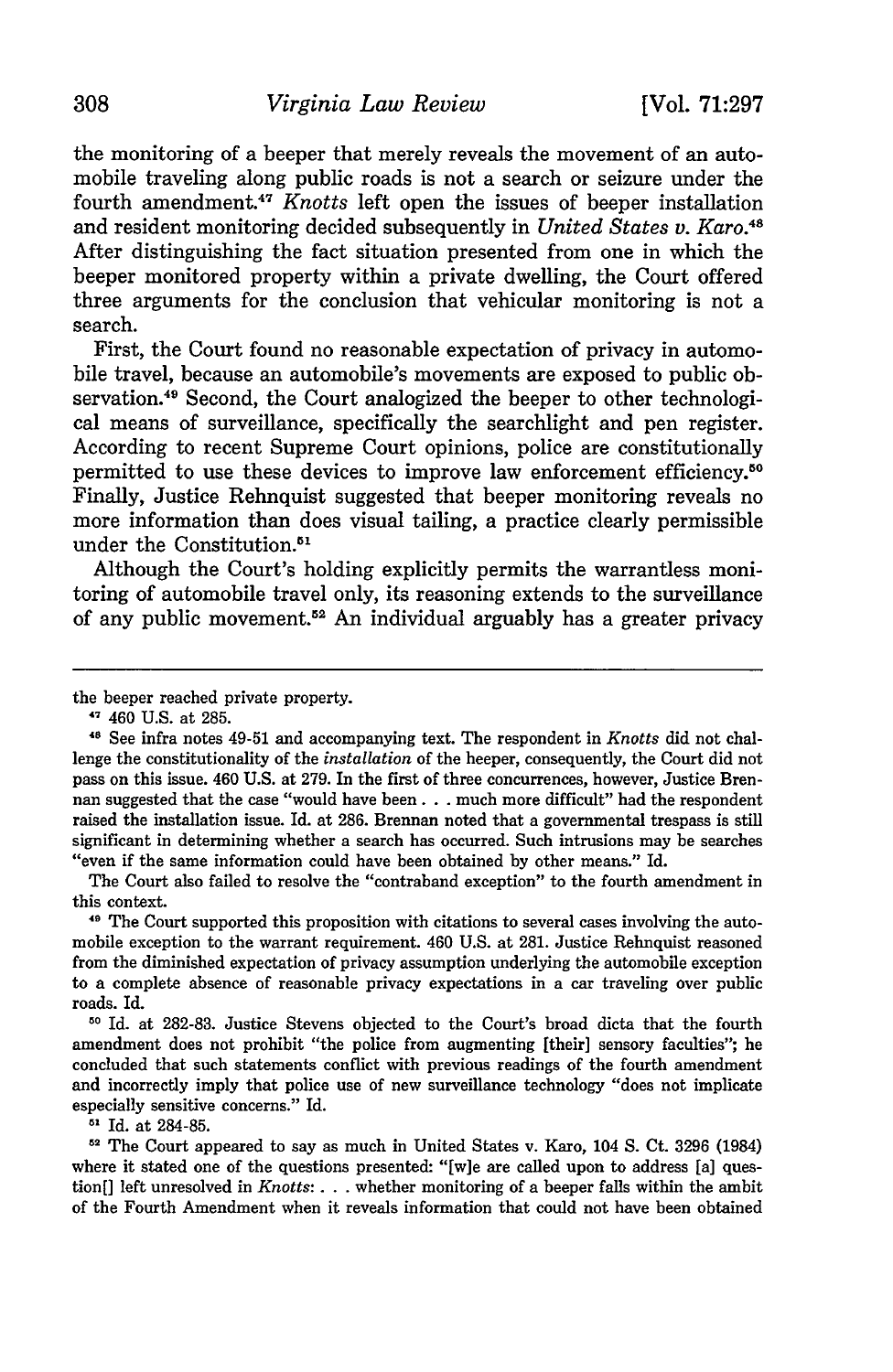expectation in an automobile than in any other mode of transportation. In fact, the Supreme Court noted recently that because of the extensive time spent traveling in cars, individuals probably feel more secure in their automobiles than on a public sidewalk.<sup>53</sup> One exposes more when on foot or riding a bus than when driving a car, and so a police officer can follow an individual walking or riding a bus at least as easily as he can follow someone riding in a car. The *Knotts* argument therefore applies a *fortiori* to warrantless monitoring of pedestrians or of passengers on a common carrier. In short, it is safe to assert that *Knotts* permits warrantless electronic tracking of all public movement.<sup>54</sup>

The following section analyzes each of the three arguments expounded in *Knotts* to support the Court's conclusion that monitoring public movement is not a search.

#### II. **AN INDIVIDUAL** RIGHTS **ANALYSIS OF** *United States v. Knotts*

In establishing that the monitoring of beeper signals that reveal the location of a vehicle traveling over public roads is not a fourth amendment search, the Court in *Knotts* offered three arguments. First, the Court found no reasonable expectation of privacy in public automobile movement. Second, it analogized the beeper to other permissible electronic investigative tools. Third, the Court held that beepers merely represent an efficient substitute for visual surveillance. This section analyzes each of these arguments under a traditional view of the fourth amendment as the source and guardian of individual constitutional rights. It concludes that despite problems with the Court's first two rationales,

through visual surveillance." Id. at 3299. A reasonable inference is that the Court views *Knotts* as having decided that beeper monitoring is not a search when the information could be obtained through visual surveillance. Visual surveillance could in theory reveal all public movement.

**<sup>53</sup>**Delaware v. Prouse, 440 U.S. 648, 662-63 (1979). The Court's decision in Terry v. Ohio, 392 U.S. **1** (1968), emphasizes this point. In *Terry,* the Court held that a policeman may "stop and frisk" a person on reasonable suspicion that the person poses a risk of danger or has engaged in a crime. Id. at 27, 30. Despite this holding, the fourth amendment still requires probable cause to search the interior of an automobile. See United States v. Ross, 456 U.S. 798, 806-09 (1982); Carroll v. United States, 267 U.S. 132, 153-54 (1925).

<sup>&</sup>lt;sup>54</sup> This proposition is not trivial; the technology has long existed to conceal beepers in clothing, eyeglasses, wristwatches, and other personal items. See A. Westin, Privacy and Freedom 69-70 (1967) (asserting that a "'radio pill'. **. .** tag can be lodged in the stomach of the subject himself"). See also United States v. Bobisink, 415 F. Supp. 1334, 1339 (D. Mass. 1976) ("There is nothing in the nature of these beepers which limits their use to automobiles and large packages. Presumably, no technological problem prevents agents from placing such devices on, for example, a person's clothing."), aff'd in part, rev'd in part, vacated in part sub nom. United States v. Moore, 562 F.2d 106 (1st Cir. 1977), cert. denied, 435 U.S. 926 (1978).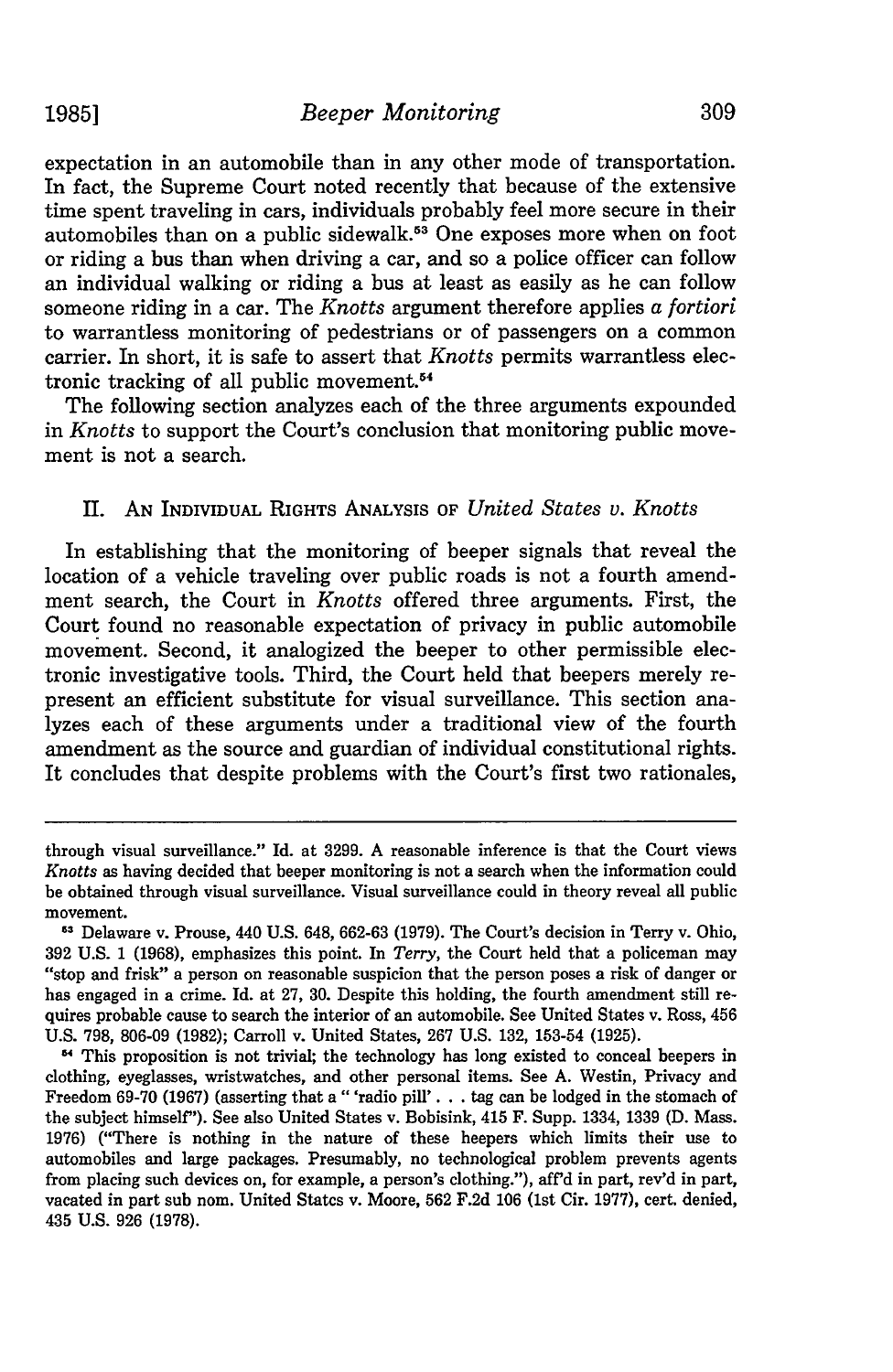*Knotts* is compelling under the traditional individual rights approach in its characterization of beeper monitoring as a substitute for visual surveillance.

# *A. Privacy Expectations in Automobile Travel*

At the outset, the Court established that, for conduct to constitute a search, the challenged governmental action must intrude upon an expectation of privacy that is "reasonable."<sup>55</sup> Relying on the well established principle that individuals enjoy only a "diminished expectation of privacy surrounding the automobile,"<sup>56</sup> the Court concluded that the public nature of automobile travel negates the existence of any reasonable expectation of privacy. According to the opinion, there is clearly a lessened privacy expectation in items so exposed to the general public and to occasional government inspection.<sup>57</sup> Furthermore, the *Knotts* Court reasoned, because automobile travel along public roads is exposed to bystanders, an individual cannot reasonably expect such information to remain secret.<sup>58</sup>

This analysis resembles that applied in *United States v. White*,<sup>59</sup> in which the Court upheld warrantless electronic eavesdropping where one of the participants in the conversation consented to its recording. The Court in *White* reasoned that because the consenting participant could later recount the conversation, there was no privacy invasion when agents

**"8** The Court concluded that, given the frequent contact an automobile and its driver have with the public:

A person traveling in an automobile on public thoroughfares has no reasonable ex pectation of privacy in his movements from one place to another. When Petschen traveled over the public streets he voluntarily conveyed to anyone who wanted to look the fact that he was traveling over particular roads in a particular direction, the fact of whatever stops he made, and the fact of his final destination when he exited from public roads onto private property.

**<sup>59</sup>**401 U.S. 745 (1971). Compare United States v. Karo, 104 **S.** Ct. 3296, 3304 n.4 with id. at 3307-10 (O'Connor, J., concurring) (different readings of *White* in the beeper context).

<sup>&</sup>lt;sup>55</sup> The Court began its discussion by tracing the evolution of the meaning of "search or seizure." *Knotts,* 460 U.S. at 280. The modern test of whether there has been a search re- quires that a legitimate expectation of privacy exist subjectively and that the expectation be "one that society is prepared to recognize as 'reasonable.' " *Knotts,* 460 U.S. at 281 (quoting United States v. Katz, 389 U.S. 347, 361 (1967) (Harlan, J., concurring)). See supra note **8.**

**<sup>56</sup>**Id. at **281.**

**<sup>57</sup>**460 U.S. at 281 (quoting Cardwell v. Lewis, 417 U.S. 583, 590 (1974) (plurality opinion) (while a car travels on public thoroughfares, "both its occupants and its contents are in plain view")). The Court also cited South Dakota v. Opperman, 428 U.S. 364, 368 (1976), where it had stated that the expectation of privacy in a car is much less than that in a home, because the former is subjected to pervasive and continuing governmental regulation and control. 460 U.S. at 281.

<sup>460</sup> U.S. at 281-82.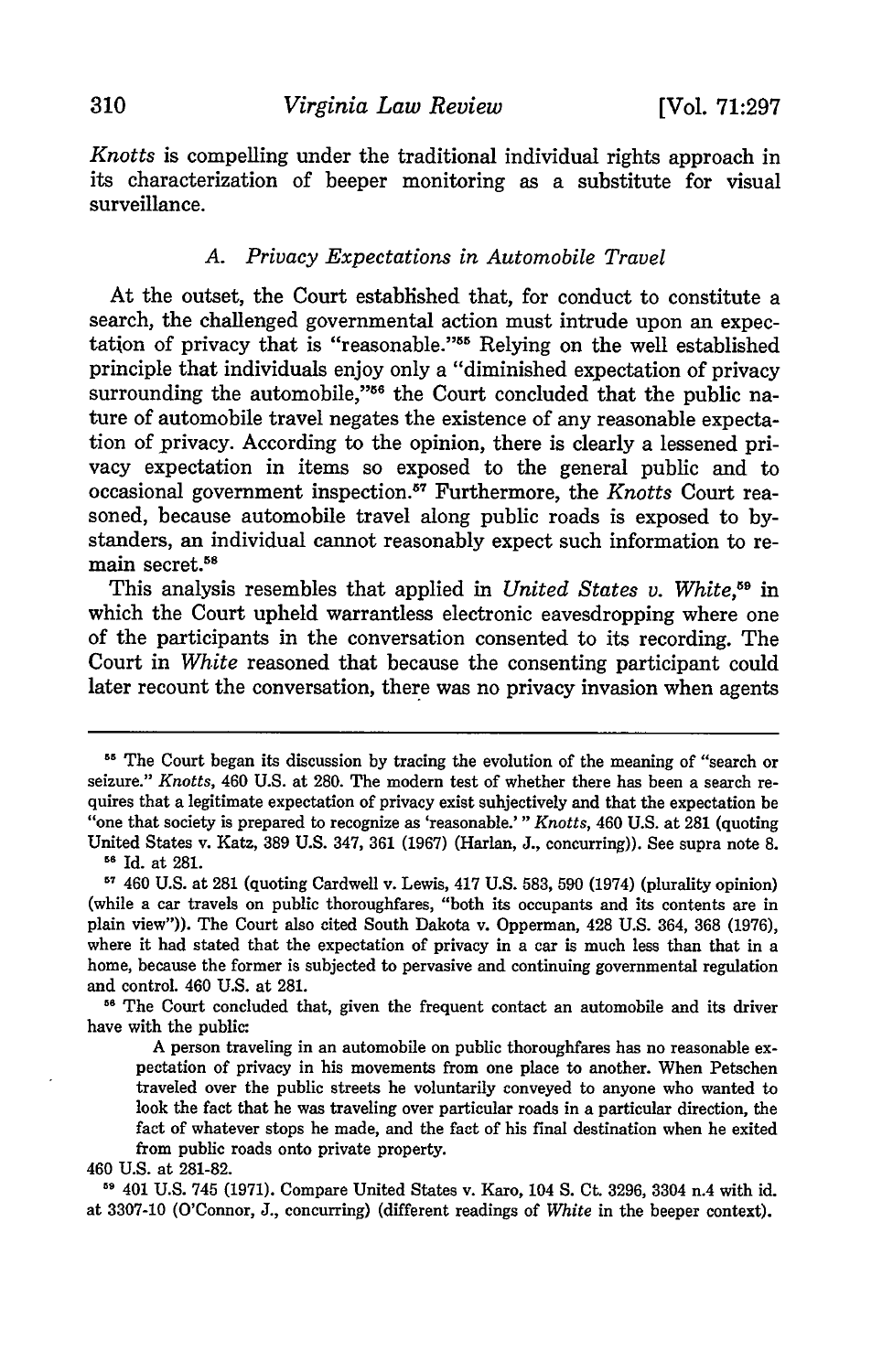recorded it.6 0 Several courts have applied the *White* rationale to electronic tracking cases, holding that because "[t]he defendant's automobile movements were at all times in full view of the public,. . . the public as well as Government agents could have revealed what they saw."<sup>61</sup>

Courts applying the *White* analysis to electronic vehicle tracking ignore the nature of the privacy interest involved in automobile travel. An individual clearly understands that others may see him driving down a road. His privacy interest, however, generally rests on keeping secret the sum and not the parts of his trip. The sum consists of four or five elements: the starting point, the intermediate and/or final destinations, the roads traveled, the identity of the driver and/or passengers, and possibly the contents of the vehicle.<sup>62</sup> The public may observe and determine any of these elements, thereby eliminating any reasonable privacy expectation in them individually. People may observe a driver traveling over particular roads in a particular direction; others may see the driver stop at an unknown residence. Yet because the combination of these elements will be unknown to any single person in almost every case, the driver's privacy remains secure **. <sup>3</sup>**

Distinctions between the facts of *White* and those of beeper cases further militate against application of this analysis to electronic monitoring of automobiles. *White* involved an informant who consented to the police taping his conversations with a suspect. Public vehicular movements, though, involve no willing participant and only a slight possibility that any individual knows all elements of the driver's trip. Moreover, in *White* the government was able to identify the specific participant in the conversation who consented to the taping. *Knotts* merely assumes a person's consent to identifying the driver's route, if such an observer even exists. If the public actually could reveal the driver's route, it is curious that law enforcement agents do not more often rely on "the public" for such infor-

**<sup>10</sup>**401 U.S. at 751-52.

**<sup>&</sup>quot;** United States v. Hufford, 539 F.2d 32, 34 (9th Cir.), cert. denied, 429 U.S. 1002 **(1976);** see also United States v. Bailey, 628 F.2d 938, 940 n.4 (6th Cir. 1980) (no legitimate expectation of privacy in information that a goverment agent could lawfully have acquired under conditions more favorable to sensory reception); United States v. Conroy, 589 F.2d 1258, 1264 (5th Cir.) (no legal right to protect mistaken belief that person in whom one confides will keep one's secrets), cert. denied, 444 U.S. 831 (1979).

**<sup>62</sup>**See, e.g., A. Westin, supra note 54, at 165; Holder, Privacy Lost, Student Law., Dec. 1983, at 14, 17.

**<sup>63</sup>**See Yale Note, supra note 4, at 1494 ("An individual may thus be entitled to rely on the privacy of his 'route,' even if segments of it are exposed."); see also LaFave, Nine Key Decisions Expand Authority to Search and Seize, 69 A.B.A. J. 1740, 1740 (1983) ("Only an army of bystanders, conveniently strung out on the route and who not only 'wanted to look' but also wanted to pass on what he observed to the next in line" would truly invade the driver's privacy interest and expectation.).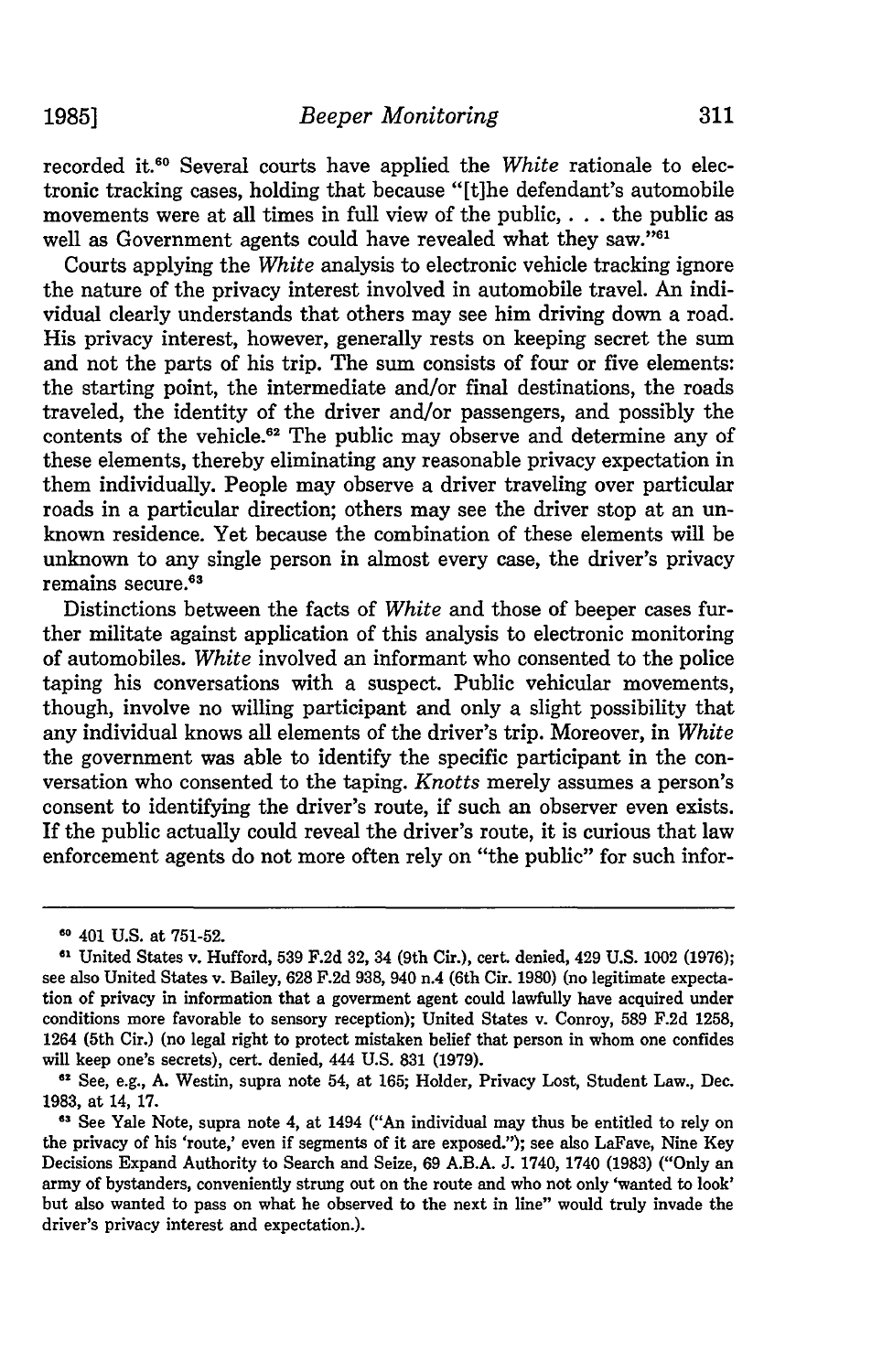mation. In short, the need for visual and beeper surveillance belies the claim that identifiable members of the public know and will provide information about a suspect's travels.

With this understanding of route privacy, it becomes evident that the precedent relied on in *Knotts* does not support a diminished expectation of privacy in vehicular movement. The cases cited in *Knotts* involve the physical contents or characteristics of an automobile.4 Because a car is driven in public, parked in public, and subject to regulatory inspections, people may observe through its windows what rests in "plain view" on the seats, floorboards, or dashboards. Hence, individuals usually do not leave or carry personal items in their car. These generalizations, however, merely establish a diminished privacy expectation in the contents or appearance of automobiles, not in the history of their travel.

Although the public nature of automobile travel reduces one's privacy expectations in the vehicle, some privacy interest remains. In fact, the Supreme Court has rejected the notion that cars are without fourth amendment protection.<sup>65</sup> It reasons that, because individuals spend so much time in their automobiles, some protection is essential.<sup>66</sup> This privacy expectation is reflected in the automobile exception to the warrant requirement. The exception acknowledges a diminished expectation of privacy surrounding a car, but not the absence of any privacy interest. Indeed, although police need not obtain a warrant to search an automobile, the Court consistently holds that the fourth amendment requires a showing of probable cause that the vehicle contains evidence of a crime.<sup>67</sup> Thus, the *Knotts* conclusion that beeper monitoring of vehicular movement invades no reasonable privacy interest contradicts other Supreme Court decisions addressing the privacy expectation surrounding automobiles.<sup>68</sup>

*<sup>64</sup> Knotts,* 460 U.S. at 281; see supra note 57 and accompanying text.

**<sup>61</sup>** See Delaware v. Prouse, 440 U.S. 648, 662 (1979) ("[a]n individual operating or traveling in an automobile does not lose all reasonable expectation of privacy simply because the automobile and its use are subject to governmental regulation").

**<sup>66</sup>**Id.

**<sup>67</sup>**See S. Saltzburg, supra note 26, at 234-35 (collecting cases).

**<sup>&</sup>quot;I** See, e.g., Delaware v. Prouse, 440 U.S. 648, 662-63 (1979) ("Were the individual subject to unfettered governmental intrusion every time he entered an automobile, the security guaranteed by the Fourth Amendment would be seriously circumscribed"); Coolidge v. New Hampshire, 403 U.S. 443, 461-62 (1971) ("The word 'automobile' is not a talisman in whose presence the Fourth Amendment fades away and disappears"); see also United States v. Moore, 562 F.2d 106, 112 (1st Cir. 1977) (although the public nature of automobile travel reduces considerably the intrusion occasioned by beeper monitoring, the intrusion cannot be characterized as nonexistent), cert. denied, 435 U.S. 926 (1978).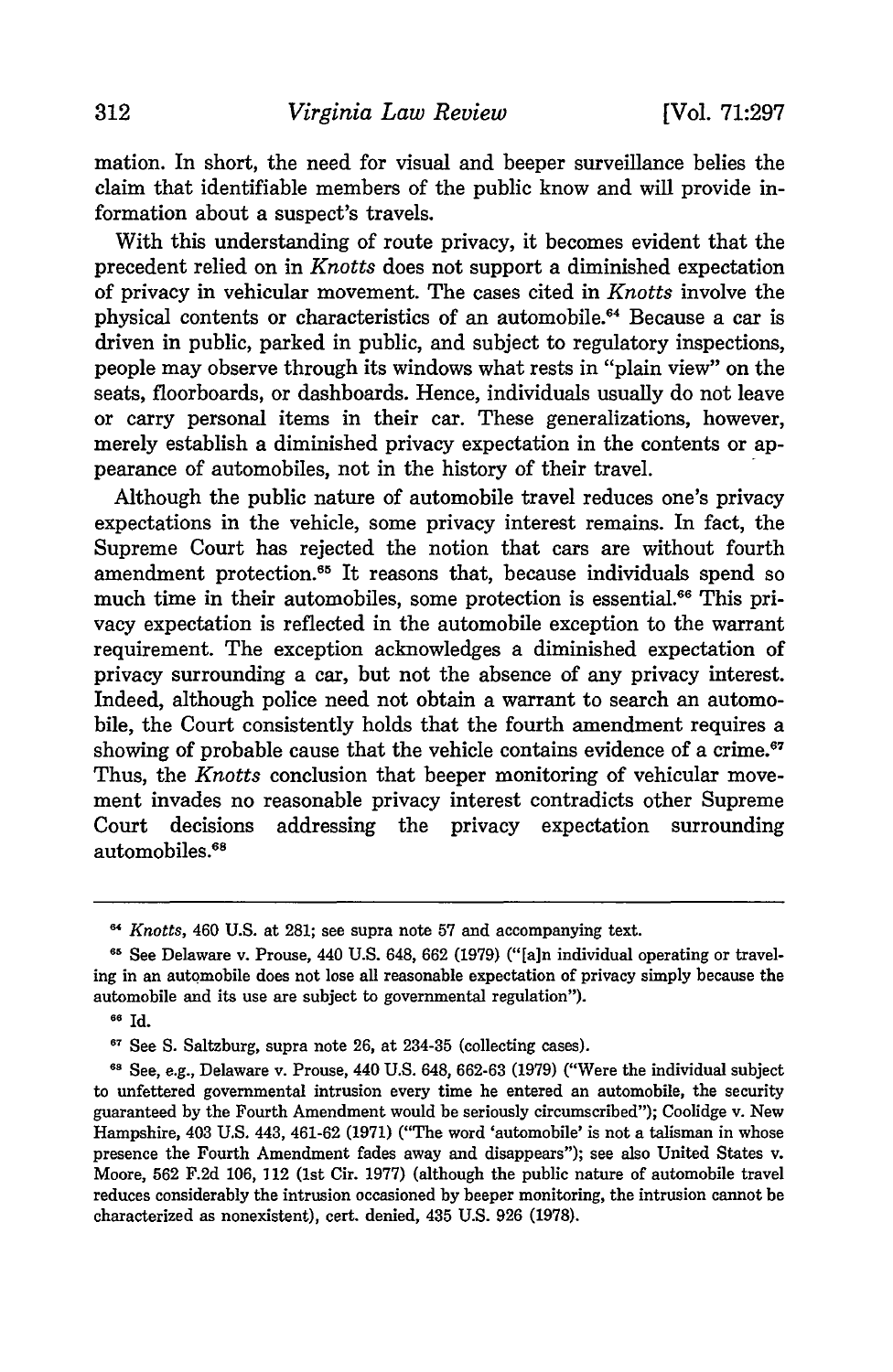# 1985] *Beeper Monitoring* 313

# *B. Similarity to Other Surveillance Technologies*

The *Knotts* Court also supported its conclusion by analogizing beepers to other technological surveillance devices. Specifically, the Court quoted language from Supreme Court cases holding that use of searchlights and pen registers is not a search. In *United States v. Lee,69* for example, the Court upheld the use of a searchlight at night to scan a ship's deck for illegal liquor." Similarly, the Court noted its recent conclusion in *Smith v. Maryland<sup>71</sup>* that the use of pen registers by law enforcement officials to record the numbers dialed for local telephone calls is not a search.<sup>72</sup> These analogies, however, are useful only as examples of the legitimate expectation of privacy test, not as alternatives to it. Unfortunately, the Court failed to explain the similarities between a beeper and a searchlight, flashlight, or pen register for purposes of fourth amendment analysis.

In analyzing the uses of these technological devices, the focus remains on the reasonableness of the privacy expectation vis-A-vis the public. People use artificial light when it is dark, so an expectation that one roaming in public at night will not be exposed to light arguably is unreasonable. Furthermore, the degree and duration of scrutiny necessary to reveal the information represents a more critical distinction between searchlights

**7-1** 442 U.S. 735 (1979).

**<sup>69</sup>** 274 U.S. 559 (1927).

**<sup>70</sup>** Id. at 563. It should be noted that the Court decided *Lee* under the old trespass distinction of United States v. Olmstead, 277 U.S. 438 (1928), that the Court abandoned in United States v. Katz, 389 U.S. 347 (1967), in favor of a legitimate expectation of privacy test. See supra note 2. Nonetheless, the *Katz* Court cited *Lee* for the proposition that "[w]hat a person knowingly exposes to the public **...** is not a subject of Fourth Amendment protections." *Katz,* 389 U.S. at 351. One month after *Knotts,* the Court again cited *Lee* in holding that a police officer's use of a flashlight to illuminate an automobile interior is not a search under the fourth amendment. Texas v. Brown, 460 U.S. 730, 740 (1983). The Court has thus expressly brought the *Lee* holding within modern privacy expectations doctrine.

**<sup>71</sup>** Id. at 735. A pen register is an instrument that records the numbers dialed on a telephone. In an investigation, a pen register is usually installed at a central telephone facility rather than near the building containing the telephones. See United States v. New York Tel. Co., 434 U.S. 159, 161-62, 161 n.1 (1977). Because a telephone caller exposes the numbers he dials to the telephone company "in the ordinary course of business," the caller assumes the risk that the phone company will reveal the information to the police and therefore retains no legitimate privacy expectation. Id. at 744. The lower courts have reached similar conclusions by analogizing beepers to other surveillance technologies. See, e.g., United States v. Michael, 645 F.2d 252, 258 nn. 14 & 16 (5th Cir.) (en banc) (pen register and binoculars), cert. denied, 454 U.S. **950** (1981); United States v. Dubrofsky, 581 F.2d 208, 211 (9th Cir. 1978) (binoculars, tracking and sniffing dogs, searchlights, flourescent powders, radar devices, bait money); United States v. Hufford, 539 F.2d 32, 32 (9th Cir. 1976) (binoculars, tracking dogs, searchlights).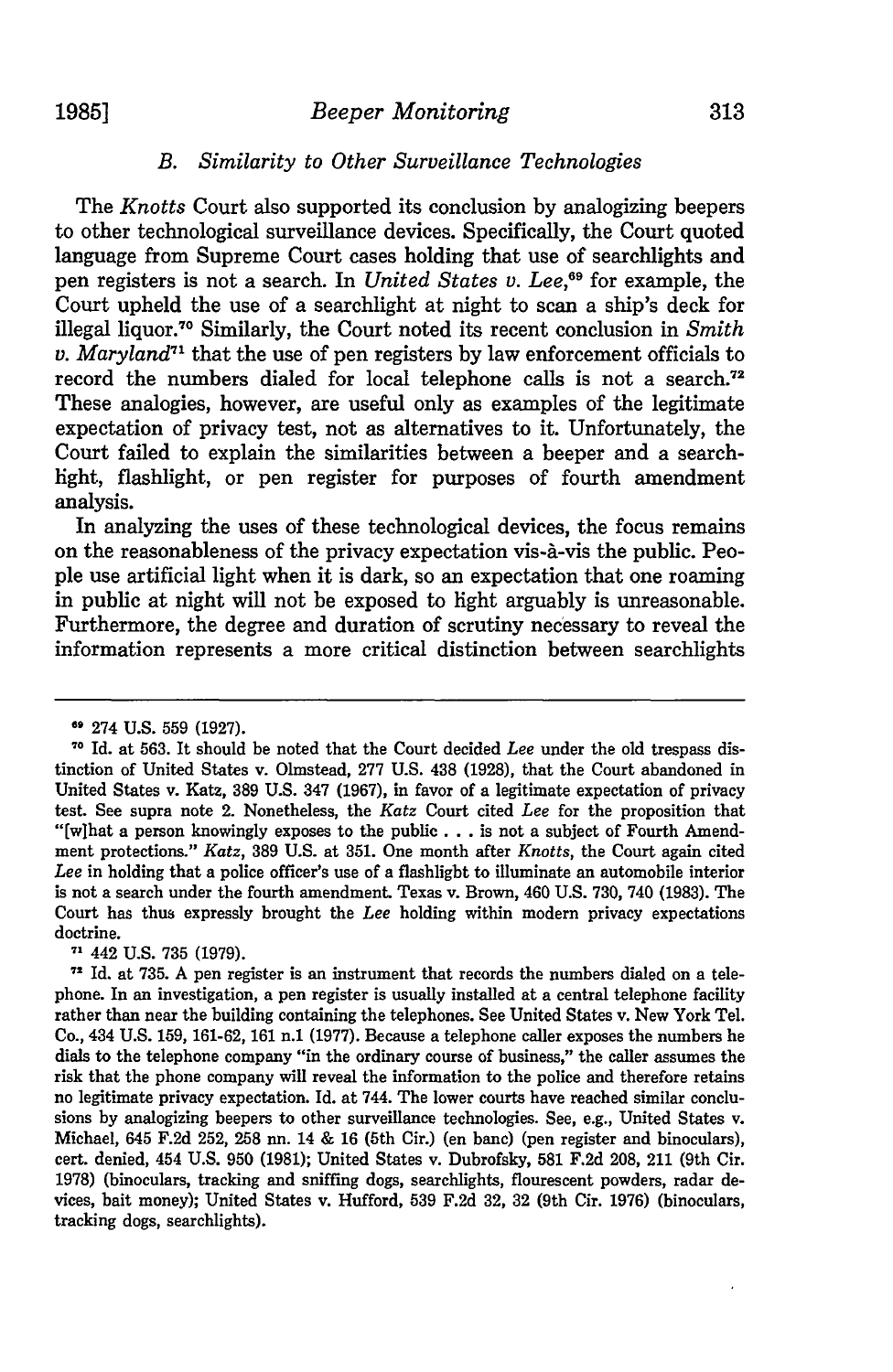and beepers. A single flash may penetrate the secrecy of the dark, whereas beepers require continued observation to discover someone's identity, route, and final destination. Similarly, the use of pen register records differs from beeper monitoring and is analogous to the participant recording permitted in *United States v. White."3* The government can point to a particular third party, the telephone company, and can receive consent of that party to examine the records. In sum, the permissibility of these "analogous" technologies that the Court discusses merely establishes that the police may collect information that is actually and frequently, not hypothetically or rarely, revealed to nongovernmental agents.

Not only do people and private corporations frequently use artificial illumination and pen registers, but the information these devices reveal usually has been exposed for some time. And although the use of pen registers is a more recent phenomenon, the Court partially grounded its decision in *Smith* on the fact that this conduct did not offend historical expectations of privacy.<sup>74</sup> In contrast, the electronic beeper represents a new technological development never encountered by most individuals. Hence, its use is not a part of the "understandings that are recognized and permitted by society"<sup>75</sup> that determine legitimate expectations of privacy. The *Knotts* Court's technological analogies thus offer little support for its finding of no fourth amendment protection.

#### *C. Making Visual Surveillance More Efficient*

The final argument in *Knotts* is more persuasive. Individuals understand that police sometimes engage in extended visual surveillance. Our society has accepted the ancient surveillance technique of physical shadowing since the founding of our government.76 The case law establishes that even an extended police tail is not a search, with exceptions for intentionally obtrusive and harassing surveillance.7 7 Even **if** such warrantless surveillance seems difficult to square with the fourth amendment, as some have argued,<sup>78</sup> courts consistently reaffirm its validity.<sup>79</sup>

**<sup>73</sup>** 401 **U.S.** 745 **(1971).**

<sup>74</sup> *Smith,* 442 **U.S.** at 744-45 (early phone systems required operator assistance, consequently reducing privacy expectations in person called).

**<sup>76</sup>** Rakas v. Illinois, 439 **U.S. 128,** 144 n.12 **(1978).**

**<sup>76</sup>** See **A.** Westin, supra note 54, at **118** ("From the earliest days of the American republic, law and public opinion have accepted such clandestine police techniques as shadowing **7;** See, e.g., United States v. Gonzalez-Rodriguez, **513 F.2d 928** (9th Cir. **1975);** United

States v. McCall, 243 **F.2d 858** (10th Cir. **1957).**

**<sup>78</sup>** See Yale Note, supra note 4, at 1494.

**<sup>79</sup>** See, e.g., United States v. Frazier, **538 F.2d 1322, 1326** (8th Cir. **1976)** ("The intrusion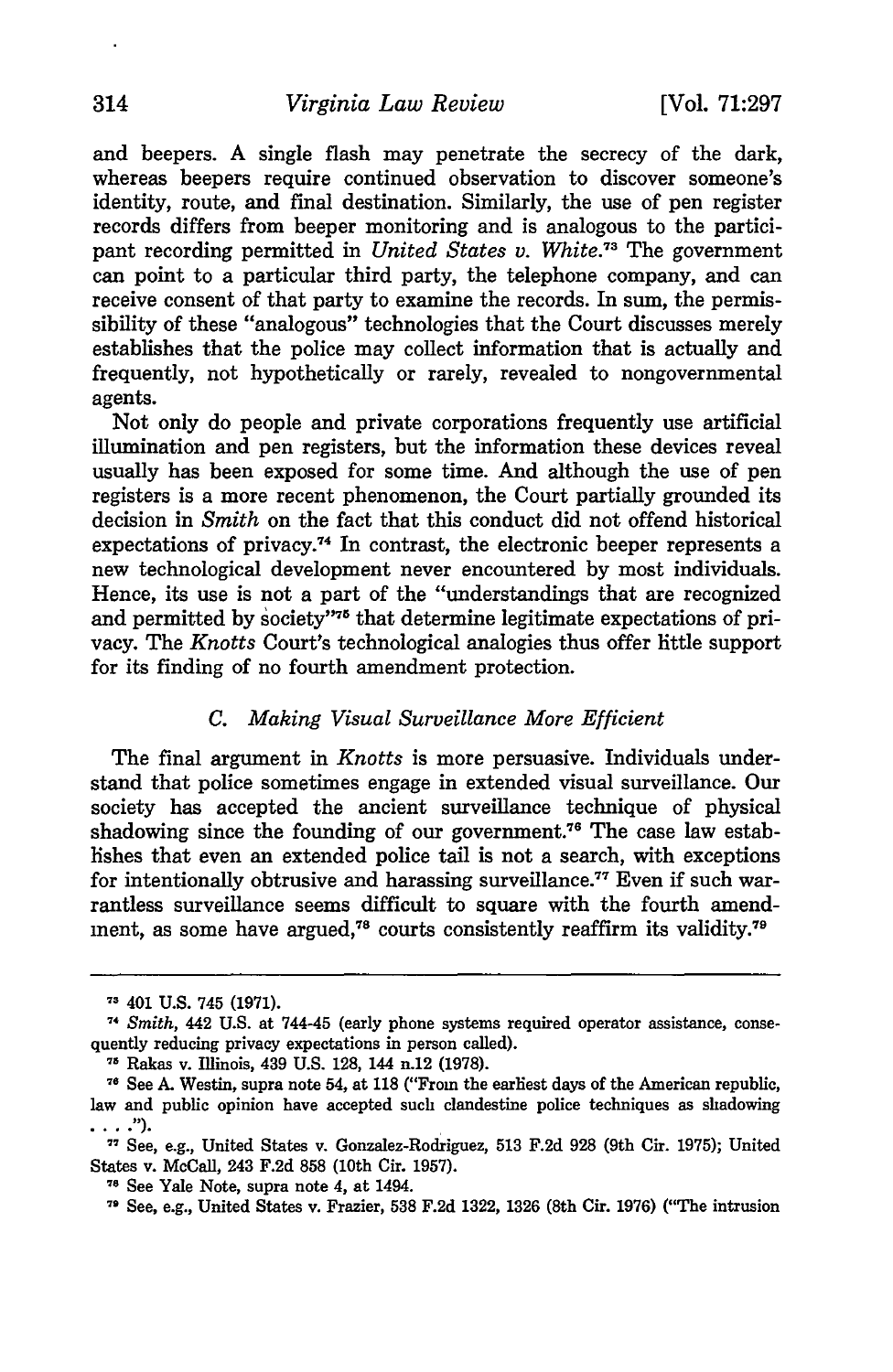The Court's decision not to regulate visual surveillance might be defended as a realistic recognition of the limited threat this police activity represents. The expense of placing a police tail on a suspect probably restricts its use to cases of reasonable and individualized suspicion.<sup>80</sup> The Court in *Knotts* argued that, given the permissibility of warrantless visual surveillance, beeper monitoring of automobile travel merely represents a more reliable means of tailing suspects.<sup>81</sup> According to the Court, a police car following a defendant throughout his journey could have observed his entire route. Hence, beeper monitoring simply enhances the effectiveness of constitutionally permissible visual tailing that is unquestionably permissible.

In making this point, however, the Court adopted broad and troublesome language: "We have never equated police efficiency with unconstitutionality, and we decline to do so now. . **.** . Nothing in the Fourth Amendment prohibited the police from augmenting the sensory faculties bestowed upon them at birth with such enhancement as science and technology afforded them in this case."<sup>82</sup> "Efficiency" and "sense enhancement" are ambiguous terms that ignore privacy expectations. The fourth amendment ranks privacy interests above unbridled law enforcement efficiency; indeed, efficiency concerns often have fallen to the superior concerns of privacy. One could argue, as did Justice Stevens in his concurrence, that the Court prohibited the efficiency of certain aural sense enhancements in *United States v. Katz*,<sup>83</sup> where it held unconstitutional the warrantless electronic eavesdropping of a telephone conversation.<sup>84</sup> Furthermore, courts have generally required a warrant for the use of "efficient" devices such as x-rays and magnetometers.<sup>85</sup>

That technological advances will steadily reduce individuals' privacy

**<sup>81</sup>**460 **U.S.** at **285** ("scientific enhancement of this sort raises no constitutional issues which visual surveillance would not also raise").

**<sup>82</sup>**460 **U.S.** at **282-84.**

**389 U.S.** 347 **(1967).**

**Id.** at 288 (Stevens, **J.,** concurring). **8'** See, e.g., United States v. Haynie, **637 F.2d 227, 230** (4th **Cir.)** (use of x-ray scanner is a search), cert. denied, 451 **U.S. 972 (1980);** United States v. Albarado, 495 **F.2d 799, 803 (2d** Cir. 1974) (use of magnetometer is a search).

on defendant's privacy was no greater here than an intrusion created **by** manual, visual surveillance of the car's location, which is clearly permissible *irrespective of fourth amendment considerations.")* (emphasis added), cert. denied, 429 **U.S.** 1046 **(1977).**

**<sup>80</sup>** The possibility that economic restraints may adequately replace judicial control of tailing is explored infra notes **125-33** and accompanying text. There it is argued that resource restraints sufficiently control visual tailing but fail to check technological surveillance such as beepers. Note, however, that focusing on an individual case does not permit consideration of systemic restraints on police. The variable of resource scarcity is relevant only in a social or collective context. See infra Part III.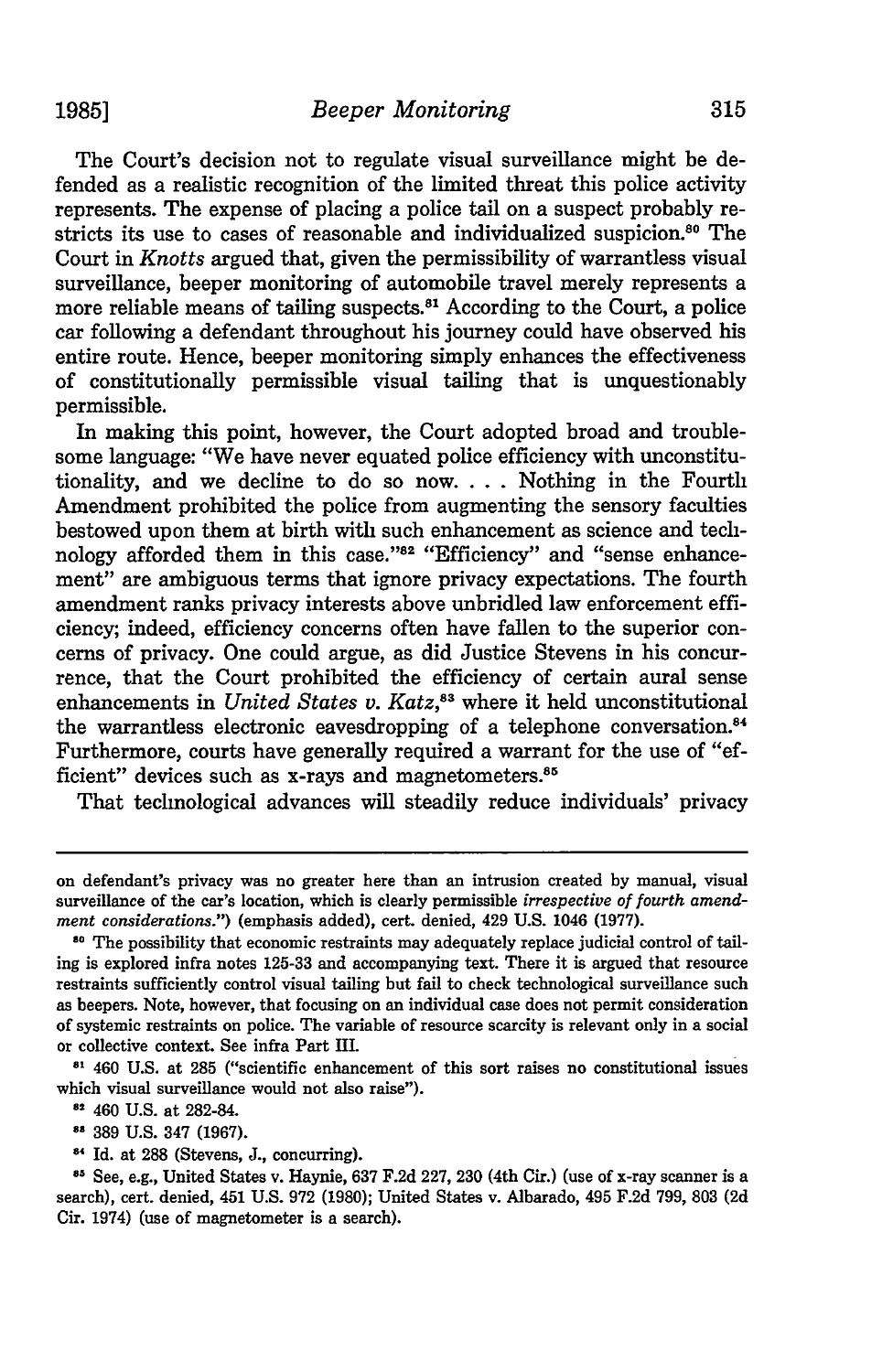expectations over time represents a more subtle threat to fourth amendment protections.<sup>86</sup> A new technology, once accepted, may lower privacy expectations enough to justify a slightly more intrusive generation of technological surveillance.<sup>87</sup> The Court should guard against the danger of technological evolution by preserving as a minimum the privacy expectations of the past.88 But Justice Rehnquist's broad dictum in *Knotts* overlooks this threat. In addition to the broad endorsements of police efficiency and sense enhancement, the Court adopts a "wait and see" posture regarding possible abuses of beeper technology. Respondent argued that the police might use beepers to engage in continuous and unsupervised surveillance of any individual. The Court responded that "if such dragnet type law enforcement practices. **. .** should eventually occur, there will be time enough then to determine whether different constitutional principles may be applicable."<sup>89</sup> This approach ignores the fact that once such practices become routine, they may not be perceived as violating expectations of privacy.

The broad "efficiency" language of *Khotts* may be read to support a narrower, more convincing point. Devices such as x-ray machines and magnetometers collect information previously obtainable only by a search regulated by the fourth amendment. Likewise, electronic eavesdropping equipment replaces the need for police to enter a private place and overhear a conversation, an act that requires a warrant. Beeper monitoring, on the other hand, merely provides information that police can obtain without a search—that is, through visual surveillance. In short, the beeper represents a substitute for an age-old police technique that falls beyond the scope of the fourth amendment.<sup>90</sup>

**89** United States v. Knotts, 460 U.S. 276, 284 (1983).

**s6** After *Katz,* Justice Harlan observed that "[o]ur expectations, and the risks we assume, are in large part reflections of laws that translate into rules the customs and values of the past and present." United States v. White, 401 U.S. 745, 786 (1971) (Harlan, J., dissenting).

**<sup>87</sup>** See Boyd v. United States, 116 U.S. 616, 635 (1886) ("illegitimate and unconstitutional practices get their first footing **...** by silent approaches and slight deviations from legal modes of procedure").

<sup>&</sup>lt;sup>88</sup> To prevent such encroachment, one commentator has suggested that "the Court... adopt a *principle of conservation* which would focus judicial attention on a historical, preelectronic, measure of privacy and provide a standard for conserving the level of privacy which has vitalized our society in the past." Comment, Electronic Eavesdropping and the Right to Privacy, 52 B.U.L. Rev. 831, 839 (1972); see also United States v. Knotts, 662 F.2d 515, 517 (8th Cir. 1981) (viewing the beeper issue as part of the larger "philosophical question" of "whether the constitutional protections of privacy must or should diminish with technological innovations in surveillance"), rev'd, 460 U.S. 276 (1983).

**<sup>90</sup>**Id. at 285; see also *Hufford,* 539 F.2d at 34 ("[T]he [beeper] device only augments that which can be done by visual surveillance alone; with more agents and more automobiles or planes, [defendant's] movements could have easily been followed without the use of a beeper.").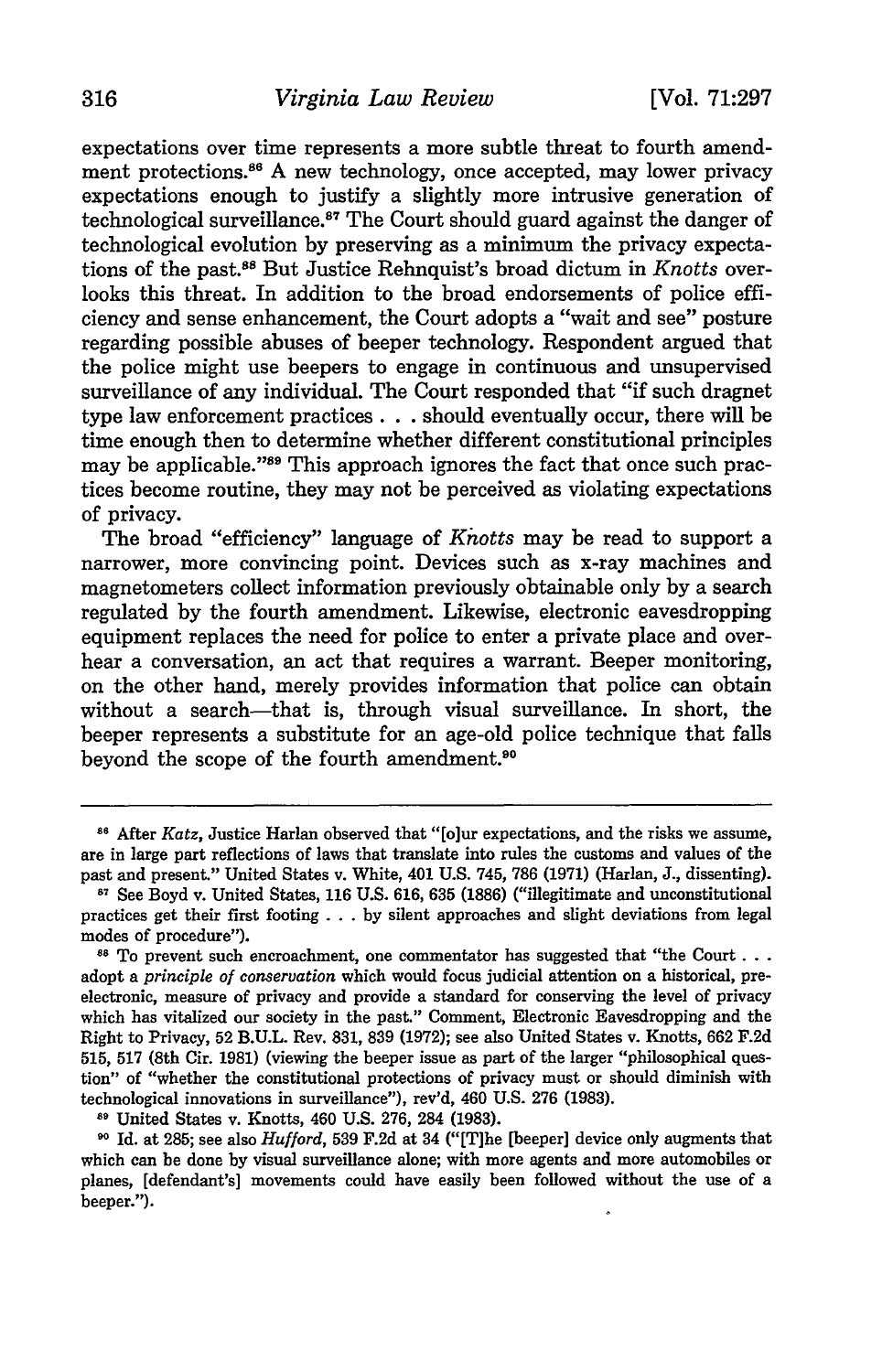Read narrowly, the Court's efficiency argument thus supports its conclusion that beeper monitoring equals no more than visual surveillance. Because there appears to be no authority or willingness to bring the ancient tactic of visual surveillance under the fourth amendment, courts and commentators advocating constitutional control of beeper monitoring must distinquish the two investigatory techniques.<sup>91</sup> Attempts to make this distinction, however, fail because they focus solely on the effect of surveillance on the individual. The following section argues that the threat of beeper monitoring to society as a whole differs from the threat of such conduct to individuals. Despite the Court's conclusion in *Knotts,* an analysis of the fourth amendment read to embrace collective privacy interests reveals that warrantless beeper monitoring poses an unconstitutional threat to society under a modern notion of the prohibition against unreasonable searches or seizures.

# III. A COLLECTIVE **PRIVACY** RIGHTS ANALYSIS **OF BEEPER** MONITORING **UNDER THE FOURTH AMENDMENT**

**By** focusing on an individual subject of beeper surveillance, it seems obvious that electronic tracking is merely the equivalent of conventional tailing. But in comparing the aggregate police practices of visual versus electronic surveillance, it is not clear that the societal effects are the same. The efficiency of beeper monitoring may facilitate a higher frequency of surveillance, and its technological nature may generate greater societal anxiety. Regardless of how this empirical question is answered, the collective effects of a police practice should be considered in fourth amendment cases like *Knotts.*

# *A. Collective Fourth Amendment Rights*

The effect of the governmental action on the individual's privacy expectation determines whether he has been searched or seized unreasonably. But courts should not focus solely on the invasion of an individual's

**<sup>91</sup>** One commentator has accepted the individual rights analysis and in arguing against unrestricted beeper monitoring likewise has condemned visual surveillance. See Yale Note, supra note 4, at 1494-95 & 1494 n.145 (arguing that what one knowingly exposes to the public is only what "reasonably curious persons" might observe and that beeper monitoring is a search because no such person is likely to engage in it; concluding that continuous *visual* surveillance is a search). But see W. LaFave, supra note **10,** § **2.7,** at 434 (noting that "no court decision has been found adopting this position or even intimating that it might be adopted.") Thus, it appears necessary to distinguish beeper monitoring from visual surveillance to provide an effective argument for applying fourth amendment protections to the use of electronic tracking devices. This note provides such a distinction infra text accompanying notes 102-04.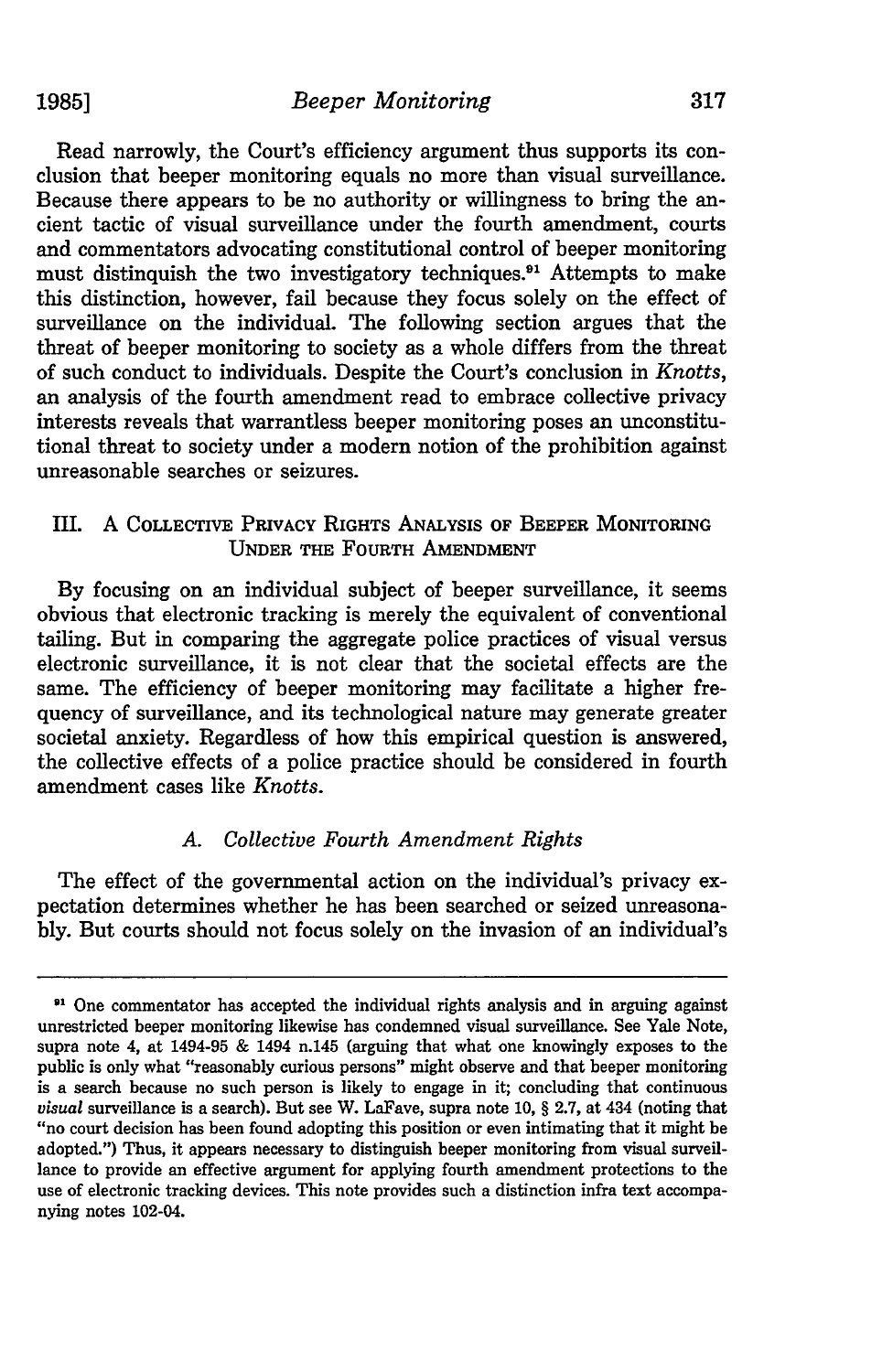privacy. The collective effects of a police practice include two components. First, courts must determine the aggregate losses individuals have suffered from police surveillance. Second, to recognize fully the collective interest, courts must measure all the negative effects society suffers from police activity that interferes with individual privacy. The ripple effect of an individual's confrontation with law enforcement officials increases the threat to society as a whole.<sup>92</sup> The knowledge of government surveillance creates an anxiety in individuals not under investigation that the state may treat them similarly. This collective anxiety is clear in instances of patently illegal searches or seizures. <sup>93</sup>

Thus, when courts consider this interest in adjudicating fourth amendment rights, they should focus on both the aggregate of individual police encounters and the synergistic effects of pervasive police practice on society as a whole. This section contends that the fourth amendment does protect collective privacy rights and concludes that *Knotts* undermines societal privacy interests. The language of the fourth amendment as well as the privacy values it embodies dictate this approach.

A close reading of the fourth amendment supports the notion that people *as a group* have a right to be confident that the government will not make unreasonable intrusions into their "persons, houses, papers and effects." The text of the fourth amendment guarantees a "right of the people," whereas the fifth and sixth amendments speak only of a "person" or "the accused."94 Moreover, the amendment guarantees the people a right to be "secure," a word that means "free from fear, care, or anxiety: easy in mind. **. .** having no doubt."95 Manifestly concerned with the repose of the people, the framers of the fourth amendment did not merely create a right of individuals to be free from unreasonable searches or seizures, but

**<sup>92</sup>**The idea of collective fourth amendment interests is hardly new. See Brinegar v. United States, 338 U.S. 160, 180 (1949) (Jackson, J., dissenting) ("Among deprivations of rights, none is so effective in cowing a population, crushing the spirit of the individual and putting terror in every heart. Search and seizure is one of the first and most effective weapons in the arsenal of every arbitrary government."). The age of this view strengthens its appeal. This note seeks to provide a clearer understanding of how collective rights should be protected by the judiciary.

**<sup>9&#</sup>x27;** For example, when police enter and search a residence at night without a warrant, this conduct disturbs not only those living in the residence, but also neighbors and others aware of the search who fear that the same will happen to them.

<sup>&#</sup>x27;4 See Amsterdam, Perspectives on the Fourth Amendment, 58 Minn. L. Rev. 349, 432-33 (1974) (arguing that the wording of the fourth amendment is not accidental, but reflects a pattern of collective rights found in the first, second, and ninth amendments).

**<sup>95</sup>**Webster's Third International Dictionary of the English Language 2053 (unabridged ed. 1971). The word "free" is a plausible substitute for "secure" in the fourth amendment. Focusing on the right to be free from unreasonable searches might eliminate concern for collective fear of such activity. Thus there is reason to believe that the framers' choice of "secure" was deliberate.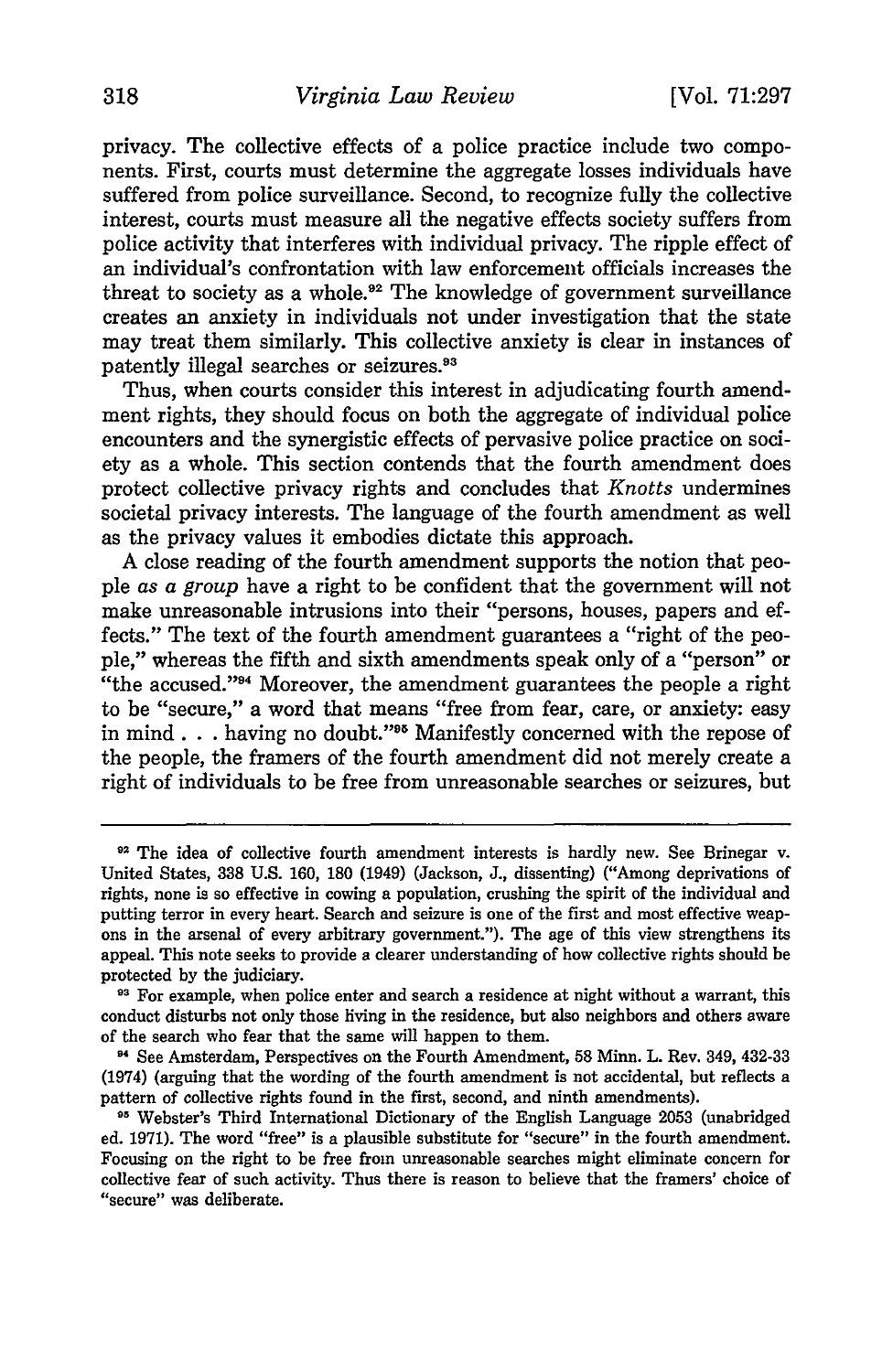a societal right to be free from the fear such practices create. When the police ransack a house in the middle of the night, a neighbor is still "free from" searches but not "secure **. .** against" them.

Interest balancing under the fourth amendment also supports the collective rights approach. In applying the privacy expectations test, the Court must balance law enforcement needs against fourth amendment privacy interests. Under Justice Harlan's formulation, the test requires not only a subjective privacy expectation, but also one that society recognizes as reasonable.<sup>96</sup> Thus, to determine socially reasonable expectations the Court inquires whether a defendant's subjective privacy expectation comports with the subjective expectations of other members of society.97 Because subjective expectations do not exist in a vacuum, the Court's decisions are one important factor influencing the actual expectations of members of society and, hence, determining socially reasonable behavior.

The Court's determination, as Harlan recognized, represents a normative evaluation and not a neutral description. Indeed, Harlan warned that judges "should not **. . .** merely recite the expectations and risks without examining the desirability of saddling them upon society."<sup>98</sup> Motivated by this concern, the Supreme Court observed in *Smith v. Maryland<sup>99</sup>* that the test of reasonable privacy expectations is inadequate where the government eliminates those expectations essential to a democracy **by** publicizing a policy of intrusion. The Court echoed Harlan's conclusion that

Development of a neutral definition of reasonable expectations, however, is a futile and unnecessary effort. If courts were sincerely interested in defining "reasonable" privacy expectations neutrally, they would rely upon sophisticated opinion surveys and the like to determine what expectations are common. But the courts are far more likely to apply their own notions of what privacy expectations are reasonable and then attribute those expectations to the bulk of the population. Compare Smith v. Maryland, 442 **U.S. 735,** 743 **(1979)** ("Although subjective expectations cannot be scientifically gauged, it is too much to believe that telephone subscribers, under these circumstances, harbor any general expectation that the numbers they dial will remain secret.") with id. at 749 n.1 (Marshall, **J.,** dissenting) ("Lacking the Court's apparently exhaustive knowledge of this Nation's telephone books and the reading habits of telephone subscribers **...**I decline to assume general public awareness of how obscene phone calls are traced."). Justice Marshall apparently thinks that such "neutral" reasoning merely represents the majority's view of reasonable expectations, and he suggests that the Court focus rather on "the risks [an individual] *should* be forced to assume in a free and open society." Id. at **750** (emphasis added).

**,'** United States v. White, 401 **U.S.** 745, **786 (1971)** (Harlan, **J.,** dissenting).

**<sup>99</sup>**442 **U.S. 735 (1979).**

**<sup>9</sup>** United States v. White, 401 **U.S.** 745, **786 (1971)** (Harlan, **J.,** dissenting).

<sup>&</sup>lt;sup>97</sup> Courts addressing this issue are then able to avoid deciding what privacy expectations "ought" to be "reasonable." The judge merely looks to the common expectations of society and determines whether the defendant's expectation is shared **by** other members of society. **Of** course, there is a problem in deciding how many other members of society must share the privacy expectation before it becomes reasonable.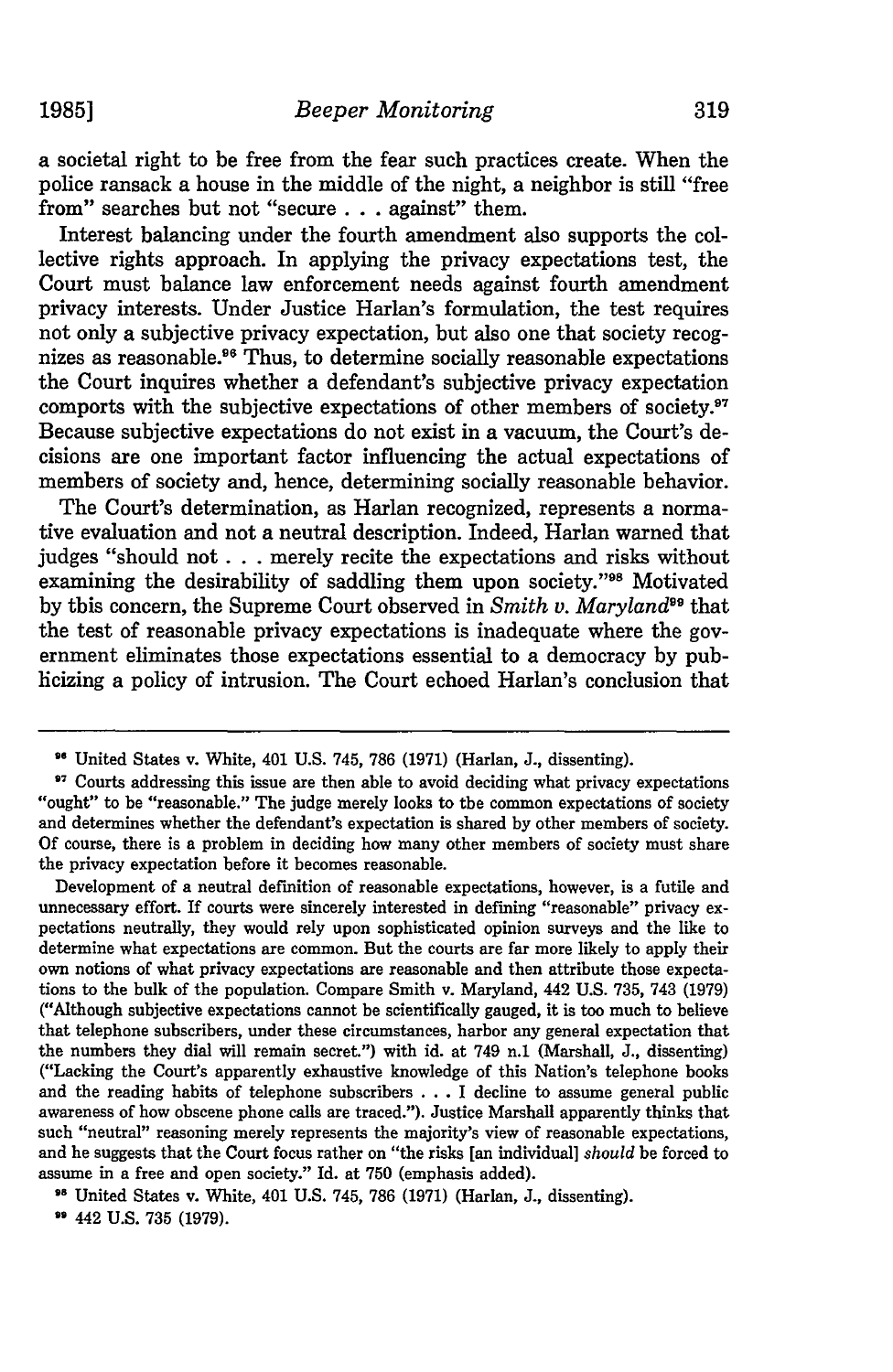in such cases a normative inquiry is proper in determining legitimate expectations of privacy.100 Clearly, whenever the Court decides not to protect a privacy claim because it is unsupported by actual expectations among members of society, the Court makes the normative judgment that the privacy interest is not fundamental and that society can exist without it.<sup>101</sup>

It is illogical not to include collective interests in making such utilitarian decisions. All the variables of social utility become relevant once the question is one of social desirability.<sup>102</sup> The language and intent of the fourth amendment suggest that the synergistic effects of individual police encounters on collective security should be a primary factor in this inquiry. The Court must not focus merely on a single individual in a single encounter with the police, but it must focus also on the effect of the encounter on uninvolved individuals.<sup>103</sup> Indeed, police misuse of new technologies may exacerbate societal fears, not because a surveillance technique significantly disturbs an affected individual, but because society, subject to these new techniques, feels threatened by police investigation.<sup>104</sup>

cies must be for the proper boundary line in each specific situation and for an over-all equilibrium that serves to strengthen democratic institutions and processes."); see also United States v. Martinez-Fuerte, 428 U.S. 543, **555** (1976) ("In delineating the constitutional safeguards applicable in particular contexts, the Court has weighed the public interest against the Fourth Amendment interest of the individual **.... ).**

**<sup>103</sup>**See A. Miller, The Assault on Privacy **207** (1971) (with "electronic surveillance, the climate or atmosphere of suspicion created by an accumulation of invasions of privacy is of far greater concern than the direct harm caused by the incidents themselves"); see also Josephson, supra note 101, at 1599 ("Even quite reasonable surveillance practices which should be permissible in themselves, may in the aggregate form be the basis of a terribly oppressive society.").

104 The Court requires a "structured and rational weighing process" within which it might consider collective privacy interests. A. Westin, supra note 54, at **370.** Justice Harlan suggested that the question of what is a search "must, in my view, be answered by assessing the nature of a particular practice and the likely extent of its impact on the individual's sense of security balanced against the utility of the conduct as a technique of law enforcement."

<sup>&</sup>lt;sup>100</sup> Id. at 740 n.5. The Court stated that "where an individual's subjective expectations had been 'conditioned' by influences alien to well recognized Fourth Amendment freedoms, those subjective expectations obviously could play no meaningful role in ascertaining what the scope of Fourth Amendment protection was." Id.

**<sup>101</sup>** See, e.g., *Smith,* 442 U.S. at **750** (Marshall, J., dissenting). Responding to the majority's contention that in some circumstances "a normative inquiry would be proper," id. at 741 n.5, Justice Marshall noted, "No meaningful effort is made to explain what those circumstances might be, or why this case is not among them." Id. at 750. See Josephson, Book Review, **15** UCLA L. Rev. 1586, 1599 (1968) (reviewing A. Westin, supra note 54) ("[The Court must] discover and define the residuum of privacy which is so inviolable that no amount of notice could justify its invasion.").<br><sup>102</sup> See A. Westin, supra note 54, at 25 (suggesting that the "constant search in dem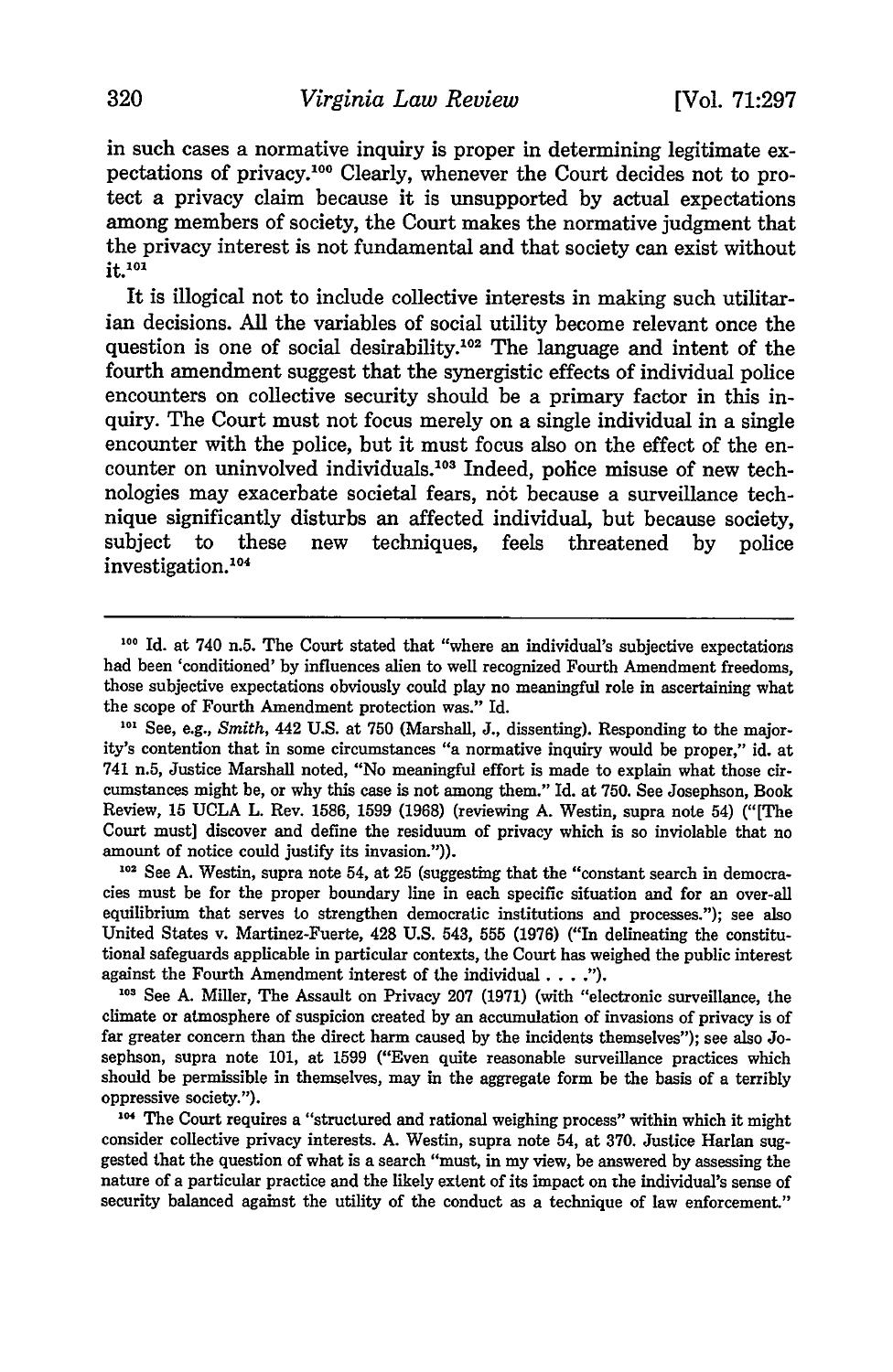The fourth amendment thus dictates the use of collective privacy rights analysis to identify logically relevant interests that determine reasonable expectations of privacy. If the use of a surveillance device creates an intolerable risk of undermining our free and open society, then the Court is obliged to impose constitutional restraints on its use. The *Knotts* characterization of beeper monitoring as a mere substitute for visual surveillance becomes less compelling under this analysis. In fact, empirical factors regarding the effect of beeper use on society highlight the stark distinction between visual and electronic surveillance. The next section will consider *Knotts* from the perspective of societal interests.

# *B. The Threat of Beeper Monitoring to Collective Privacy Interests*

#### *1. Individual Interests*

Collective fourth amendment interests are measured in part by the effect of aggregated individual privacy losses on society's feeling of security. Beeper monitoring of automobile travel, and of public movements generally, may threaten the individual's informational privacy, undermine his efforts at anonymity and solitude, and chill his constitutional right to

Although this note embraces Doernberg's conclusion, it criticizes his reasoning. He argues that the exclusionary rule proves that there are collective fourth amendment rights. But the means of enforcing rights do not necessarily reveal the nature of the rights enforced. It would be perfectly consistent to recognize only individual rights under the fourth amendment, and then to protect those rights with the exclusionary rule. An individual's right under the amendment is to be free from unreasonable searches; the collective right is to be *confident* that one will not be unreasonably searched. Clearly, the exclusionary rule could be used solely to vindicate an individual constitutional right. Indeed, the exclusionary rule covers violations of the fifth amendment privilege against self-incrimination and the sixth amendment right to counsel, as well as the fourth amendment guarantees. Hence, in deciding the parameters of the exclusionary rule, courts could weigh only the detriment to individuals actually affected by police encounters, and not the effect on the collective fear of surrounding individuals not searched. Doernberg's reasoning would make almost every right "collective" because society often protects individual rights by collective laws or policies.

United States v. White, 401 **U.S.** 745, **786 (1971)** (Harlan, **J.** dissenting). Similarly, recognizing this collective threat to society, Professor Amsterdam has suggested that the fourth amendment be considered not a refuge of atomistic individual rights but a "regulatory canon requiring government to order its law enforcement procedures in a fashion that keeps us collectively secure in our persons, houses, papers, and effects." Amsterdam, supra note 94, at 367. Another commentator has argued that this conclusion is implicit in the Court's exclusionary rule opinions. See Doernberg, "The Right of the People": Reconciling Collective and Individual Interests Under the Fourth Amendment, 58 N.Y.U. L. Rev. 259, 287 (1983) ("The Court's repeated insistence that the exclusionary rule is not personal to the accused but is a judicially created remedy designed to vindicate a societal interest is thus an affirmation of the existence of a juridically cognizable societal interest.") Doernberg concludes that "the Court should explicitly recognize the societal interest for what it is-a collective constitutional right." Id. at 294.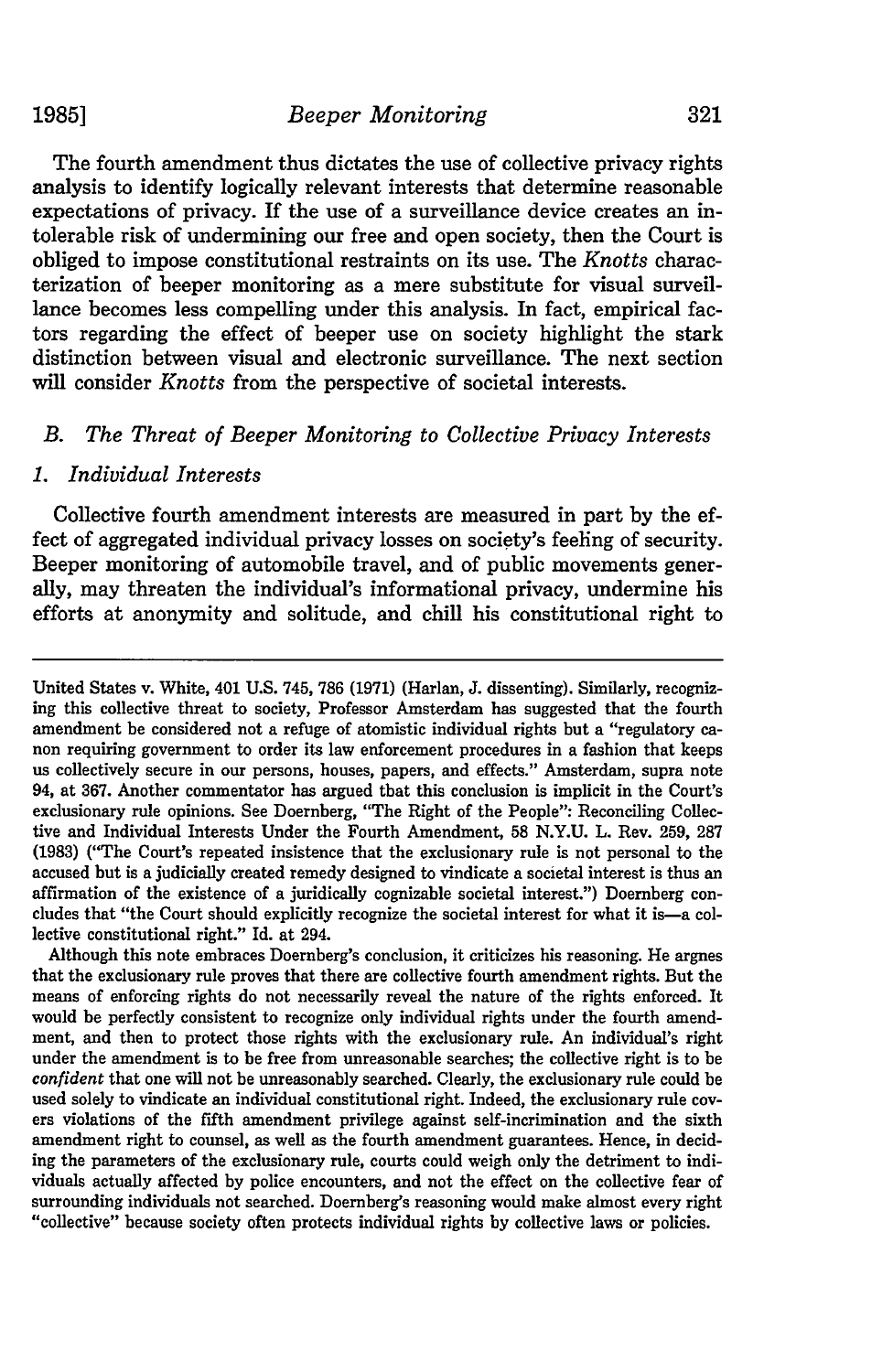travel. This section discusses these individual interests and then argues that, although visual surveillance affects these interests, electronic tracking may compound individual losses to create a far greater collective danger.

#### *a. Informational Privacy*

Although the Supreme Court in *Knotts* refused to recognize a reasonable expectation of privacy in public movements, individuals are entitled to have secrets, and constant surveillance of their movements might reveal those secrets to watchers. The problem drinker who goes to an Alcoholics Anonymous meeting, the patient who drives to his psychiatrist's office, the homosexual who visits a gay bar, the spouse who has a rendezvous with another lover, the teenager or adult who skips school or work to go fishing, would all be exposed if someone constantly tracked their public movements.<sup>105</sup> For the most part, however, individuals in these situations retain their secrets and hence their informational privacy despite exposing their movements.

Associational freedom, a distinguishing characteristic of any free society, similarly involves privacy interests. The first amendment, for example, protects the privacy of associational membership,<sup>106</sup> and the Court has interpreted it to guarantee the right of political associations to refuse to disclose membership lists.<sup>107</sup> Although the Court has indicated that the identity cloak does not provide an absolute immunity from governmental investigation,'08 constant surveillance of a person's movements could, over time, reveal associational tendencies as thoroughly as a membership list.

One jurist, emphasizing the importance in a free society of protecting information about one's travels from technological intrusions, has concluded that "privacy of movement itself is deserving of Fourth Amendment protections."109 Such a privacy interest promotes democratic values by facilitating informational secrecy and by protecting associational free-

**<sup>105</sup>** It is arguable that these acts deserve no privacy protection because they are transgressions. But privacy rights must function to shield individuals from constant reprisal for violating ambivalent social norms. See A. Westin, supra note 54, at 35 (observing that "[i]f there were no privacy to permit society to ignore these deviations-if all transgressions were known-most persons in society would be under organizational discipline or in jail, or could be manipulated by threats of such action").

<sup>&</sup>lt;sup>106</sup> See, e.g., Talley v. California, 362 U.S. 60 (1960).

**<sup>107</sup>**NAACP v. Alabama ex rel. Patterson, 357 U.S. 449 (1958).

**<sup>108</sup>**Id. at 463.

**<sup>109</sup>**United States v. Bailey, 628 F.2d 938, 948 (6th Cir. 1980) (Keith, J., concurring) ("our idea of freedom is offended and necessarily shrinks at the continual monitoring of personal movement").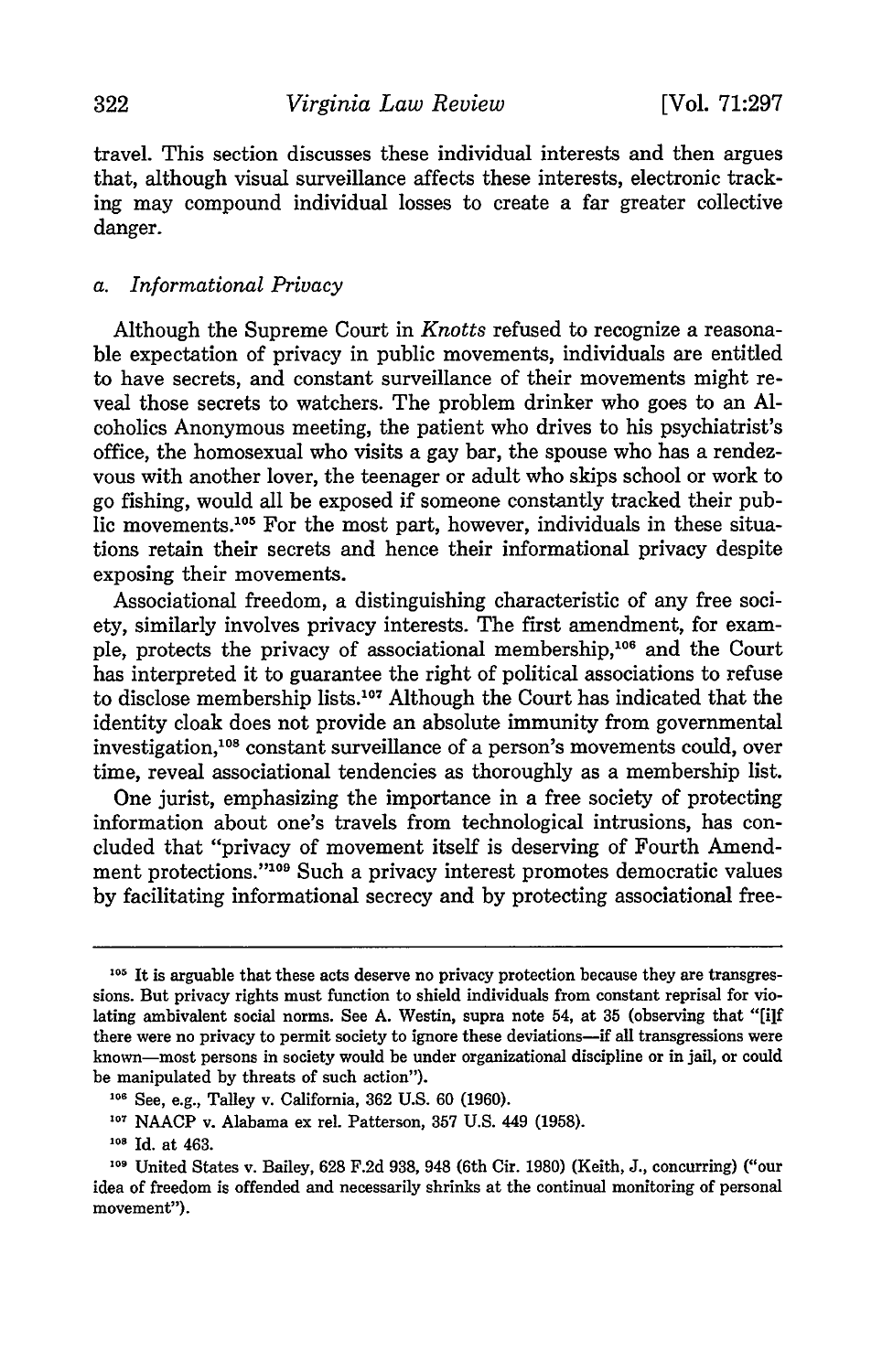doms.<sup>110</sup> Whether or not it has a specific constitutional basis, informational privacy must be considered in evaluating the police practice of beeper monitoring.

# *b. Freedom from Attention*

In addition to an interest in the concealment of information, the notion of privacy also includes freedom from attention"' or "control over who can sense us."<sup>112</sup> This uncontroversial proposition challenges the Court's assumption that privacy involves only informational secrecy.<sup>113</sup> This privacy interest in freedom from attention may be protected **by** the solitude of being physically alone, or **by** the anonymity of blending into a large number of indifferent people. First, because people seek anonymity in public, the ability to move about without detection represents a major component of privacy.<sup>114</sup> In these situations, the individual "does not expect to be personally identified and held to the full rules of behavior and role that would operate if he were known to those observing him. In this state the individual is able to merge into the 'situational landscape.' "<sup>115</sup>

Second, people's tendencies to seek solitude in the outdoors supports the contention that seclusion is essential for self-reflective and religious contemplation. Thus, when an individual searches for his "guardian spirit," he often seeks privacy in the forest or on the beach.<sup>116</sup> Furthermore, children, adolescents, and indigents rely on the outdoors for privacy they lack when under supervision or in a crowded residence.<sup>117</sup> In striking down a vagrancy statute as unconstitutionally vague, Justice

**<sup>110</sup>**Indeed, one feature distinguishing a totalitarian regime from an open society is the totalitarian regime's refusal to overlook minor transgressions and its prohibition of private associations. See, e.g., United States v. Michael, 645 **F.2d 252, 272** (5th Cir.) (en banc) (Godbold, **C.J.,** dissenting), cert. denied, 454 **U.S. 950 (1981);** see also Aptheker v. Secretary of State, **378 U.S. 500, 519** (1964) (Douglas, **J.,** concurring) ("Free movement **by** the citizen is of course as dangerous to a tyrant as free expression of ideas or the right of assembly and it is therefore controlled in most countries in the interests of security.").

**<sup>&</sup>quot;** See Gavison, Privacy and the Limits of Law, **89** Yale **L.J.** 421, 432-33, 447 **(1980).**

**<sup>112</sup>**Parker, **A** Definition of Privacy, **27** Rutgers L. Rev. **275, 280-81** (1974).

**<sup>113</sup>**Id. at **280.** Parker gives the example of the woman who suffers a loss of privacy when a former lover peers through the window at her undressed. Even if no new information is revealed, the woman nonetheless loses "control over who, at the moment, can see her body." Id.

**<sup>1&</sup>quot;** See **A.** Westin, supra note 54, at **69.**

**<sup>115</sup>**Id. at **31.**

Id. at **19.**

**<sup>17</sup>** See Laufer **&** Wolfe, Privacy as a Concept and a Social Issue: **A** Multidimensional Development Theory, **J.** Soc. Issues, No. **3,** at 22, **30 (1977)** (reporting based on study "that suburban/rural children and adolescents frequently named the outdoors as a private place, and it was more often mentioned **by** respondents who shared a bedroom and lived in a household with more than seven occupants").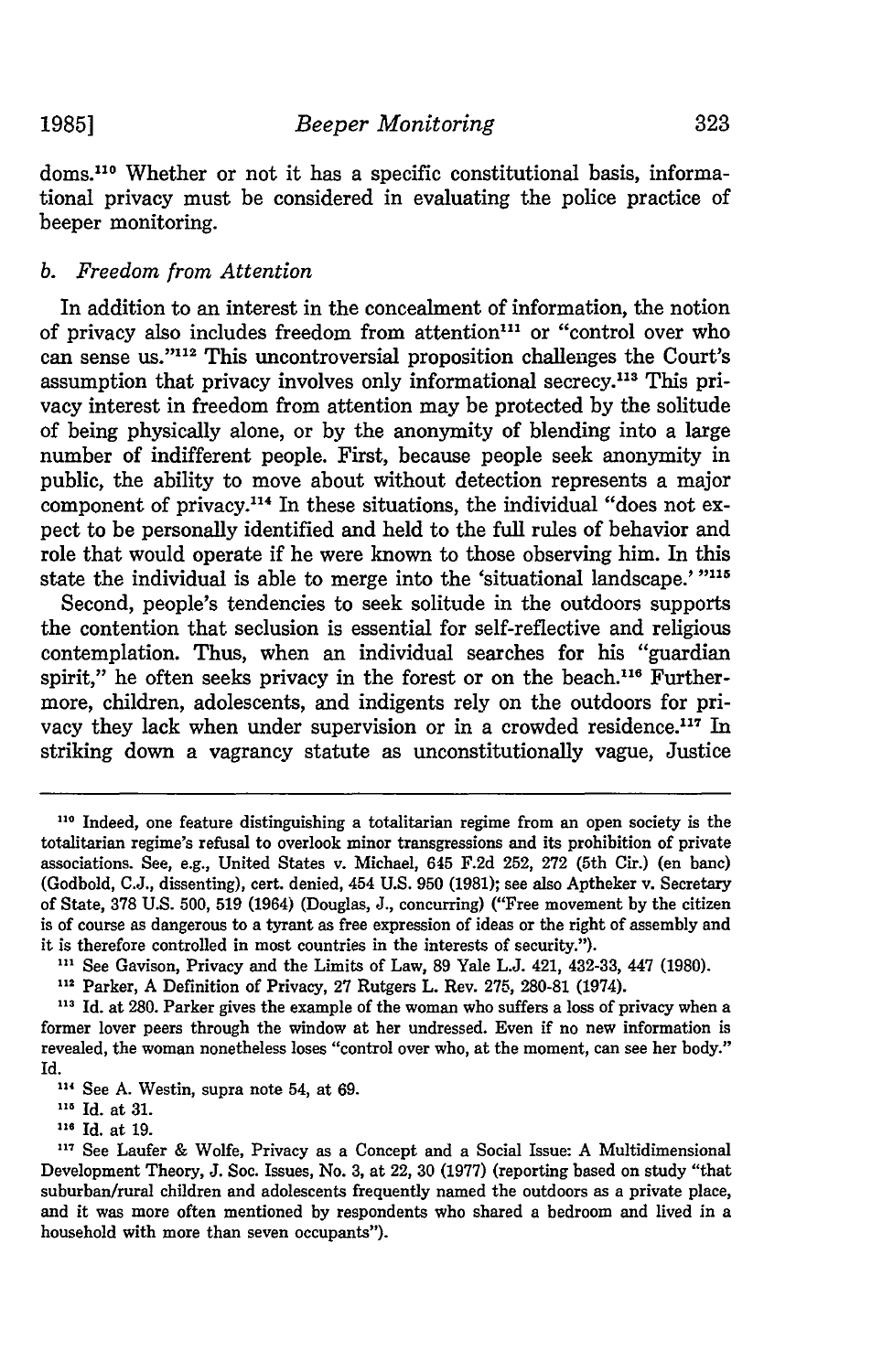Douglas emphasized the importance of free public movement to the political liberty Americans have historically enjoyed:

[T]hese activities [wandering or strolling] are historically part of the amenities of life as we have known them. . **.** .These unwritten amenities have been in part responsible for giving our people the feeling of independence and self-confidence, the feeling of creativity. These amenitites have dignified the right of dissent and have honored the right to be nonconformists and the right to defy submissiveness. They have encouraged lives of high spirits rather than hushed, suffocating silence.<sup>118</sup>

Electronic surveillance of any kind focuses attention on people, consequently interfering with the feeling of independence, confidence, and freedom that "wandering and strolling" otherwise provides.<sup>119</sup>

#### *c. The Constitutional Right to Travel*

The most established constitutional right relevant to a collective privacy analysis of beeper use is the right to travel. Based on the need for an integrated national economy, this right originally applied only to interstate travel. In *Shapiro v. Thompson*,<sup>120</sup> however, the Court focused on constitutional concepts of personal liberty and argued that this liberty "require[s] all citizens [to] be free to travel throughout the length and breadth of our land uninhibited by statutes, rules, or regulations which unreasonably burden or restrict this movement."121

Although the Supreme Court has never addressed whether this liberty interest encompasses intrastate travel, the lower courts consistently have protected the right to travel within a state as equal to the right of interstate movement.<sup>122</sup> Indeed, the liberty rationale for the right to travel

**<sup>118</sup>** Papachristou v. City of Jacksonville, 405 **U.S.** 156, 164 **(1972).** In *Papachristou,* the Court declared unconstitutional on vagueness grounds a vagrancy ordinance that outlawed, among other things, "wandering or strolling around from place to place without any lawful purpose or object." Id. at 156 n.1. According to Professor Tribe, *Papachristou* recognized a protected right to move about. L. Tribe, American Constitutional Law 956 n.20 (1978). In light of the Court's acknowledgement that the freedom to move about free from the attention of the authorities represents an important source of individual liberty, it is important to consider the effects of beeper monitoring on the collective exercise of an established liberty interest and an arguably implicit constitutional right.

**<sup>119</sup>** See A. Westin, supra note 54, at 31 ("Knowledge or fear that one is under systematic observation in public places destroys the sense of relaxation and freedom that men seek in open spaces and public arenas.").

**<sup>1-20</sup>** 394 U.S. **618** (1969).

<sup>121</sup> Id. at 629.

<sup>&</sup>lt;sup>122</sup> See L. Tribe, supra note 118, at 954.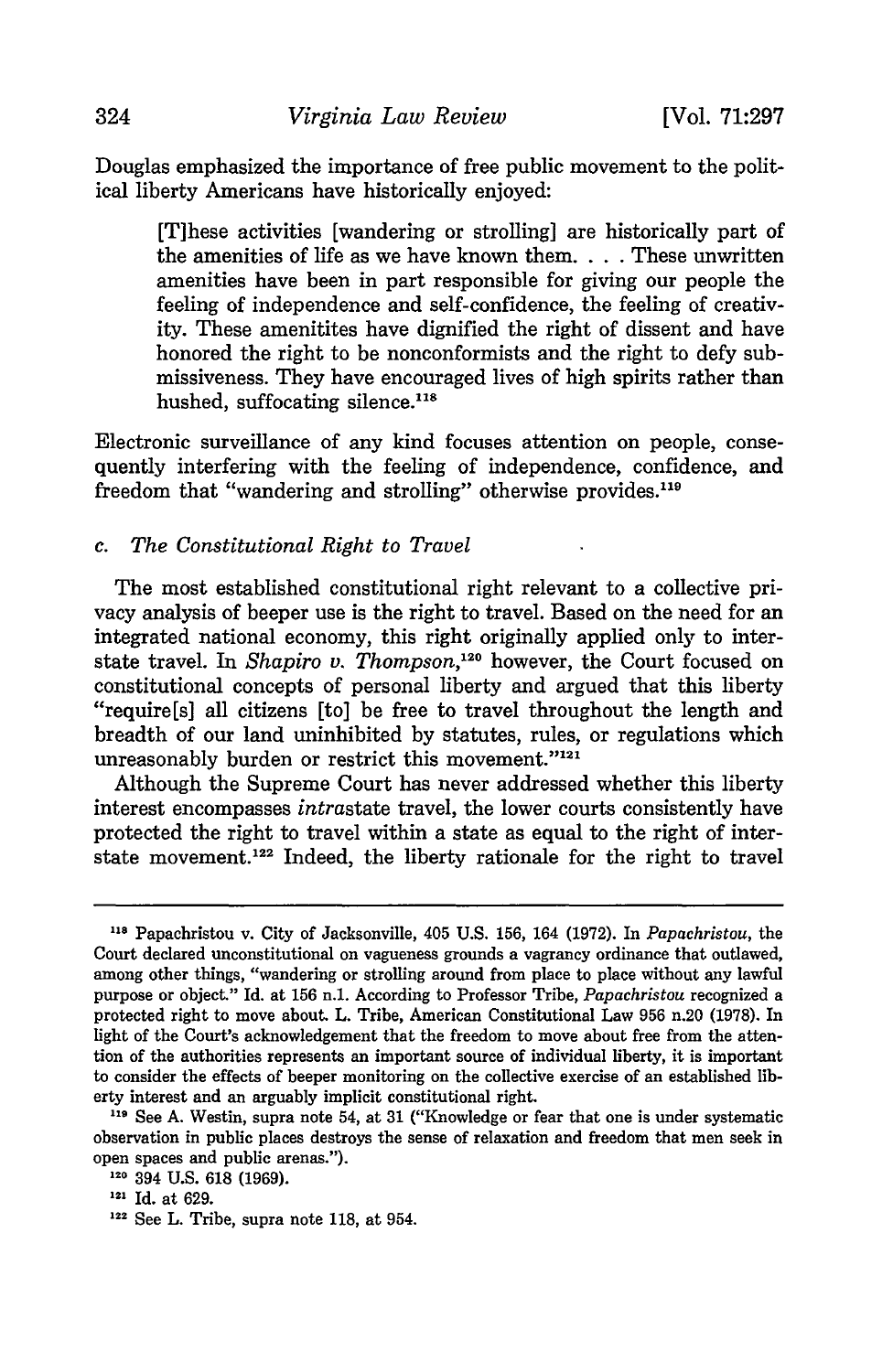clearly applies with equal force to local movement.<sup>123</sup> Because the right to travel is "a virtually unconditional personal right,"<sup>124</sup> the Court must consider the possible chilling effect of extensive beeper use on this constitutional guarantee.

#### *2. The Distinguishing Characteristics of Electronic Tracking*

Beeper surveillance inhibits informational privacy, freedom from attention, and the constitutional right to travel. This section argues that there are three primary factors determining the collective fear or anxiety generated by police activity: (1) the intrusiveness of the conduct; (2) the pervasiveness or frequency of the conduct; and (3) the salience of the police practice to the public. Traditionally the courts consider only intrusiveness; the collective rights approach focuses on the societal effect of a police practice, including its pervasiveness and salience. This section concludes that under the collective rights analysis, beepers represent a far greater threat to collective privacy interests than does visual surveillance.

# *a. The Potential Pervasiveness of Beeper Monitoring*

When considering the potentially widespread use of beeper monitoring, the critical question is the extent to which the police will use a technique in the absence of constitutional restraints. When police behavior falls outside the protections of the fourth amendment, the police may act as unreasonably and as frequently as they desire.<sup>125</sup> Other factors, however, such as the cost of a technique, may limit the scope of such practices. The government in *Knotts,* for example, argued that the expense of physical shadowing and beeper monitoring prevented their excessive and unjustified use. $126$ 

**<sup>123</sup>**See Aptheker v. Secretary of State, **378 U.S.** 500, **520** (1964) (Douglas, **J.,** concurring) ("This freedom of movement is the very essence of our free society, setting us **apart....** Once the right to travel is curtailed, all other rights suffer, just as when curfew or home detention is placed on a person."); see also Boim, The Passport System in the USSR, 2 Rev. Socialist L. 15, 17 (1976) (explaining the USSR's internal passport system as an exercise of internal political control).

**<sup>124</sup>**Shapiro v. Thompson, 394 **U.S. 618,** 642-43 (1969) (Stewart, **J.,** concurring).

**<sup>125</sup>** See People v. Mayberry, 31 Cal. **3d** 335, 345, 644 **P.2d 810,** 816, **182** Cal. Rptr. 617, 623 **(1982)** (Bird, **C.J.,** dissenting) ("Police actions not amounting to searches or seizures may, with only limited exceptions, be as unreasonable, arbitrary, or groundless as the officers please to make them."(footnote omitted)); see also 1 W. LaFave, supra note **10,** § 2.2 at 269 ("To say that a particular type of police practice is not a search is to conclude, in effect, that such activities 'may be as unreasonable as the police please to make them.' "(citations omitted)).

**<sup>126</sup>** Brief for the United States at 20 n.10, United States v. Knotts, 460 **U.S.** 276 **(1983)** ("apply[ing] these techniques randomly or without real suspicion of wrongdoing **...** would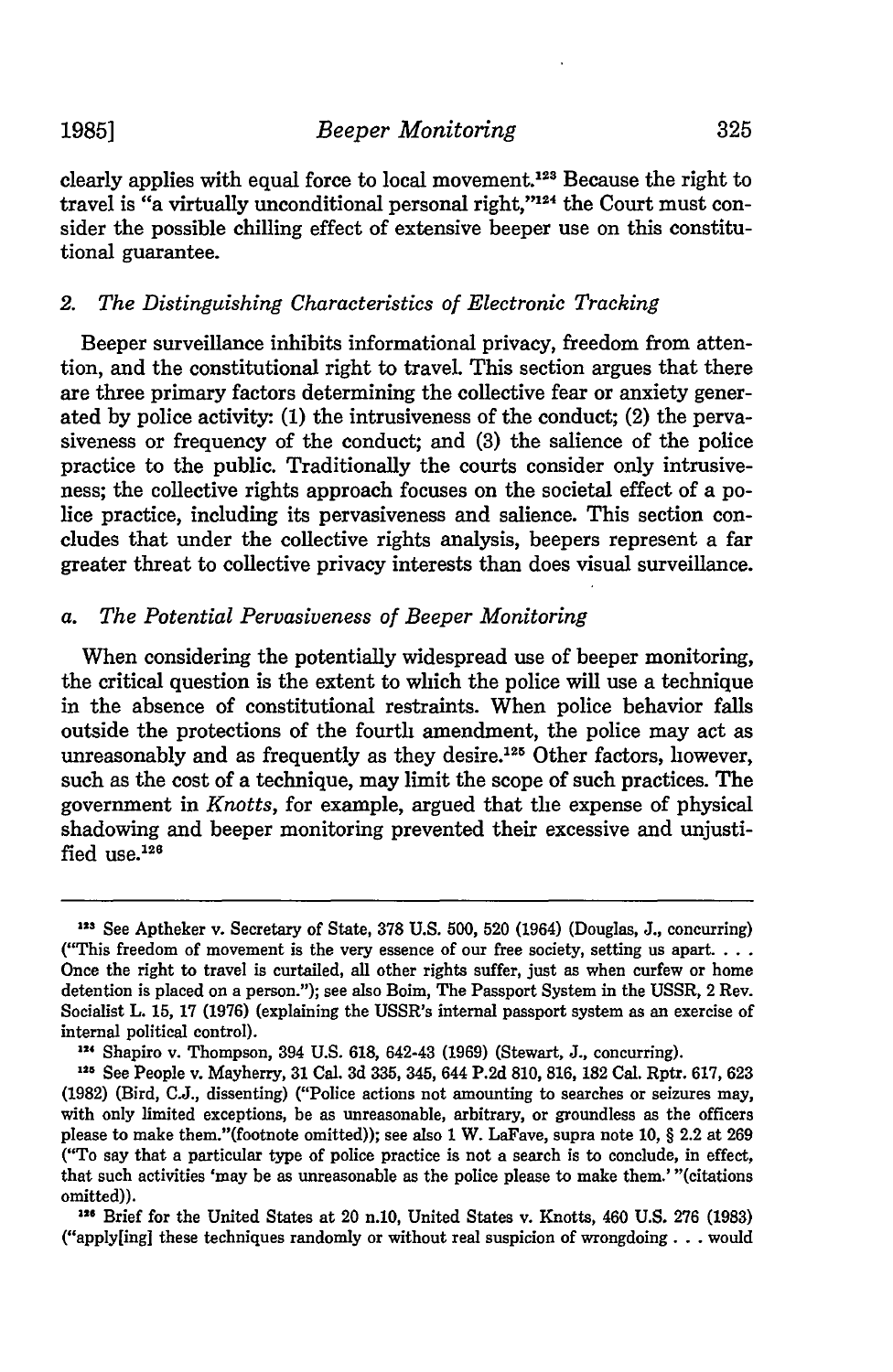Resource scarcity clearly restrains visual surveillance. A number of policemen, for example, are necessary for effective moving **tails.127** Consequently, tailing a suspect is too costly ever to be used in a dragnet manner. In practice, moreover, the police usually tail suspects only when probable cause or reasonable suspicion justifies the expense.<sup>128</sup> Thus, because of the inherent limits on the pervasiveness of visual surveillance, the collective analysis provides a rigorous justification for permitting unregulated visual surveillance.

The use of beepers is by and large not subject to the same restraints as visual surveillance.<sup>129</sup> For example, police conducting visual surveillance focus their efforts solely on the suspect and, because of the cost, terminate surveillance whenever it appears the suspect is unlikely to reveal incriminating evidence. Beeper monitoring, however, is indiscriminate, because "[o]nce in place on a vehicle, it permits agents to trace the private movements of any person who happens to ride in it, regardless of his relation to the primary investigation."<sup>130</sup> Furthermore, a beeper may work long after the reasons for visual surveillance have disappeared, so more information will be available in the aggregate.<sup>131</sup> Finally, although government attorneys have claimed otherwise,<sup>132</sup> the use of more than one beeper in an area will not diminish the utility of the device; the police can monitor several beepers in close quarters apparently without confusion.<sup>133</sup>

Because there are few technological or economic restraints on the moni-

ordinarily prove to be an exceptionally inefficient and unproductive use of scarce law enforcement resources").

**<sup>127</sup>**See D. Schultz & L. Norton, Police Operational Intelligence 122-25 (1973); A. Sutor, Police Operations 166, 170-74 (1976).

**<sup>128</sup>**See D. Schultz & L. Norton, supra note 127, at 112, 114.

<sup>&</sup>lt;sup>129</sup> See Marx, I'll Be Watching You: Reflections on the New Surveillance, Dissent, Winter 1985, at 26, 30 ("It has become much less expensive per unit watched, because technical developments have dramatically altered the economics of surveillance.").

**<sup>130</sup>**United States v. Bobisink, 415 F.Supp. 1334, 1338 n.6 (D. Mass. 1976), aff'd in part, rev'd in part, vacated in part sub. nom. United States v. Moore, 562 F.2d 106 (1st Cir. 1977), cert. denied, 435 U.S. 926 (1978).

<sup>&</sup>lt;sup>131</sup> See United States v. Reyes, 595 F.2d 275, 278 (5th Cir. 1979) (transponder inserted in airplane forgotten for 14 months; subsequent detection and investigation uncovered drug possession). For some courts, this is a primary concern. See, e.g., United States v. Curtis, 562 F.2d 1153, 1156 (9th Cir. 1977) ("Law enforcement agencies should not have carte blanche power to conduct indiscriminate surveillance for unlimited periods of time of varying numbers of individuals."), cert. denied, 439 U.S. 910 (1978).

<sup>&</sup>lt;sup>132</sup> See Supplemental Brief for the United States on Rehearing En Banc at 13 n.5., United States v. Butts, 729 F.2d 1514 (5th Cir.) (en banc), cert. denied, 105 **S.** Ct. 181 (1984).

**<sup>122</sup>** See United States v. Moore, 562 F.2d 106 (1st Cir. 1977) (agents able to monitor several beepers in close proximity), cert. denied, 435 U.S. 926 (1978); United States v. Dubrofsky, 581 F.2d 208 (9th Cir. 1978) (beeper not only allowed agents to track package but signaled when package was opened).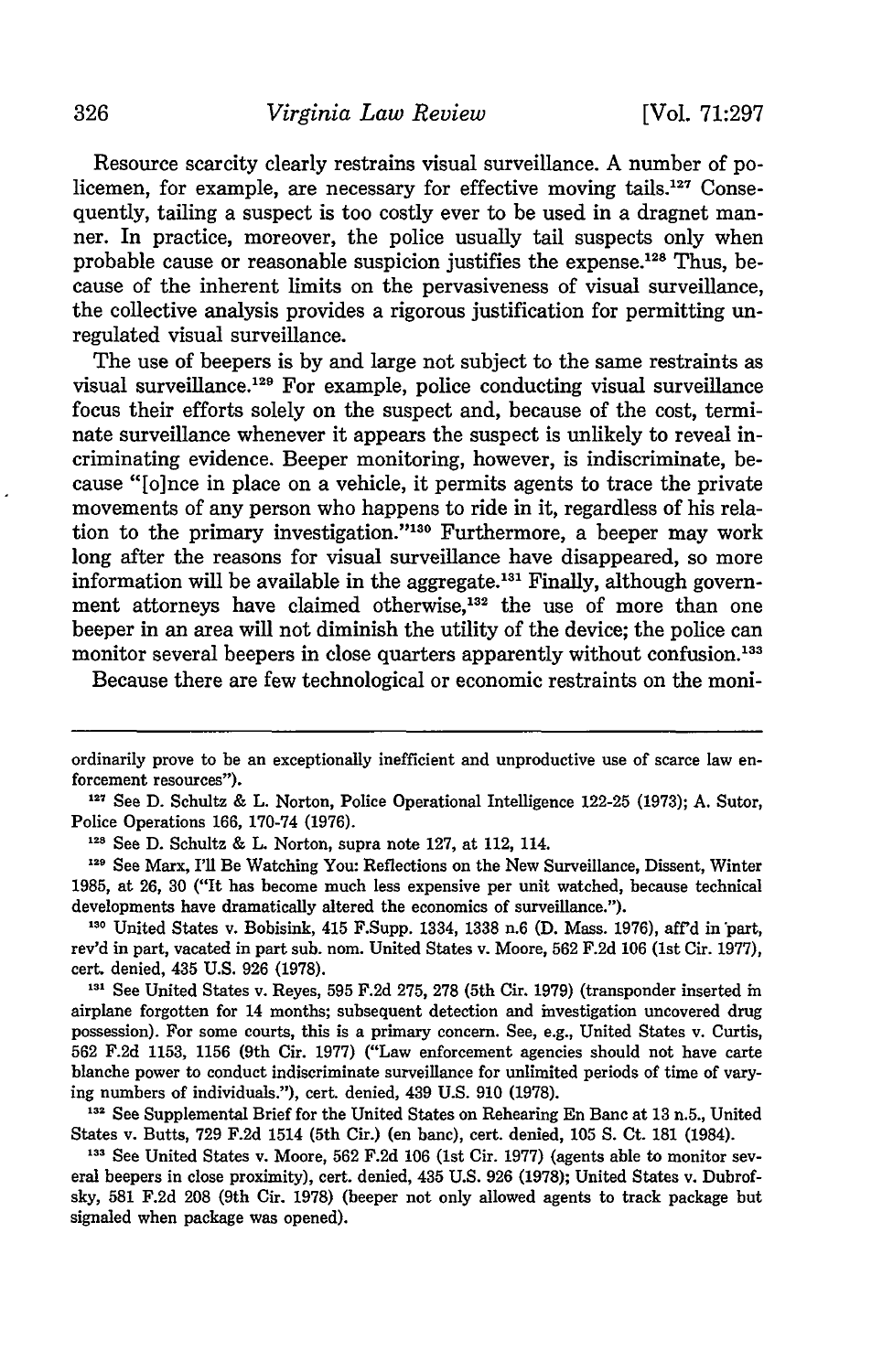toring of beepers, self-restraint may be the only barrier to unreasonable use. Generally, however, self-restraint is inadequate to control police conduct amounting to a search.<sup>134</sup> Law enforcement officials pressed to solve a crime have at times rounded up large numbers of individuals, expecting one of them to be the perpetrator.<sup>135</sup> Politicians sometimes employ police forces improperly to gather incriminating evidence to damage or threaten opponents. 136 Notwithstanding the significant privacy invasion, officials also tie into airline computers to follow an individual's movements and to monitor his associations.<sup>137</sup> In short, because police have indicated a willingness to use technology to fight crime,<sup>138</sup> mere awareness of the possible impropriety of their conduct is unlikely to deter government misbehavior.<sup>139</sup>

Beeper monitoring thus has considerable potential to become widespread. The most significant threat to collective privacy interests posed **by** electronic surveillance is that it allows the police simultaneously to monitor many more individuals than visual surveillance permits.<sup>140</sup> Ad-

**<sup>137</sup>**See **A.** Miller, supra note **103,** at 41-42 (describing use of computer to analyze airplane travel of individuals).

<sup>138</sup> The police have made extensive use of other surveillance technology. See A. Westin, supra note 54, at 121, **127, 130;** see also President's Comm'n on Law Enforcement and **Admin.** of Justice, National Symposium on Science and Criminal Justice **69 (1966)** (describing theoretical advances in surveillance technology).<br>
<sup>139</sup> There is reason to believe that law enforcement agencies would use beepers in a far

more pervasive manner than their use of visual surveillance. Federal officials now spend large amounts on computer-based investigation methods, especially in drug cases where beepers are a major tool. See, e.g., **1981** Att'y Gen. Ann. Rep. 41 (describing computer capacity of the Federal Bureau of Investigation); **1979 Att'y** Gen. Ann. Rep. 47-48 (outlining seven computer systems of the Drug Enforcement Admin.).

One example of law enforcement use of sophisticated computer systems to fight crime is the **El** Paso Intelligence Center (EPIC), which uses "the latest in computer and communications equipment" to track aircraft and sea vessels. Drug Enforcement Admin., **U.S.** Dep't of Justice, Fact Sheet, The Office of Intelligence 2 (Dec. **1978).** In **1981,** EPIC conducted over 220,000 watch transactions. Drug Enforcement Admin., **U.S.** Dep't of Justice, Appropriations Hearings 21 **(1983).** Now that the military may assist EPIC in stopping drug traffic, id. at **87,** there is every indication that beeper surveillance and similar technological monitoring will increase. EPIC portends a greater role for new technology in meeting law enforcement needs.

**110** See Marx, supra note **129,** at **30** (noting that new technology makes it easier for a few

<sup>&</sup>lt;sup>134</sup> The warrant requirement itself is based upon a distrust of police who in their zeal may value too lightly and invade too quickly the privacy interests of the people they encounter. See Johnson v. United States, **333 U.S. 10,** 14 (1948) (probable cause must be determined **by** a "neutral and detached magistrate," not "the officer engaged in the often competitive enterprise of ferreting out crime").

**M** See, e.g., Davis v. Mississippi, 394 **U.S. 721 (1969),** (police took 24 black youths to the station for questioning and fingerprinted all but one of them in looking for a single perpetrator).

**<sup>136</sup>**See **A.** Westin, supra note 54, at **128-29.**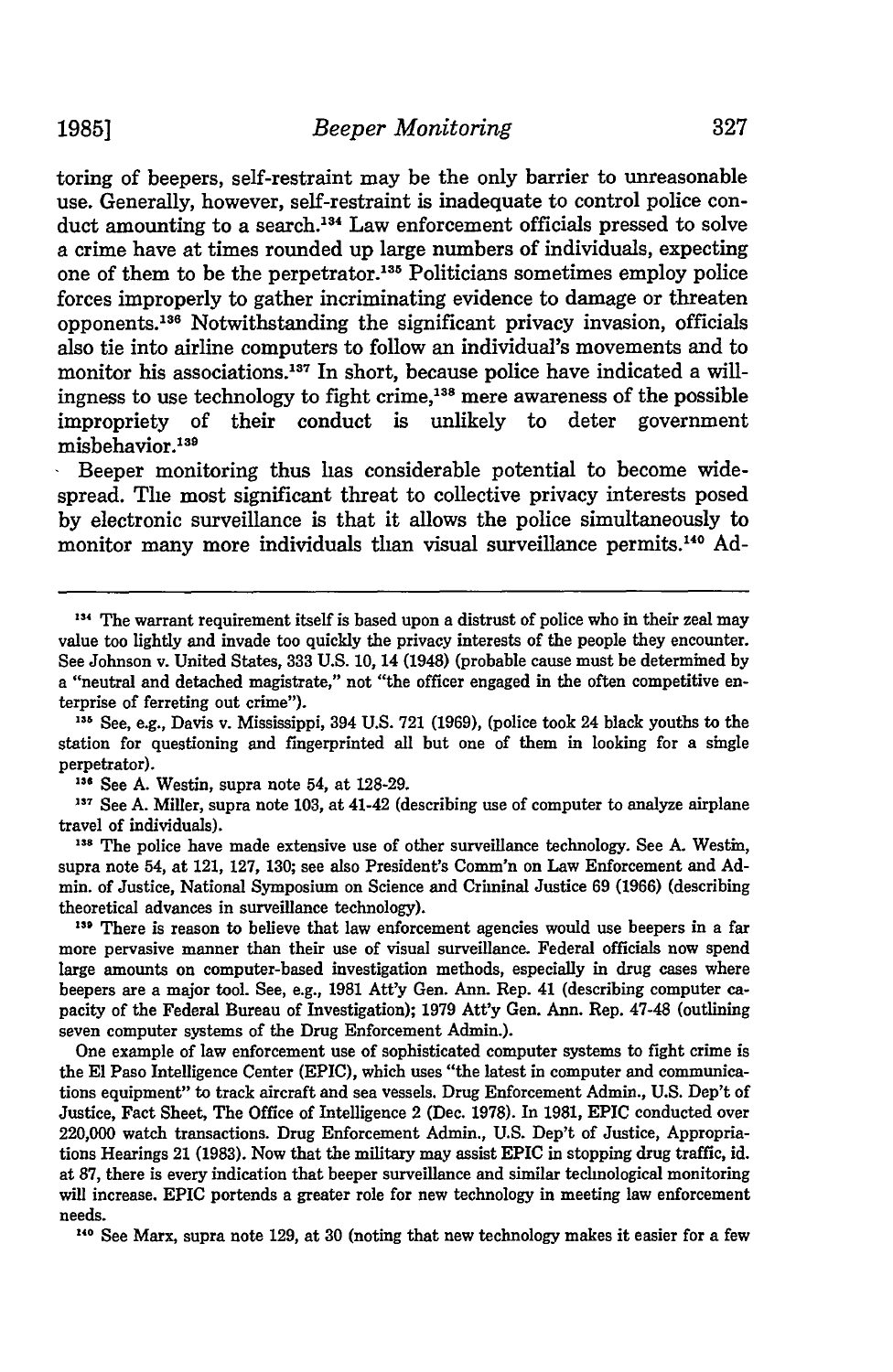# *Virginia Law Review* [Vol. 71:297

vances in computer technology<sup>141</sup> and the expansion of data banks<sup>142</sup> may enable the beeper to overcome any resource restraints that might exist.<sup>143</sup> Although the ability of the electronic tracking device to monitor many individuals at once is uncertain, continuing technological advances<sup>144</sup> suggest that fourth amendment jurisprudence must begin to take account of the potential for unprecedented privacy invasions of society as a whole through widespread use of the beeper.<sup>145</sup>

people to monitor many). Indeed, one court has explicitly expressed this fear. See United States v. Bobisink, 415 F. Supp. 1334, 1339 (D. Mass. 1976) (warning of "a '1984' network of such beepers connected to a master monitoring station which would keep track of each of our movements for the benefit of the powers that be"), vacated, 562 F.2d 106 (1st Cir. 1977).

<sup>141</sup>Computer technology is capable of receiving, organizing, and recording extensive amounts of information, including reports from surveillance devices. See A. Miller, supra note 103, at 39, 46. One example Miller offers is how a computer linked to pen registers could analyze an individual's phone calls and determine his associations. Id. at 43. *Knotts* relies on an analogy between beepers and the pen register that Smith v. Maryland, 442 U.S. 735 (1979), held was not a search. See supra note 72 and accompanying text; see also Ervin, The First Amendment: A Living Thought in the Computer Age, 4 Colum. Hum. Rts. L. Rev. 13, 16 (1972) (computer technology "extends the power of government a millionfold").

**142** Modern data banks can help monitor an individual by quickly piecing together information about his movements. See A. Westin, supra note 54, at 165; Holder, supra note 62, at 15-18 (explaining how computer technology threatens privacy by its efficiency).

<sup>143</sup>The expense of large-scale beeper monitoring is difficult to ascertain. See United States v. Devorce, 526 F. Supp. 191, 201 n.5 (D. Conn. 1981) (concluding that resource scarcity at present does deter police dragnetting because "the beeper must be followed by air and ground surveillance, at considerable government expense and effort"); see also Marx, supra note 129, at 28-29 (describing experiments with large scale electronic tracking and central receiving stations).

<sup>144</sup> See A. Westin, supra note 54, at 81 ("Viewed as a whole, then, 'natural obstacles' are not a *major* limitation on the new [beeper] surveillance.").

<sup>145</sup> Unfortunately it is necessary to speculate on the state of the art in electronic tracking capability. Secrecy is typical of law enforcement agencies with respect to their surveillance activities and devices. See Note, Police Undercover Agents: New Threats to First Amendment Freedoms, 37 Geo. Wash. L. Rev. 634, 639 (1969) (noting the "reluctance of police agencies to reveal the nature of their clandestine investigative efforts"). The author also notes that Senator Edward Long had difficulty getting cooperation from federal police agents, as did legal scholars. Id. at 639-40. The author of this note was unsuccessful in learning anything about beeper technology from Freedom of Information Act requests from the Federal Bureau of Investigation and the Drug Enforcement Administration. One DEA officer indicated that the agency typically removes all references to beepers from information provided citizens under the Freedom of Information Act. Telephone interview with **DEA** agent (Mar. 14, 1984) (notes on file with the Virginia Law Review Association). The agency does not keep any aggregate records of beeper use. Thus, there is a substantial barrier to determining what danger current beeper technology entails.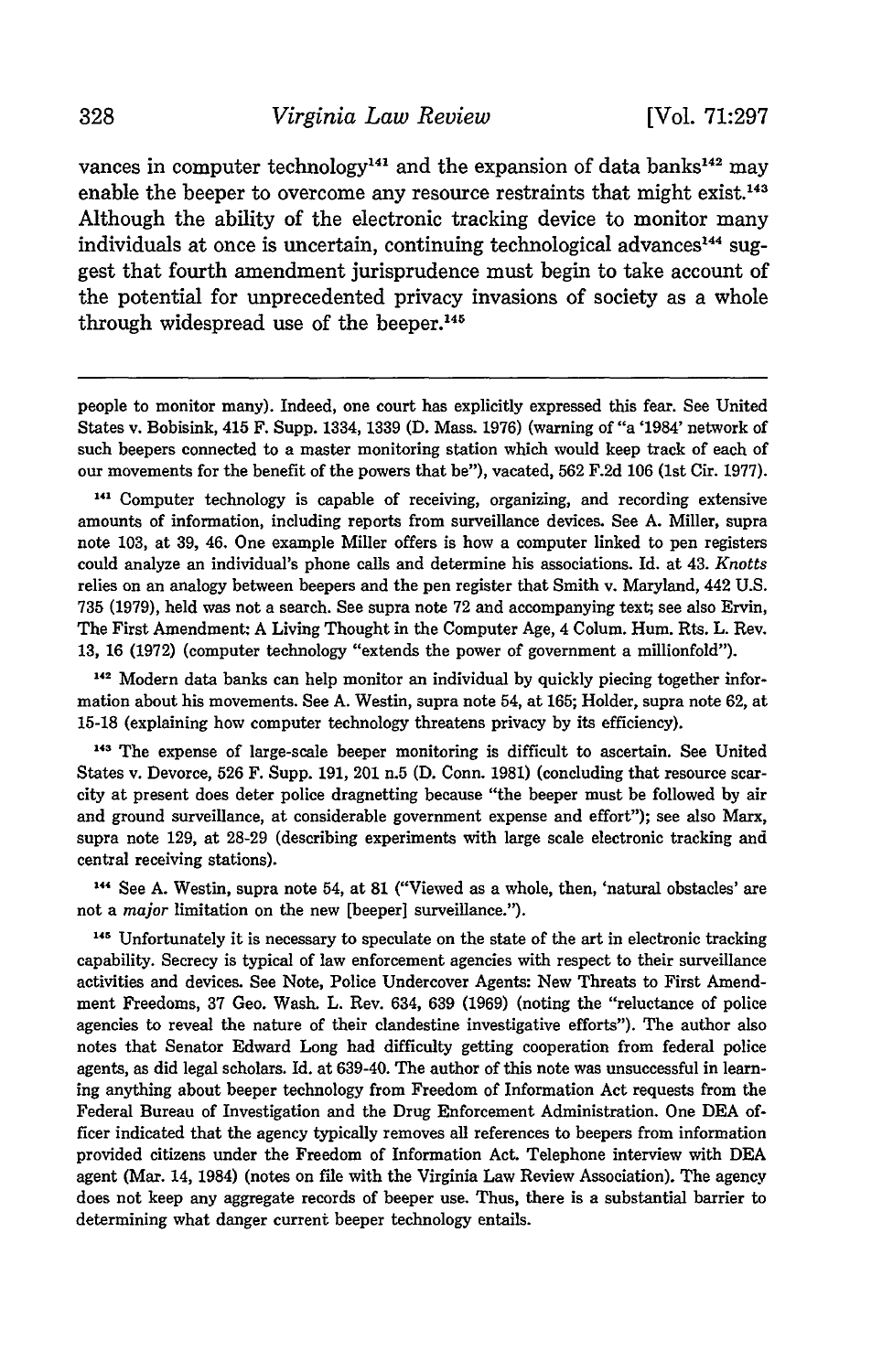# *b. The Salience of Beeper Use*

If the public is unaware of or apathetic about a certain police practice, then the practice is unlikely to create significant societal fear or anxiety. Nevertheless, the public is apparently more sensitive to social changes that involve technological advances than to those that involve economic or political changes.<sup>146</sup> One study found that the public's greatest concern regarding technology is its threat to privacy.<sup>14</sup>

Public attitudes toward law enforcement methods reflect this increased awareness of technological advances. Although society is generally interested in and optimistic about "exotic applications" of science to criminal investigations, 148 there remains a concern over the possibility that these technologies might invade sensitive privacy interests.<sup>149</sup> Society has become accustomed to visual surveillance and probably seldom considers the implications of its use, yet new technologies such as beeper monitoring weigh more heavily in the collective mind. Because society is more likely to be apprehensive and anxious about technological surveillance, a heightened scrutiny of new technological law enforcement techniques is justified under the fourth amendment.

# *3. The Collective Inhibition of Individual Rights*

The pervasiveness and salience of beeper monitoring poses a significant collective threat to the three individual interests identified above. Electronic surveillance clearly encroaches upon society's informational privacy interest more than visual surveillance does because more individuals can and will be tracked for longer periods of time. What is more significant, a computer analyzing information collected from extensive beeper monitoring of public travel is capable of determining personal and group associations. Inferential analysis might be equally as threatening to freedom of association as the compelled disclosure of official membership lists. Yet, because the *Knotts* Court upheld electronic surveillance by characterizing beepers as mere substitutes for permissible visual surveillance, beeper

**<sup>14&#</sup>x27;** See LaPorte & Metlay, Public Attitudes Toward Present and Future Technologies: Satisfactions and Apprehensions, 5 Soc. Stud. Sci. 373, 379 (1975) [hereinafter cited as Public Attitudes]; La Porte & Metlay, Technology Observed: Attitudes of a Wary Public, 188 Science, Apr. 11, 1975, at 121; Taviss, A Survey of Popular Attitudes Toward Technology, 13 Tech. & Culture 606 (1972).

**<sup>147</sup>**See Public Attitudes, supra note 146, at 385 ("Over forty percent of the sample felt that [with regard to personal records] technology poses a definite threat to an essential civil liberty.").

**<sup>148</sup>**Note, supra note 145, at 638.

**<sup>&</sup>quot;'** Public Attitudes, supra note 146, at 385.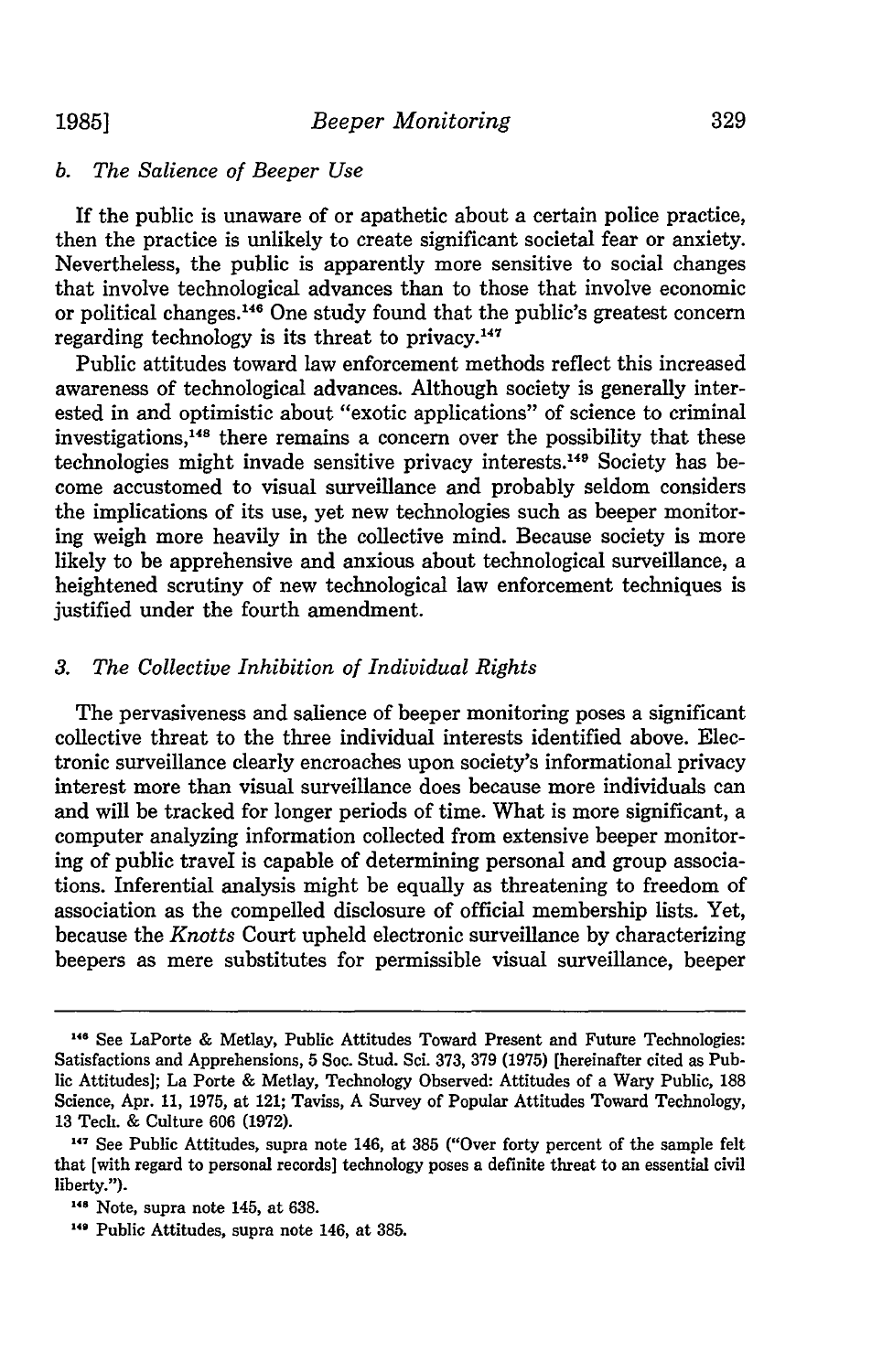monitoring does not violate any first amendment right of association.<sup>150</sup>

Beeper monitoring threatens freedom from attention as well. Anonymity and solitude facilitate relaxation **by** freeing one from "the pressure of playing social roles."<sup>151</sup> Knowledge that one is being tracked destroys the feeling that one is alone or unidentified.<sup>152</sup> Actual surveillance, however, is not necessary to chill freedom from attention.<sup>153</sup> A pervasive and salient monitoring practice inhibits individuals from **fully** enjoying anonymity or solitude. "Wandering" or "strolling" will cease to carry the same feelings of independence and creativity<sup>154</sup> if individuals are apprehensive about being monitored **by** government agents using advanced technology. Because surveillance creates a fear of social evaluation, extensive beeper monitoring chills behavior that might be interpreted as deviant, abnormal, or politically dissident.<sup>155</sup>

Public knowledge of the possibility of electronic tracking also inhibits the right to travel.<sup>156</sup> The right to travel, according to Justice Douglas, is a necessary first step to ensuring the availability of many other political rights.<sup>157</sup> Even the innocent will be deterred from fully exercising this right when they fear the government may be monitoring their travel. As with informational privacy, if the government monitors and records an individual's travels, that individual becomes concerned with making a "good record." Consequently, the individual avoids traveling to certain places or at certain times. Instances where electronic tracking of someone's movements leads to disgrace, resignation, or imprisonment will condition others not to reveal any unconventional personal traits through their travel. Hence, the government effectively restrains the right to travel without resorting to impermissible rulemaking **by** creating fear and anxiety over the exercise of this right.

**155 Id.** at **73.**

**<sup>157</sup>**Aptheker v. Secretary of State, 378 U.S. 500, 520 (1964) (Douglas, J. concurring). See supra note 123 and accompanying text.

**<sup>110</sup>** See **NAACP** v. Alabama ex rel. Patterson, **357 U.S.** 449, 463-64 **(1958)** (protecting constitutional right of association).

**<sup>151</sup>** See **A.** Westin, supra note 54, at 34.

**<sup>152</sup>**Id. at **31** ("Knowledge *or* fear that one is under systematic observation in public places destroys the sense of relaxation and freedom that men seek in open spaces and public arenas."(emphasis added)).

**<sup>153</sup>**Askin, Surveillance: The Social Science Perpective, 4 Colum. Hum. Rts. L. Rev. **59, 72** (1972).

**<sup>15</sup>**Papachristou v. City of Jacksonville, 405 U.S. 156, 164 (1972); see supra note 118 and accompanying text.

**<sup>156</sup>** See Shapiro v. Thompson, 394 U.S. 618, 629 (1969); supra notes 120-24 and accompanying text.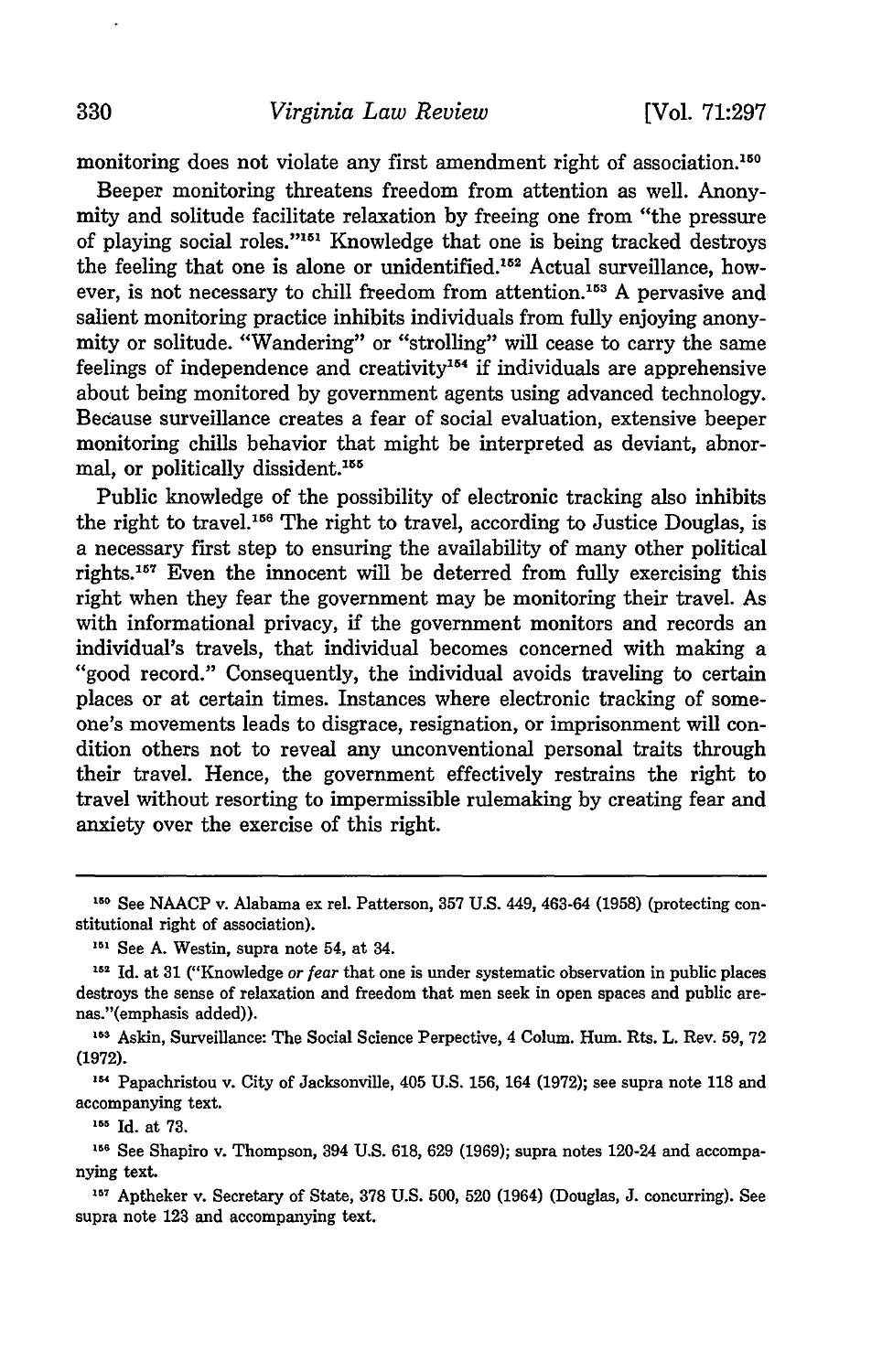# *4. The Interest of Law Enforcement in Beeper Monitoring*

The impact of beeper monitoring on society's sense of security must be balanced against its utility to law enforcement agencies.<sup>158</sup> As a means of enforcing drug laws, the need for beepers is great.<sup>159</sup> Moreover, given the importance and difficulty of conventional surveillance, electronic tracking devices are a considerable asset to law enforcement agencies. Police often use visual surveillance when "there is no other manner available to acquire the needed information, **"160** and under many circumstances it turns out to be ineffective.<sup>161</sup> Electronic tracking, on the other hand, is easily used, allows police officers to trail at a great enough distance to avoid detection, and enables police to relocate a lost suspect.

Accepting that beepers are valuable to law enforcement officials, the need arises to assess the costs of bringing electronic tracking within the ambit of the fourth amendment. Assuming that courts require the fullest protection of a warrant before permitting beeper monitoring, the law enforcement costs are apparently low. That timing is typically not a problem is demonstrated by the high number of cases in which a warrant was obtained<sup>162</sup> or the court found that there was ample time to have ob-

**161** Id. at 114.

**161** Warrants were obtained to install and/or monitor beepers in a wide variety of circumstances. See, e.g., United States v. Henderson, 746 **F.2d 619, 621** (9th Cir. 1984) (beeper installed in a chemical container); United States v. Lee, 743 **F.2d** 1240, 1243-44 (8th Cir. 1984) (plane); United States v. Taylor, **716 F.2d 701,** 704 (9th Cir. **1983)** (box of chemicals); United States v. Bentley, **706 F.2d** 1498, **1502** (8th Cir. **1983)** (tablet press), cert. denied, 104 **S.** Ct. **2397** (1984); United States v. Kupper, **693 F.2d 1129, 1130-31** (5th Cir. **1982)** (per curiam) (plane); United States v. Sweeney, **688 F.2d 1131,** 1142 (7th Cir. **1982)** (chemical drum); United States v. Parks, 684 **F.2d 1078, 1080** (5th Cir. **1982)** (plane); United States v. Cooper, **682 F.2d** 114, **115** (6th Cir.) (package), cert. denied, 459 **U.S. 850 (1982);** United States v. Ellery, **678 F.2d** 674, **676** (7th Cir.) (package), cert. denied, 459 **U.S. 868 (1982);** United States v. Dunn, 674 **F.2d 1093, 1096** (5th Cir. **1982)** (hot plate stirrer), vacated, 104 **S.** Ct. **2380** (1984); United States v. Long, 674 **F.2d 848, 851** (11th Cir. **1982)** (plane); United States v. Whitley, **670 F.2d 617, 618** (5th Cir. **1982)** (plane); United States v. Flynn, 664 **F.2d 1296, 1299** (5th **Cir.)** (plane), cert. denied, 456 **U.S. 980 (1982);** United States v. Cady, **651 F.2d 290, 291** (5th Cir. **1981)** (plane), cert. denied, 455 **U.S. 919 (1982);** United States v. Sporleder, **635 F.2d 809, 811** (10th Cir. **1980)** (cardboard box); United States v. Bailey, **628 F.2d 938, 939** (6th Cir. **1980)** (drum); United States v. Lewis, **621 F.2d 1382, 1385** (5th Cir.) (chemical drum), cert. denied, 450 **U.S. 935 (1980);** United States v. Chavez, **603 F.2d** 143,

**<sup>&#</sup>x27;59** See Askin, supra note **153,** at **70-71.**

**<sup>159</sup>** Only five cases have been found that did not involve a drug investigation. See United States v. Cooper, **682 F.2d** 114 (6th Cir.) (theft), cert. denied 459 **U.S. 850 (1982);** United States v. Frazier, **538 F.2d 1322** (8th Cir. **1976)** (attempted extortion from a bank president), cert. denied, 429 **U.S.** 1046 **(1977);** United States v. Bishop, **530 F.2d 1156** (5th Cir.) (armed robbery), cert. denied, 429 **U.S. 848 (1976);** United States v. Devorce, **526** F.Supp. **191 (D.** Conn. **1981)** (armed robbery); People v. Colon, **96** Misc. **2d 659,** 409 **N.Y.S.2d 617** (Sup. Ct. **1978)** (murder). **160 D.** Schultz & L. Norton, supra note **127,** at 112.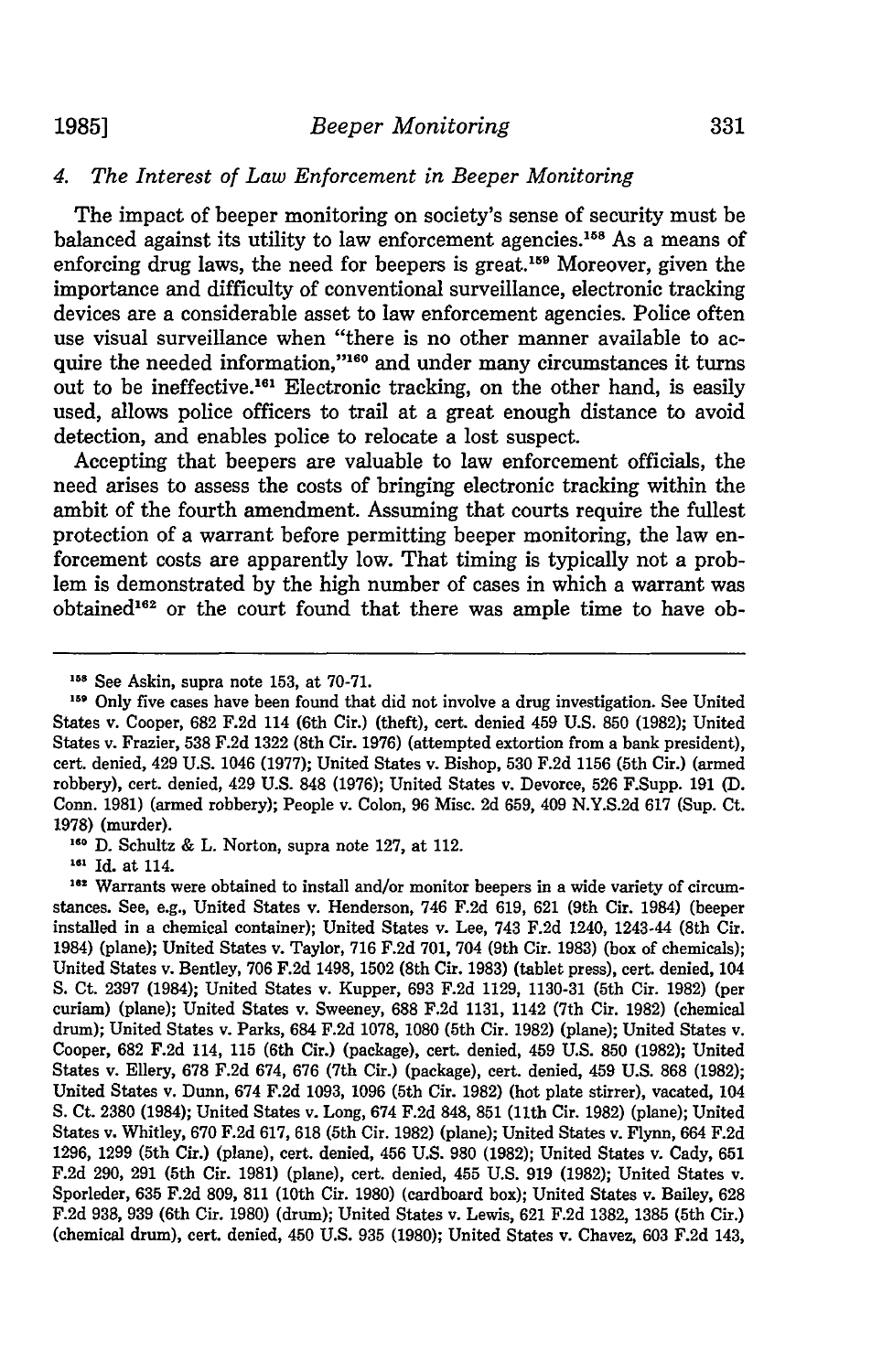*Virginia Law Review*

tained one.<sup>163</sup> In cases where the police have obtained warrants, the courts have been willing to resolve close questions in their favor.164 These cases demonstrate the relatively low cost of imposing fourth amendment requirements on electronic surveillance.

# *C. The* Knotts *Response to the Problem of Extensive Beeper Monitoring: The Practicality of Waiting*

In response to respondents' argument that, absent fourth amendment regulation, beeper surveillance could possibly become widespread, the *Knotts* Court stated that "the fact is that the 'reality hardly suggests abuse.' "<sup>165</sup> The Court concluded that "if such dragnet type law enforcement practices should eventually occur, there will be time enough then to determine whether different constitutional principles may be applica-

**<sup>103</sup>**See LaFave, supra note 63, at 428 (citing cases where time existed to get a warrant).  $164$  See, e.g., United States v. Sager, 743 F.2d 1261 (8th Cir. 1984) (applying good faith exception of United States v. Leon, 104 **S.** Ct. 3405 (1984), to uphold convictions despite unconstitutional transponder installation); United States v. Bentley, 706 F.2d 1498, 1504 (8th Cir. 1983) ("We are also mindful of the fact that courts 'evince a strong preference for searches made pursuant to a warrant, and, in some instances, may sustain them where warrantless searches based on a police officer's evaluation of probable cause might fail.' **")** (quoting United States v. Carlson, 697 F.2d 231, 237 (8th Cir. 1983), quoting in turn United States v. Brown, 584 F.2d 252, 256 (8th Cir. 1978), cert. denied, 440 U.S. 910 (1979)), cert. denied, 104 **S.** Ct. 2397 (1984); United States v. Cooper, 682 F.2d 114, **116** (6th Cir.) **("** 'One of the best ways to foster increased use of warrants is to give law enforcement officials the assurance that when a warrant is obtained in a close case, its validity will be upheld.' **")** (quoting United States v. Giacalone, 541 F.2d 508, 513-14 (6th Cir. 1976)), cert. denied, 459 U.S. **850** (1982); United States v. Cady, **651** F.2d 290 (5th Cir. 1981) (in holding monitoring reasonable, court focused on 17 days beeper actually used instead of 90 days warrant authorized), cert. denied, 455 U.S. 919 (1982); see also United States v. Shovea, 580 F.2d 1382 (10th Cir. 1978) (court finding probable cause and exigent circumstances, thus excusing any warrant requirement), cert. denied, 440 U.S. 908 (1979); United States v. Frazier, **538** F.2d 1322 (8th Cir. 1976) (same), cert. denied, 429 U.S. 1046 (1977).

The costs of fourth amendment regulation would be lower still if the judiciary dispensed with the warrant requirement and required only probable cause or reasonable suspicion. See United States v. Michael, 645 F.2d 252, 258 (5th Cir. 1981) (en banc), (requiring reasonable suspicion for vehicular monitoring), cert. denied, 454 U.S. 950 (1981); United States v. Moore, **562** F.2d 106, 112 (1st Cir. 1977) (requiring probable cause for same), cert. denied, 435 U.S. 926 (1978).

**<sup>165</sup>**460 U.S. at 283-84 (quoting Zurcher v. Stanford Daily, 436 U.S. 547, 566 (1978)).

332

<sup>145 (10</sup>th Cir. 1979) (plane), cert. denied, 444 U.S. 1018 **(1980);** United States v. Reyes, **595** F.2d 275, 278 (5th Cir. 1979) (plane); United States v. Bruneau, 594 F.2d 1190, 1193 (8th Cir.) (plane), cert. denied, 444 U.S. 847 (1979); United States v. Washington, 586 F.2d 1147, 1150 (7th Cir. 1978) (package); United States v. Crowell, 586 F.2d 1020, 1027 (4th Cir. **1978)** (plane), cert. denied, 440 U.S. 959 (1979); United States v. Miroyan, 577 F.2d 489, 491 (9th Cir.) (plane), cert. denied, 439 U.S. 986 (1978); United States v. Pretzinger, 542 F.2d 517, 519 (9th Cir. 1976) (plane).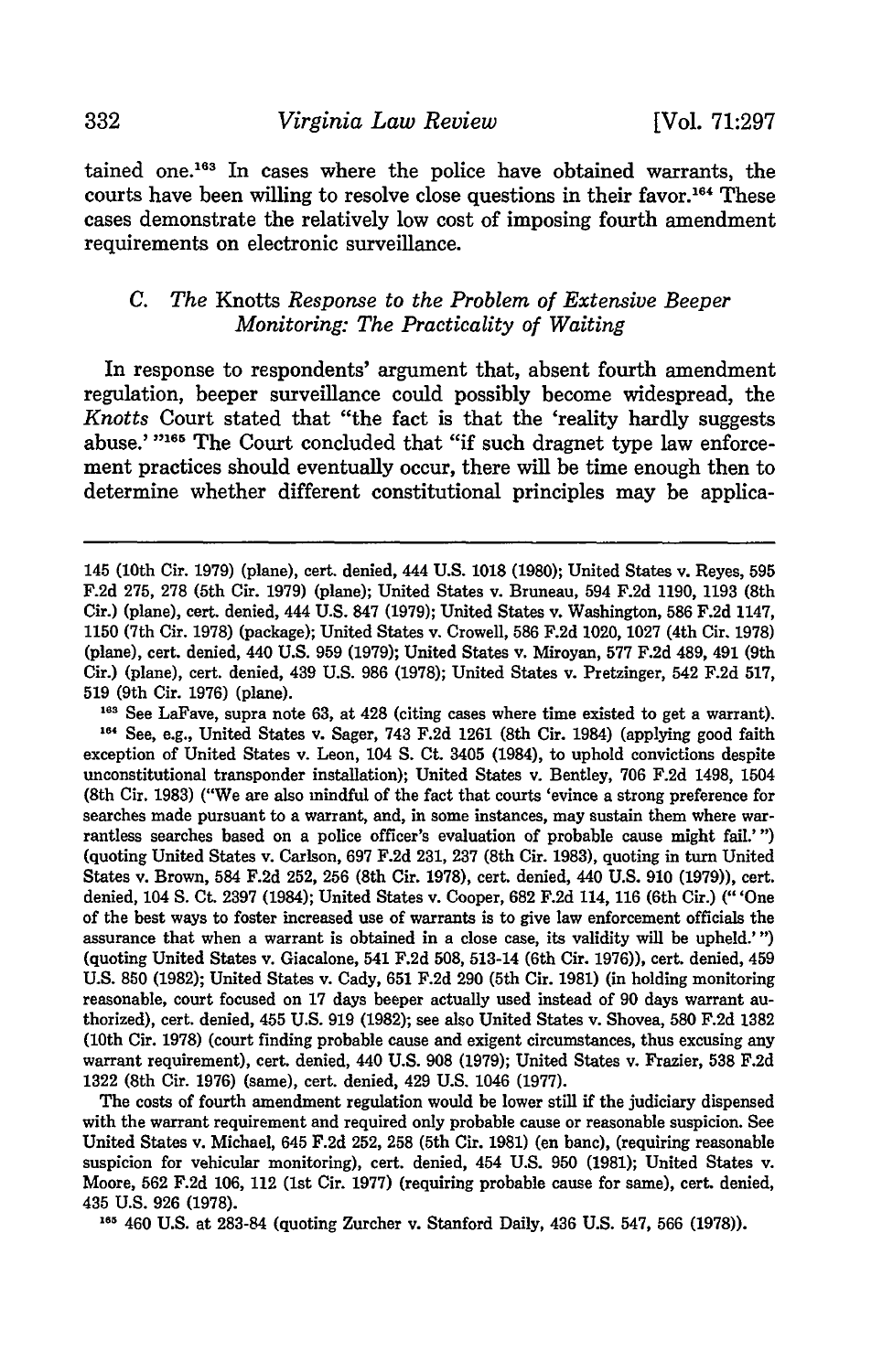ble."<sup>166</sup> Yet, as Professor La Fave has observed, it is difficult to determine "what reasoning would support a later conclusion that use of a beeper against one person is no search but that its indiscriminate use against many is."<sup>167</sup> Instead of addressing the potential for widespread use through a collective notion of the fourth amendment, the Court adopts a "wait and see" attitude by essentially ignoring the concern.

The decision to wait for abuse is unwise for several reasons. Initially, one can question the Court's use of precedent supporting its "wait and see" posture. The Court cited *Zurcher v. Stanford Daily,16 <sup>8</sup>*where it held permissible newsroom searches supported by a warrant. With respect to the concern about police abuse of this practice, the Court pointed out that the news media is quite capable of defending itself against unreasonable police practices by publicizing police abuse.169 Newsroom searches require warrants, and the Court could rely on magistrates to deny warrants in the face of publicized police abuse. But individual suspects will not necessarily know, nor be able to prove, that they have been electronically tracked. Even assuming that an individual can prove the abuse, there is no check on it—such as the refusal of magistrates to grant warrants-short of the Court overruling *Knotts*.<sup>170</sup>

Second, it is inherently difficult to determine whether police are using beeper monitoring in a dragnet fashion. Generally, law enforcement agencies are not receptive to investigations into their use of surveillance techniques.17 1 Defendants often have enormous difficulty discovering the techniques police used in investigating their case.<sup>172</sup> In several instances, the government has denied that it engaged in electronic surveillance when

**<sup>171</sup>**See Note, supra note 145, at **638-40** (describing the difficulties of academics and others in obtaining surveillance information from law enforcement agencies).

**<sup>172</sup>**See Weidner, Discovery Techniques and Police Surveillance, **7** U.C.L.A.-Alaska L. Rev. 190, **190 (1978)** ("When working on a defense case trying to discover illegal surveillance, an attorney faces a situation much like that where one finds the fox guarding the chickenhouse.").

**<sup>168</sup>**Id. at 284 (citing Zurcher v. Stanford Daily, 436 U.S. 547, 566 (1978)).

**<sup>1&#</sup>x27;7** LaFave, supra note **63,** at 1741-42.

**<sup>168</sup>** 436 U.S. 547 (1978).

**<sup>169</sup>** Id. at 566.

**<sup>170</sup>**Davis v. Mississippi, 394 U.S. 721 (1969), might be seen as a case against police "dragnetting." In *Davis,* the Court held that fingerprinting, though not a search by itself, was impermissible when the **23** suspects to be fingerprinted were first gathered through an impermissible round-up. In a later case the Court held: *"Davis* is plainly inapposite to a case where the initial restraint does not itself infringe the Fourth Amendment." United States v. Dionisio, 410 U.S. 1, 11 (1973). In *Dionisio,* the Court held that the initial subpeona by a grand jury was not a search, even when conducted en masse; consequently the subsequent use of voice exemplars was not a search either. The Court thus appears to have closed the door on any doctrine that raises nonsearch activity to the level of a search merely because it occurs extensively.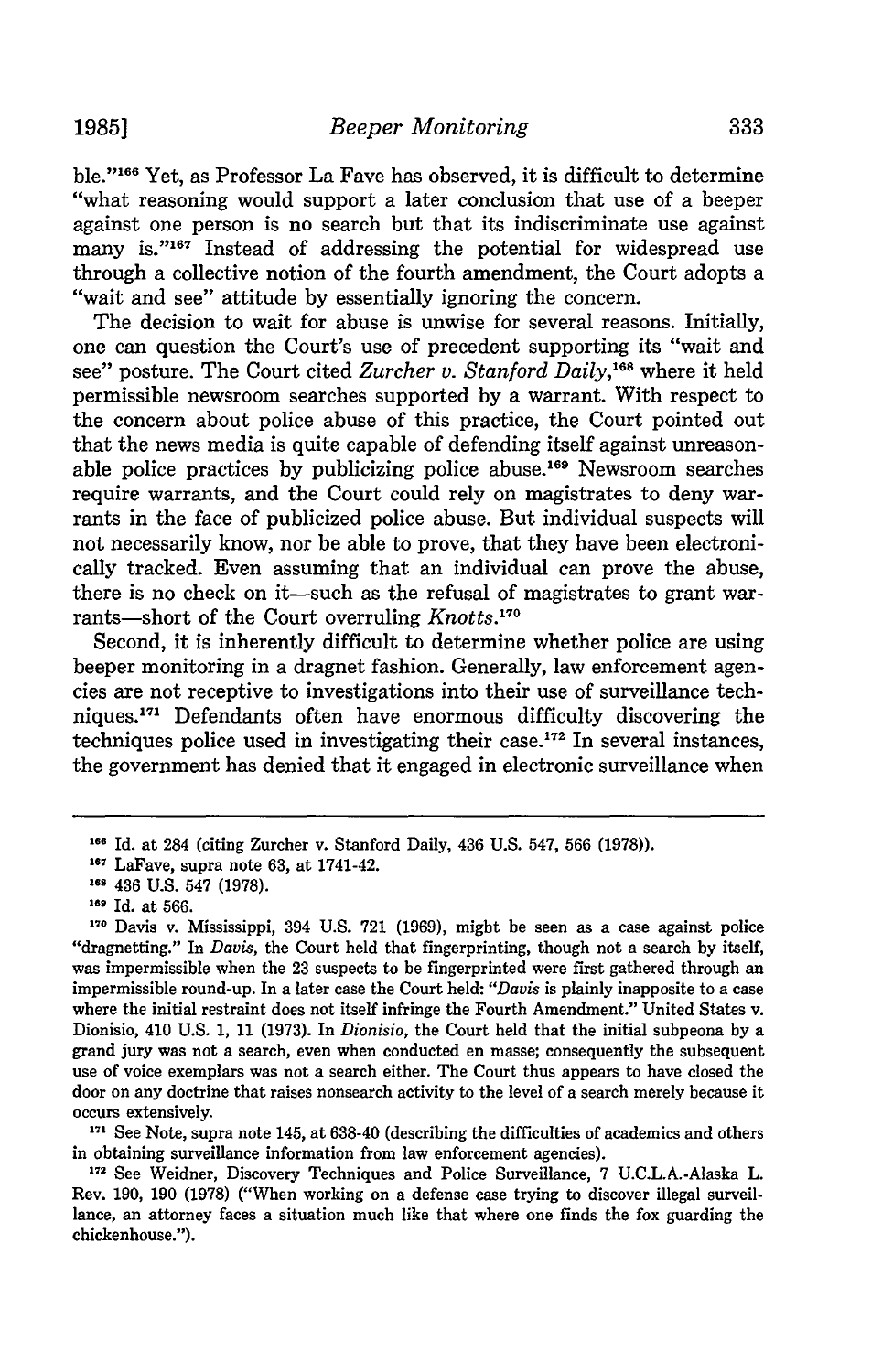in fact it had.'17 Because "this is an area where there is little utility to the government in keeping accurate records of the fact of its electronic surveillance activities," isolated examples will not prove widespread abuse.<sup>174</sup> Search warrants check abuse partially by monitoring the frequency of police activity.

Third, the *Knotts* holding teaches lower courts addressing these issues to engage in an analysis that ignores collective interests, permits uncontrolled police efficiency, and eliminates any recognition of privacy interests in public acts. Other techniques are becoming available for tracking the movements of people in public,<sup>175</sup> as well as for collecting more information about people in public or other open areas.<sup>176</sup> One court has already relied on *Knotts* in upholding the warrantless use of a nightscope to observe a suspect walking on private property in the dark.<sup>177</sup> Recognizing privacy only within the walls of a private residence clearly limits the permissible reach of the fourth amendment.<sup>178</sup> By focusing on the individual, however, *Knotts* envisions a fourth amendment that ignores how pervasive technological practices might become and how much collective fear they create. Because the reasoning of *Knotts* supports the use of similar technologies that together present a threat to associational freedom, anonymity, solitude, and the right to travel, the most significant danger of these technologies is the cumulative and synergistic effects of their interaction.<sup>179</sup>

**<sup>176</sup>**See Note, Police Use of Remote Camera Systems for Surveillance of Public Streets, 4 Colum. Hum. Rts. L. Rev. 143 (1972) (discussing use of low light cameras to monitor continuously a public street in Mount Vernon); Note, Electronic Visual Surveillance and the Fourth Amendment: The Arrival of Big Brother?, 3 Hastings Const. L.Q. 261, 266-69 (1976) (discussing use of miniature cameras hidden so as to see through walls). After *Knotts,* the use of these devices to monitor activities in public places has few boundaries.

**<sup>177</sup>**See United States v. Ward, 703 F.2d 1058, 1061-62 (8th Cir. 1983).

**178** See A. Westin, supra note 54, at 58. *Knotts* apparently permits constant public surveillance, if we are to take seriously the Court's statement that there is no expectation of privacy about that which could be determined by someone in the public who "cared to look;" and that police efficiency is always permissible.

**<sup>179</sup>**The greatest threat is the interaction of beepers with all the other losses of privacy occurring in the 1980s, some of which seem sanctioned by the *Knotts* opinion. The synergis-

**<sup>173</sup>** Nat'l Lawyers Guild, Raising and Litigating Electronic Surveillance Claims in Criminal Cases 1-10 (1977); see also A. Westin, supra note 54, at 121 ("the [FBI's] use of electronic eavesdropping and hidden cameras goes beyond the subject areas it has admitted to publicly").

<sup>&</sup>lt;sup>174</sup> Nat'l Lawyers Guild, supra note 173, at 2-21.

**<sup>175</sup>**Another way to track a person's movements is to use optical scanners to read license plates and feed the information to a computer. See A. Miller, supra note 103, at 45. This system is used in Hong Kong to monitor the traffic flow at key intersections to allow the government to bill citizens for road use. See A. Miller, supra note 103, at 45. Credit card use and electronic funds transfers, when tied into computer banks, provide a "paper trail" for investigators. See A. Westin, supra note 54, at 165; A. Miller, supra note 103, at 42.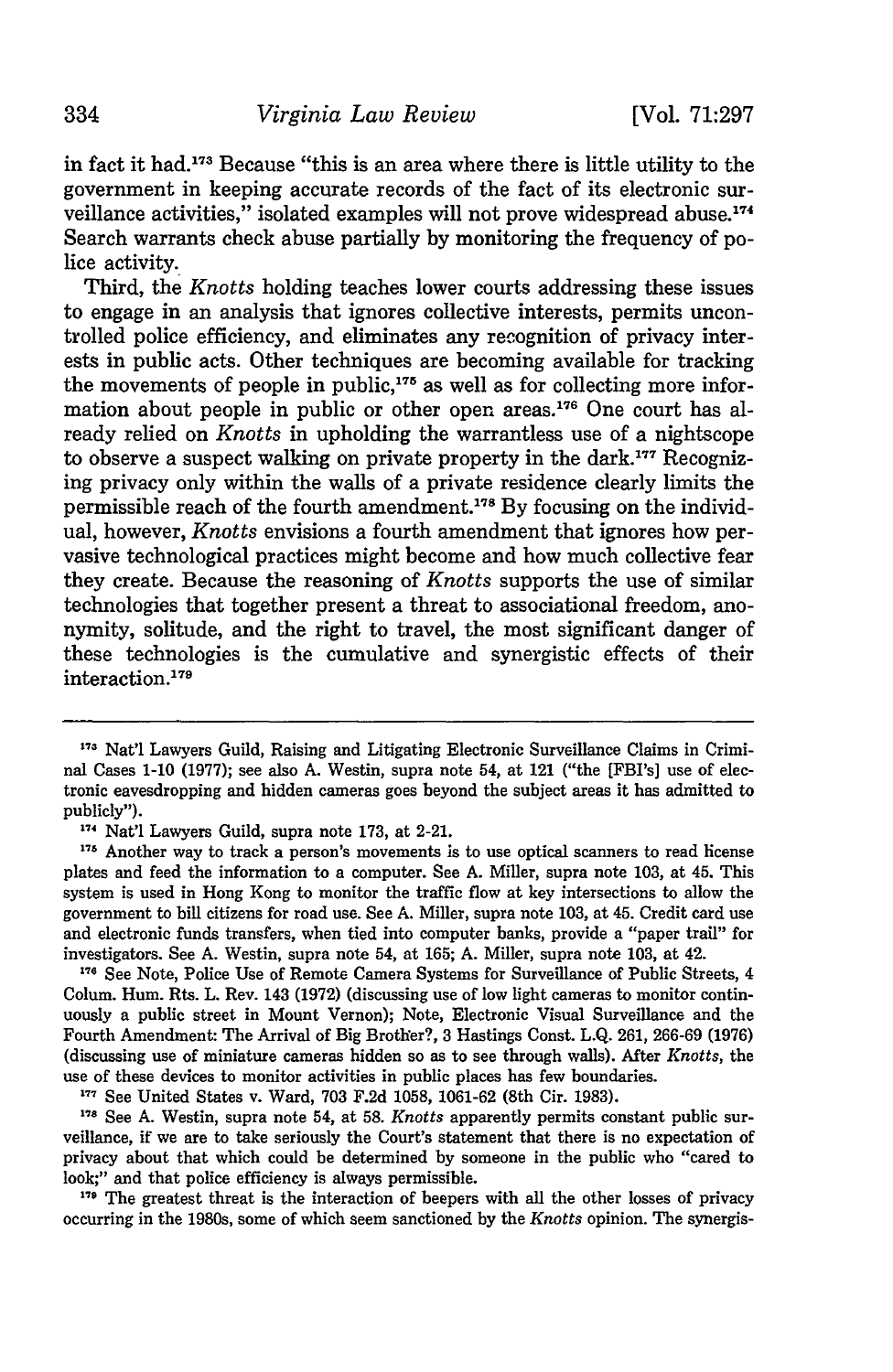Finally, it will be difficult for the Court to apply fourth amendment requirements to future beeper use. Because the *Knotts* standard effectively lowers privacy expectations by allowing beeper monitoring of public movements, it will become even more difficult to consider electronic surveillance to be a search.<sup>180</sup> Furthermore, along with extensive beeper monitoring would come rationalizations for it, making it harder for a future Court to then restrict beeper use. There is little wisdom in waiting to address the potential of indiscriminate electronic surveillance.<sup>181</sup>

# IV. THE **STATUS** OF **COLLECTIVE** PRIVACY RIGHTS AFTER *Knotts*

The collective privacy rights analysis demonstrates that focusing solely on individuals who encounter a pervasive police practice may overlook society's loss of security. Yet the Supreme Court, as reflected in its decisions in *Knotts* and *Karo,* is reluctant to consider such analysis of electronic surveillance techniques under the fourth amendment. This section examines under the collective privacy rights analysis three questions left open after *Knotts.* Recognition of collective fourth amendment rights significantly clarifies those issues generated by electronic surveillance.

# *A. Beeper Monitoring: A Possible Dragnet Exception to* Knotts

Although *Knotts* clearly holds that the monitoring of vehicular movement is not a search,<sup>182</sup> the Court, as noted, arguably creates an "abuse" exception to this general proposition.<sup>183</sup> It is possible that the Court did not mean to create such an exception; instead, it might simply believe that the possibility of widespread and random use of beeper monitoring is nonexistent and may be dismissed with a perfunctory promise to deal with the problem if it occurs.

Yet the Court may be consciously reserving judgment on truly abusive monitoring, intending to formulate and refine an exception at a latter time. *Knotts* involved beeper monitoring of only two days where the po-

tic effects may be immense. See Josephson, supra note 101, at 1599.

**<sup>&#</sup>x27;80** The cumulative results will certainly lower subjective privacy expectations. See A. Westin, supra note 54, at 101 (suggesting that the use of technology dissolves social conventions against their use in privacy invasions); Marx, supra note 129, at 33 ("Once these surveillance systems are institutionalized and taken for granted in a democratic society, they can be used for harmful ends.").

**<sup>&</sup>quot;81** See A. Miller, supra note 103, at 4-5; see also id. at 123 ("It would be unwise to deal with each new technological application on an individual basis divorced from the broader issues, or to delay until its privacy-invading excesses have come to pass."); cf. Carter, Book Review, 93 Yale L.J. 581, 584 n.14 (1984) ("The fact that the danger has not made itself manifest does not mean that the danger does not exist.").

<sup>182 460</sup> U.S. 276, 285 (1983).

**<sup>183</sup>**Id. at 284.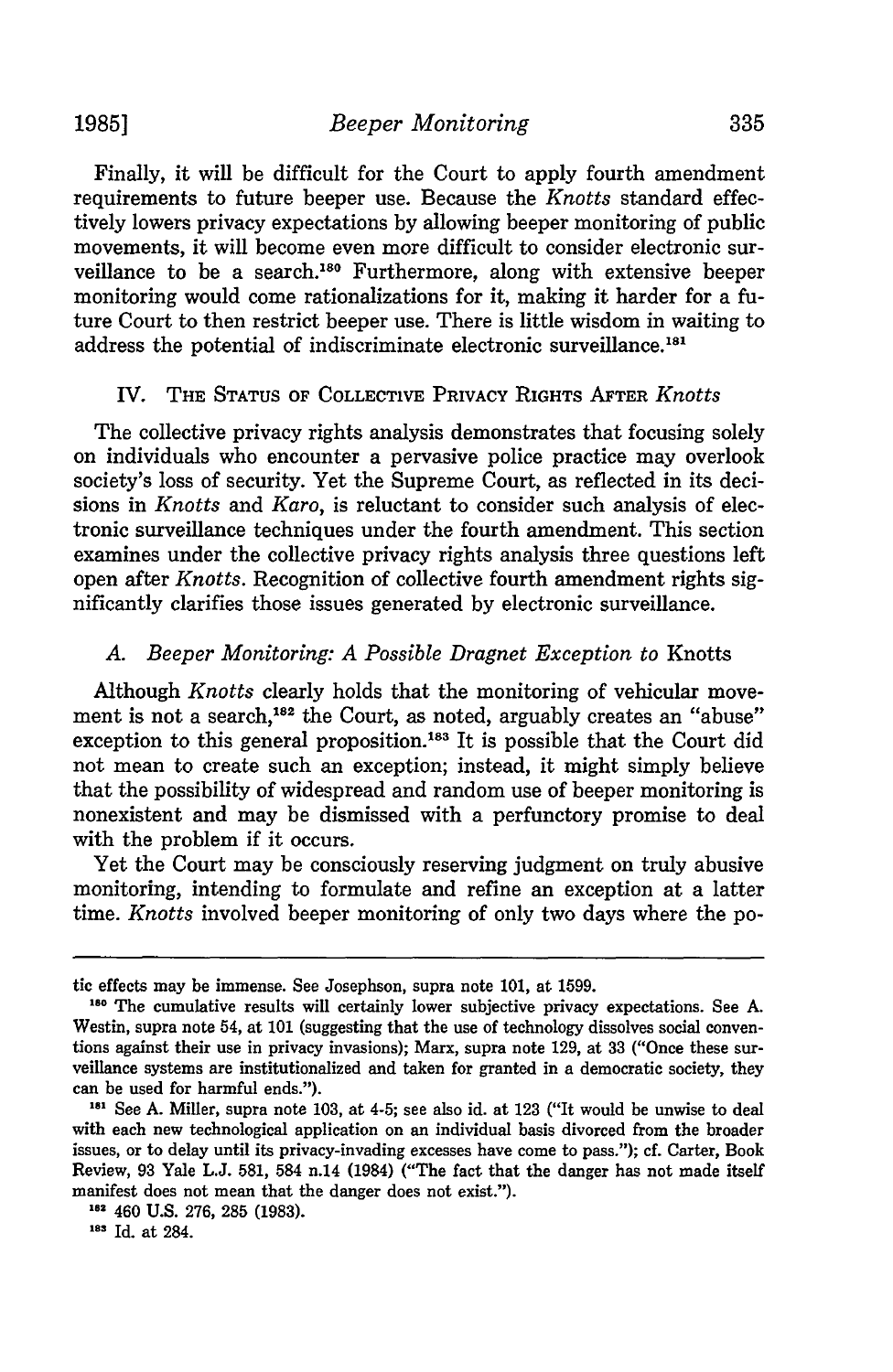lice arguably had probable cause.<sup>184</sup> Although it did not indicate that such factors were relevant to its holding, the Court might later distinguish a case where the monitoring was prolonged or without individualized justification. Extensive and prolonged beeper monitoring poses a substantial threat to collective privacy interests protected by the fourth amendment. Given the reality of *Knotts,* and the fact that the Court should not wait until police abuse occurs, the best solution is to recognize a "dragnet" exception to the principle enunciated in *Knotts.*

Such an exception would prohibit the warrantless monitoring of public automobile travel when conducted in a dragnet fashion, as, for example, where a substantial number of people are tracked without individualized suspicion, or an individual is tracked for an extended length of time. The collective rights analysis provides the theoretical basis for such an exception, because the extensiveness of a police practice is an important factor in determining whether a search occurred. The cumulative effect of beeper dragnets represents enough of a threat to collective security to require fourth amendment protection. Although the standard for proving police abuse under this dragnetting exception would be difficult to fashion, lower courts have already begun isolating key variables in determining the reasonableness of beeper use.<sup>185</sup>

Second, a defendant might invoke the dragnet exception if he knew the police were monitoring large numbers of people without individualized suspicion. This creates a difficult line-drawing problem-determining how many individuals the police may monitor before such tracking constitutes a fourth amendment search. No court has attempted to formulate such a standard. Perhaps the courts should limit police to warrantless monitoring of only the number of persons the police have probable cause to believe are involved in the crime. But making this determination involves taking into consideration a myriad of variables. The "reasonable" number of persons will vary according to the seriousness of the crime, the suspected dangerousness of the perpetrator, the availability of other investigatory channels, and perhaps the duration of the tracking. There may simply be no bright line number that simultaneously provides police with the necessary discretion to pursue a reasonable tracking strategy and eliminates the possibility of abusive dragnetting.

Ad hoc review will undoubtedly result in inconsistent decisions that create uncertainty for

**<sup>184</sup>** Id. at **278. Cf.** United States v. Butts, **729 F.2d** 1514, **1518** n.4 (5th Cir.) (en banc) ("[a]s did the Supreme Court in *Knotts,* we pretermit any ruling on worst-case situations"), cert. denied, 105 S. Ct. 181 (1984).

<sup>&</sup>lt;sup>185</sup> First a defendant might charge that the extended duration of the beeper monitoring amounted to a police dragnet. See United States v. Butts, 710 F.2d 1139 (5th Cir. 1983) (search warrant inadequate because warrant contained time limit of 30 days plus a 30 day extension which was not obeyed), rev'd on other grounds on rehearing, 729 F.2d 1514 (5th Cir. 1984) (en banc), cert. denied, 105 **S.** Ct. 181 (1984); United States v. Cofer, 444 F. Supp 146 (W.D. Tex. 1978) (warrant invalid because it contained no time limit). But see United States v. Long, 674 F.2d 848 (11th Cir. 1982) (upholding warrant that allowed beeper use for 90 days on ground that actual time used-seven days-was reasonable); United States v. Cady, **651** F.2d 290 (5th Cir. 1981), cert. denied, 455 U.S. 919 (1982) (same, actual time used was seventeen days).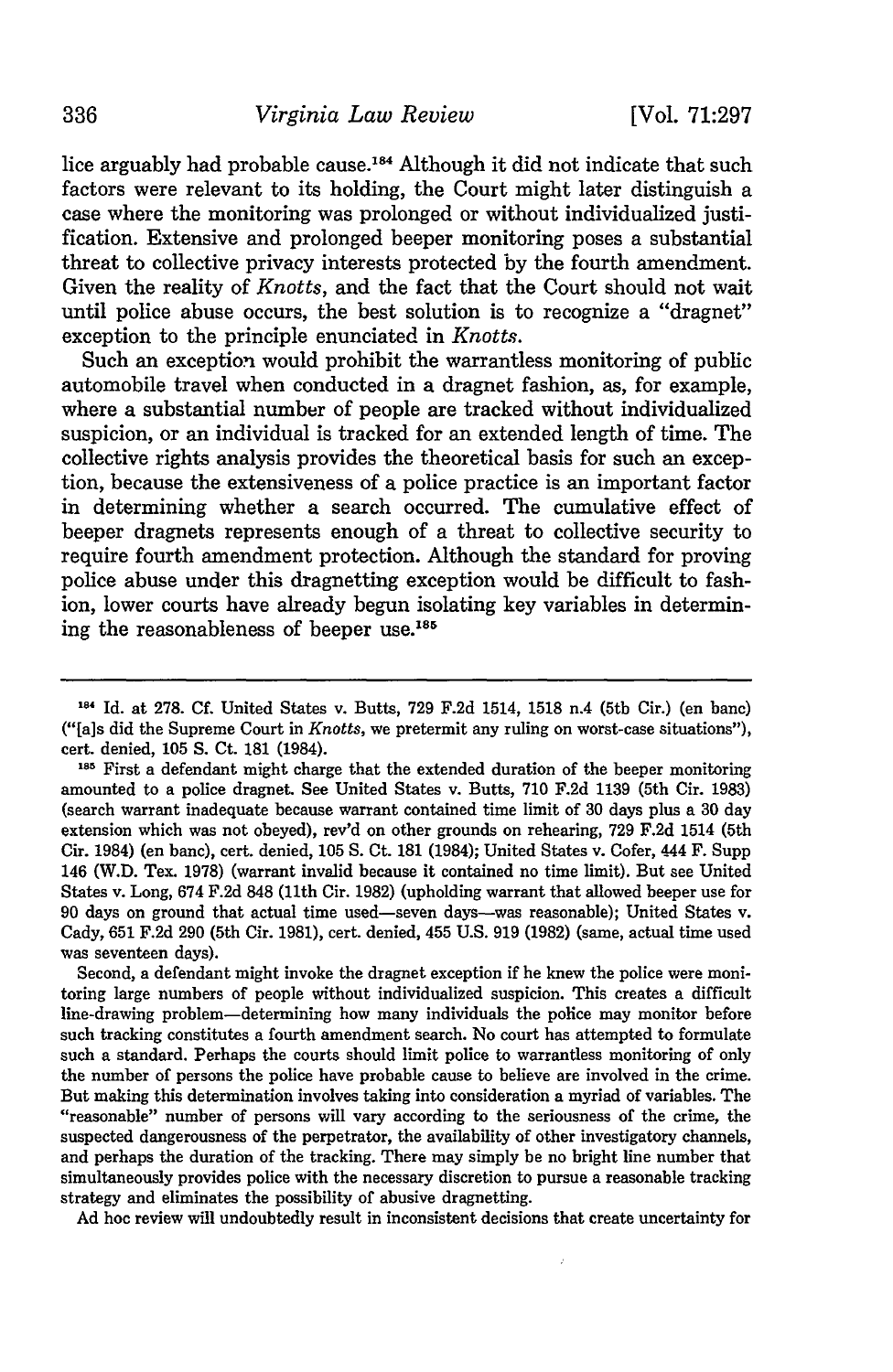# *Beeper Monitoring*

# *B. Beeper Installation*

*Karo* held that installation of an electronic tracking device does not constitute a fourth amendment search where the police obtained the consent of a third party to install the device.<sup>186</sup> Yet the *Karo* opinion leaves open the question of the fourth amendment implications of beeper installation in circumstances not involving third party consent. The inconsistency of lower court cases considering more intrusive installation may require the Supreme Court to decide whether such action is a search. This section seeks to identify the collective interests in making that decision.

Justice Steven's dissent in *Karo* and, implicitly, Justice Brennan's concurrence in *Knotts* argue that beeper installation alone is a fourth amendment search or seizure.<sup>187</sup> But the installation of *any* object prior to a person taking possession is certainly not a search. For example, if the police or other governmental agents installed in a vehicle an identification tag, speed governor, or airbag, it could hardly be considered a search.<sup>188</sup> Hence, under the Stevens/Brennan view there must be something in the nature of a beeper not found in these other items that causes its installation to be a fourth amendment search. The beeper's ability to monitor location would seem to be the relevant characteristic.

The Stevens/Brennan analysis is thus fundamentally at odds with the holding of *Knotts.* Their view can be characterized as an attempt to limit the harms of beeper monitoring through the regulation of beeper installation. Their opinions focus on the fact that the purpose and effect of in-

**<sup>186</sup>**See supra notes 13-17, 29-35 and accompanying text (discussing *Karo).*

police investigators. Defendents will also have to rely upon uncooperative law enforcement agencies for information to prove police abuse of beeper technology. See supra notes 145, 171-73 and accompanying text. These problems reflect the inherent limitations of the *Knotts* decision, even when read to exempt abusive monitoring. As long as beeper monitoring is not considered a search, there will be difficulties in formulating a standard to prove the existence of abuse in a particular case.

<sup>&</sup>lt;sup>187</sup> See supra note 48 (Brennan's concurrence in *Knotts*); supra note 17 (Stevens' dissent in *Karo).*

<sup>&</sup>lt;sup>188</sup> Justice Stevens argues that installation of a beeper interferes with an owner's right to exclusive use of his own property. 104 **S.** Ct. at 3311. "[I]n a fundamental sense [the government] has converted the property to its own use." Id. He concludes that the interference is "meaningful" because "the character of the property is profoundly different when infected with an electronic bug than when it is entirely germ free." Id.

This argument proves too much, for the government also denies exclusive use of property when it installs a speed regulator or airbag into an automobile to facilitate its safety policies. The government converts the property to its own use. The same could be said for the installation of a secret adhesive identification number that aids in future law enforcement. Yet even if an owner were unaware of these devices, there is no tenable fourth amendment interest in their installation. The "character of the property" changes so profoundly only because of the beeper's capacity for subsequent monitoring.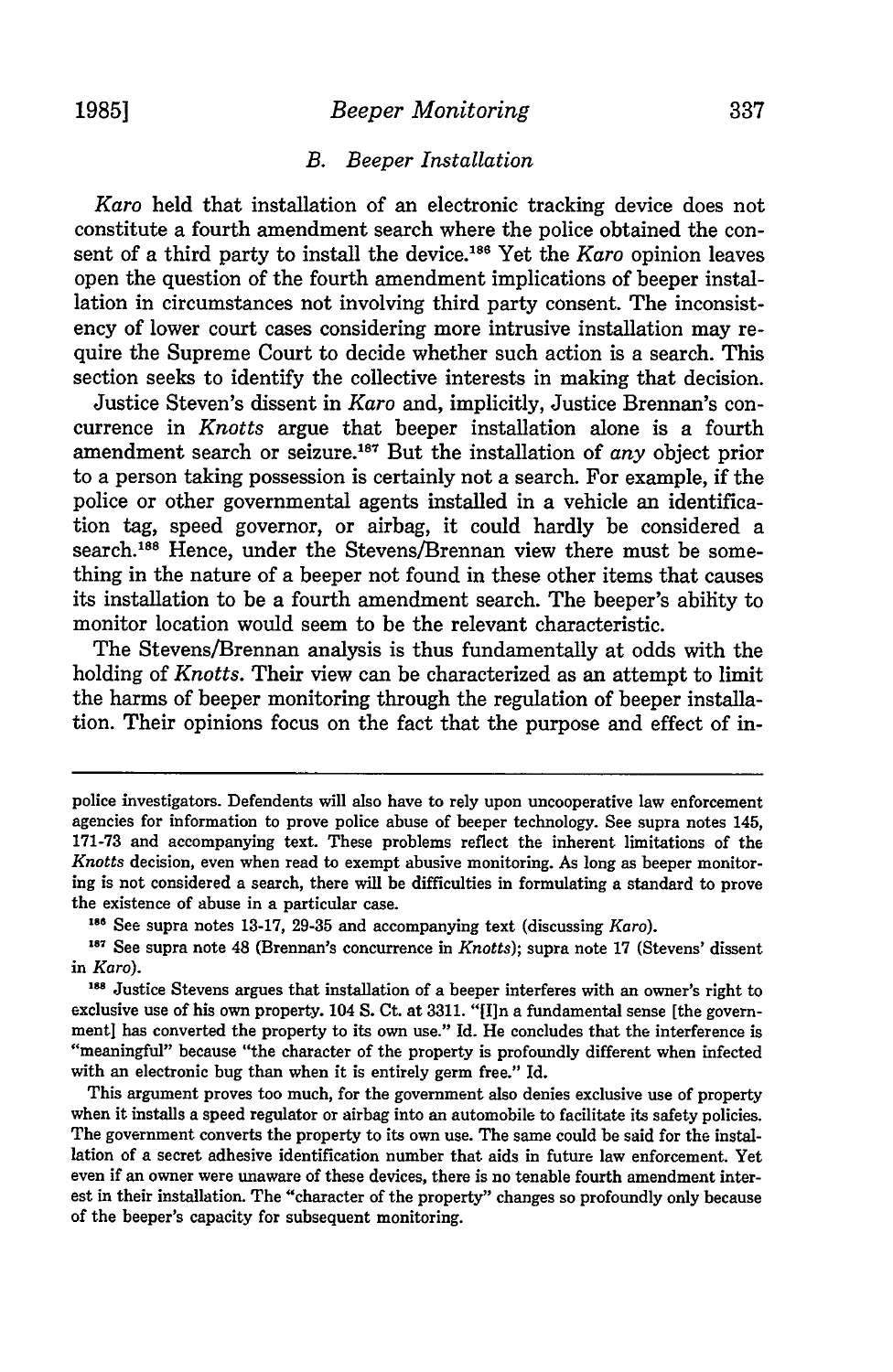stallation is to facilitate monitoring.<sup>189</sup> Under an individual rights analysis, treating installation as a proxy for monitoring is illegitimate, for *Knotts* recognizes no fourth amendment interest in limiting public monitoring.190 The only cognizable interest is the proprietary damage created by the beeper installation. Where the installation intrusion is slight, as in the case of exterior attachment, the individual rights analysis perceives no search.

The Stevens/Brennan result-weighing monitoring harms in deciding whether installation is a search-is justified by a respect for collective privacy rights. The individual rights analysis cannot distinguish beeper monitoring of public movement from visual surveillance by a police officer, though the former activity threatens collective security.<sup>191</sup> Despite the apparent consistency with *Knotts,* Stevens and Brennan employ the fact of installation as the means of distinguishing visual surveillance and thereby of controlling the harms of beeper monitoring. The collective rights analysis supports their view that *any* installation should trigger full fourth amendment protection. Thus, future courts should regulate installation to the fullest extent consistent with *Karo.192*

#### *C. The Contraband Exception*

The contraband exception generally permits beeper installation and monitoring of containers of known contraband without any fourth amendment restraint.193 The Supreme Court has not addressed the contraband exception, although two recent decisions have demonstrated its willingness to embrace the concept in other contexts.<sup>194</sup> The collective

**191** See supra text accompanying note 90.

**193** See supra note 40.

**<sup>189</sup>** See id.

**<sup>190</sup>** Justices Brennan and Stevens might respond that given *Karo,* it is proper to weigh the potential that any installation will result in monitoring of private places. This reasoning would reconcile their installation position with *Knotts'* rejection of public monitoring concerns only if Brennan and Stevens were concerned with installation on property potentially hidden from visual surveillance. Visual surveillance alone reveals the location of a truck, for example, such that installation will not result in monitoring of private places. But Stevens seems to state that *any* installation is a seizure, obscuring the fact that in many cases the only harm is public monitoring. Thus the analysis relies upon the beeper's capacity to monitor, held permissible in *Knotts,* to argue warrantless installation is impermissible.

**<sup>192</sup>** Obviously *Karo* does not permit a holding that installation is a search where installation took place before complainant acquired the relevant property. See supra notes 12-17 and accompanying text.

<sup>194</sup>See Illinois v. Andreas, 103 **S.** Ct. 3319, 3325 (1983) ("absent a substantial likelihood that the contents have been changed, there is no legitimate expectation of privacy in the contents of a container previously opened under lawful authority"); Texas v. Brown, 460 U.S. 730, 739 (1983) ("requiring police to obtain a warrant once they have obtained a first-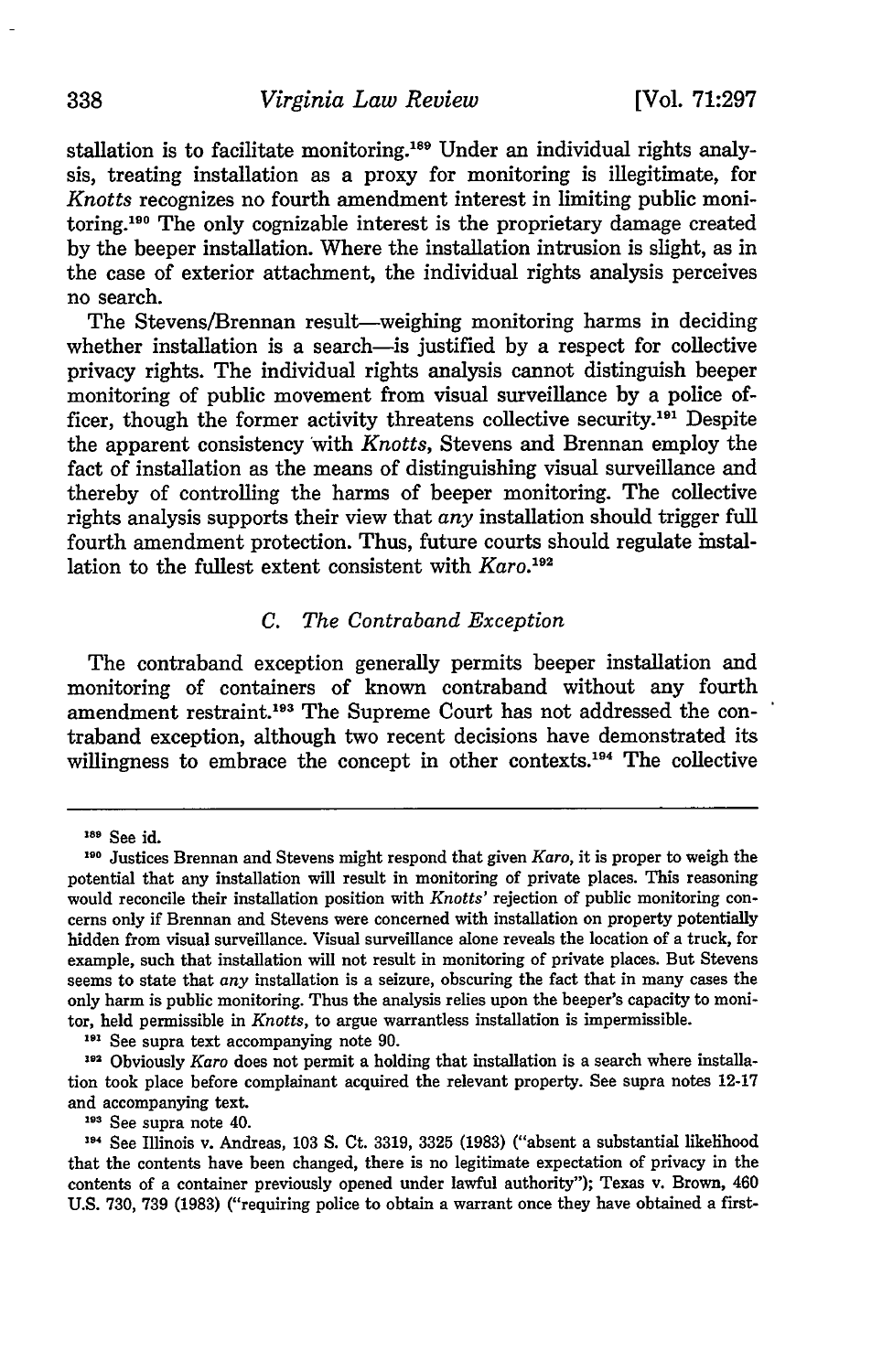rights analysis provides both a sounder justification and a more focused scope to the rule than an individual rights analysis.

The individual privacy rights explanation for the contraband rule is that no individual may have a reasonable expectation of privacy in a good that is possessed illegally.<sup>195</sup> It is not clear, however, why only contraband is made an exception,<sup>196</sup> or why the exception should be limited to crimes of possession. If the illegality of possession negates any reasonable privacy expectation, then the illegality of an act should also negate its reasonableness. **<sup>7</sup>**This reasoning suggests that courts should not recognize privacy expectations in *acts* that an individual has no legal right to commit. Such an analysis would, however, be limitless, as it would apply in every case in which the police suspect criminal behavior.<sup>198</sup>

On the other hand, to limit the scope of the contraband exception, an individual rights analyst might argue that a court cannot find a privacy expectation to be unreasonable by the hindsight knowledge that the defendant is guilty. This argument, however, limits the exception's scope by denying its very justification, for the contraband exception in fact judges a defendant's expectation unreasonable because hindsight proves his guilt. For example, when the beeper is installed, and for at least part of the time it is monitored, the police do not even know who they will arrest, much less who will be convicted. The individual rights analysis strains to explain why the police can always use a beeper in contraband cases, but can never wiretap a private phone conversation no matter how certain they are as to the defendant's guilt. At best, the courts are making very fine distinctions of degree.

196 United States v. Knotts, 662 F.2d 515, 519-20 (Henley, J., dissenting in part) (8th Cir. **1981)** ("The rationale and policy considerations underlying the contraband exception can safely be applied to certain non-contraband items."), rev'd, 460 **U.S. 276 (1983).**

hand perception of contraband **. . .** would be a 'needless inconvenience' "). In *Brown,* the Court held that a policeman's seizure of a party balloon from defendant's hand after seeing plastic vials, loose white powder, and more balloons in his glove compartment, was justified under the plain view doctrine. Id. *Andreas* permitted the warrantless reopening of a container previously opened under a lawful customs inspection and found to contain marijuana. 103 **S.** Ct. at 3325.

**<sup>19</sup>** See, e.g., United States v. Pringle, 576 F.2d 1114, 1119 (5th Cir. 1978) (there is "no legitimate expectation of privacy in substances which [people] have no right to possess at all"); United States v. Emery, 541 F.2d 887, 889-90 (1st Cir. 1976) (the beeper was "inserted into a package containing contraband, property which he had no right to possess").

**<sup>197</sup>**See United States v. Brock, **667 F.2d 1311, 1320** n.9 (9th Cir. **1982),** cert. denied, **103 S.** Ct. **1271 (1983)** ("Would the warrantless physical search of a residence be reasonable because the occupants had no 'legitimate' expectation of privacy in the heroin they kept in the house?").

**<sup>198</sup> W.** LaFave, supra note **10,** § **2.7,** at 426 (arguing that the contraband exception is at odds with Katz v. United States, **389 U.S.** 347 **(1967),** because arguably there is no "legitimate" privacy expectation in illegal communications).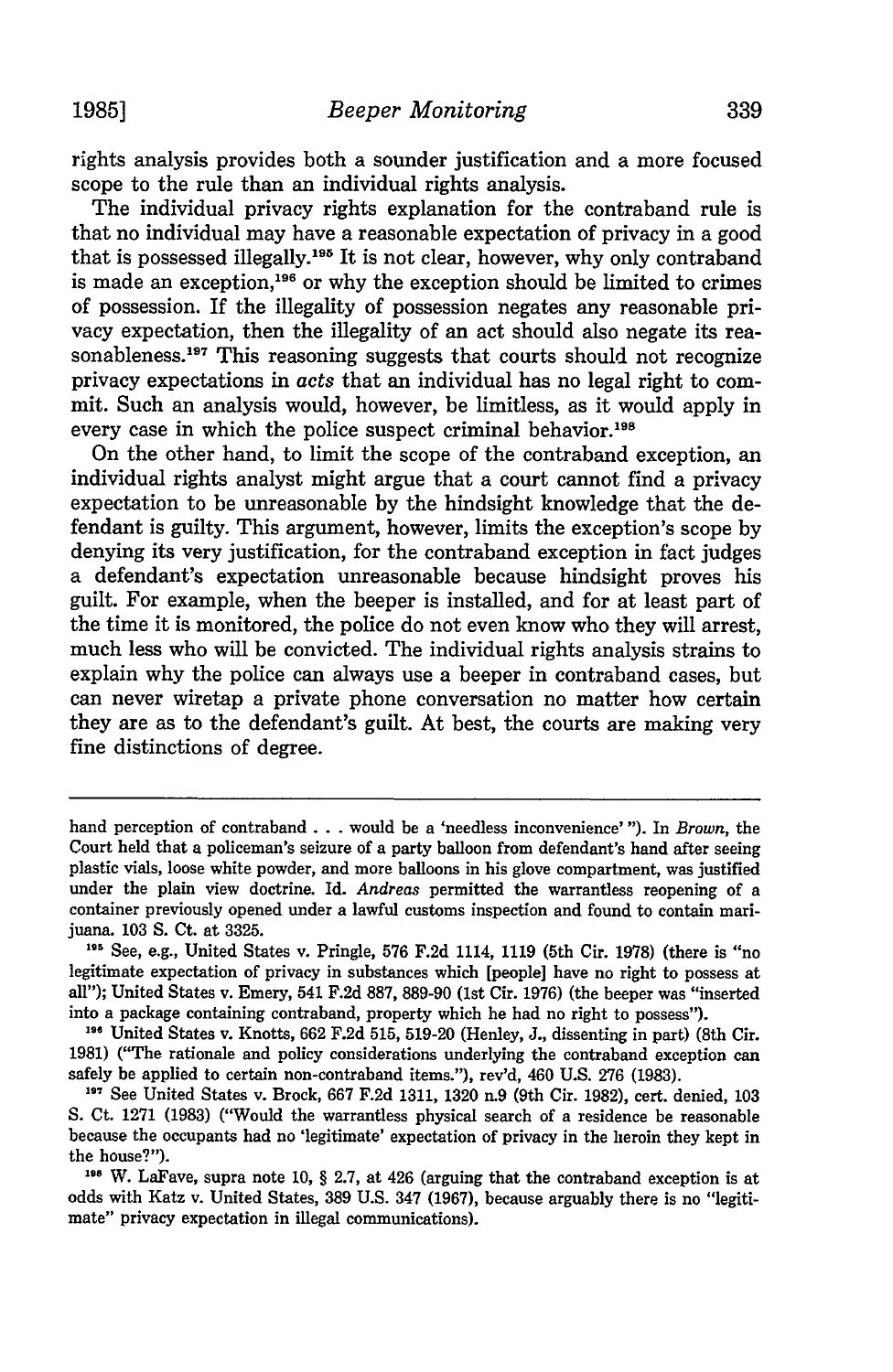# 340 *Virginia Law Review* [Vol. 71:297

The collective rights approach reveals a more sustantial distinction between the possession of contraband and other criminal acts. The distinction has nothing to do with expectations of privacy regarding illegal acts or possessions. Rather, the contraband exception is justified because the police practice will generate minimal societal insecurity. First, the practice is limited to cases where the police lawfully intercept a package and determine with practical certainty that it contains contraband,<sup>199</sup> thus limiting its potential pervasiveness. Second, the practice is unlikely to be particularly salient to the public, because the salience of a search probably turns on whether or not the police discover proof of criminality. When a neighbor's house is searched and incriminating evidence found, society takes solace in the fact that the police only search criminals. When police search an innocent neighbor, however, the psychological cost to society in terms of its feeling of security is much more significant. Because the police will make few search mistakes in controlled deliveries of goods they have established to be contraband, "searches" involving beepers probably will not generate much societal fear or anxiety.

This collective justification better defines the scope of the contraband exception. The use of the exception under the collective analysis should be limited to circumstances where the police will commit few errors, and hence public salience is likely to remain low. The exception, therefore, should not be expanded to include noncontraband items, nor items that are merely suspected of being contraband, for such a step would greatly increase the pervasiveness and salience of the warrantless police practice. So although the collective rights analysis provides a means of justifying the contraband exception it does not support a practice where the police are always justified in violating privacy expectations of those strongly believed to be engaged in criminal activity.

# V. **CONCLUSION**

The Supreme Court traditionally has examined the extent to which a police practice intrudes on individual privacy interests in determining whether that practice constitutes a fourth amendment search. Yet the nature of conventional surveillance techniques prevents their widespread and random application. Such practices therefore pose little threat to collective privacy interests.

On the other hand, because of its efficiency, technological surveillance endangers collective security despite its limited intrusion on a given individual. The collective privacy rights analysis is useful in evaluating the pervasiveness of a police practice and its impact on societal interests. By

**<sup>199</sup>** See supra note **40.**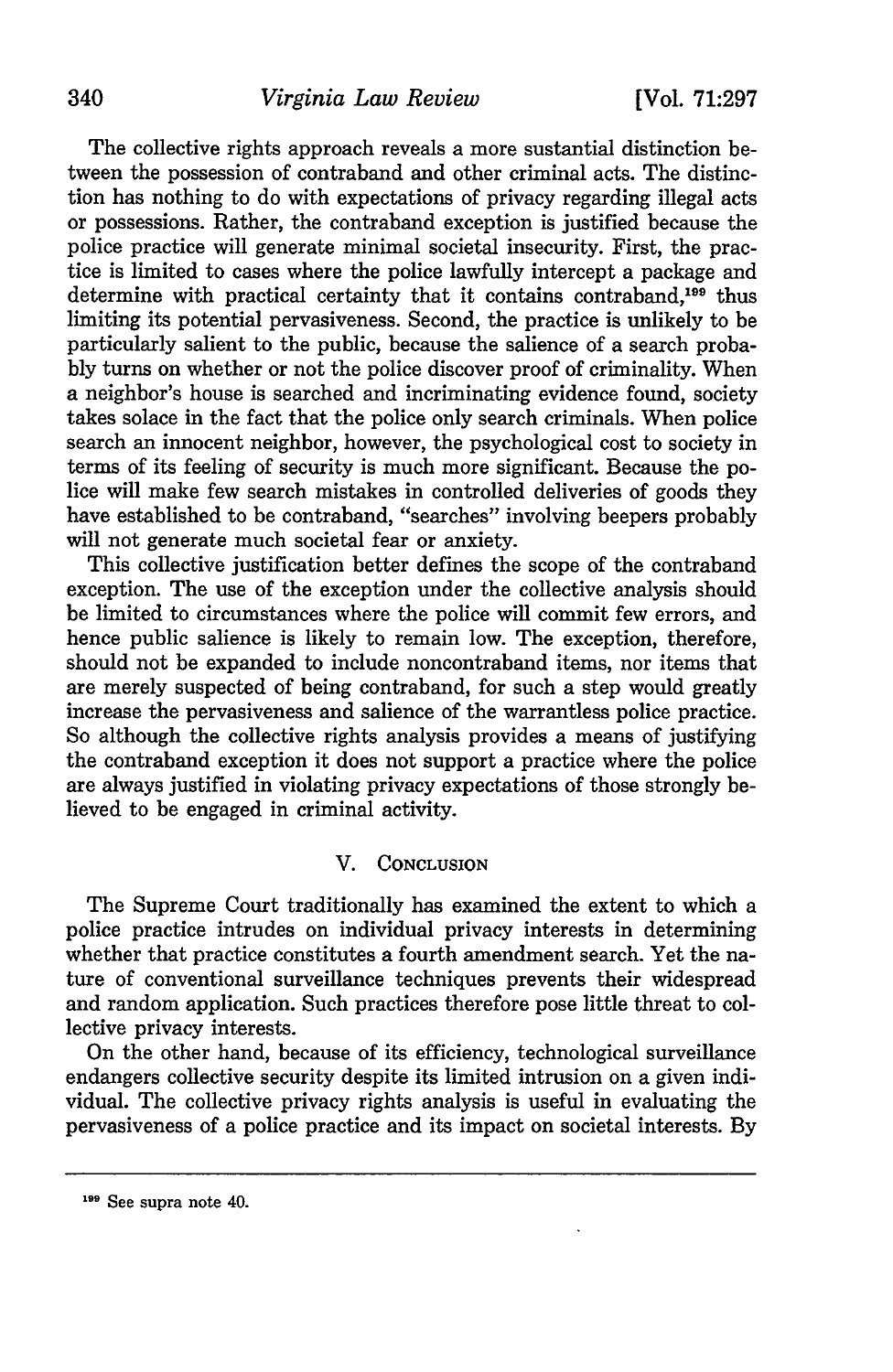ignoring this analysis in *Knotts,* the Court overlooked an important component of fourth amendment privacy. It is incumbent on the Court to apply the collective rights analysis when addressing the fourth amendment implications of police use of modern surveillance technologies.

*R.H.M.*